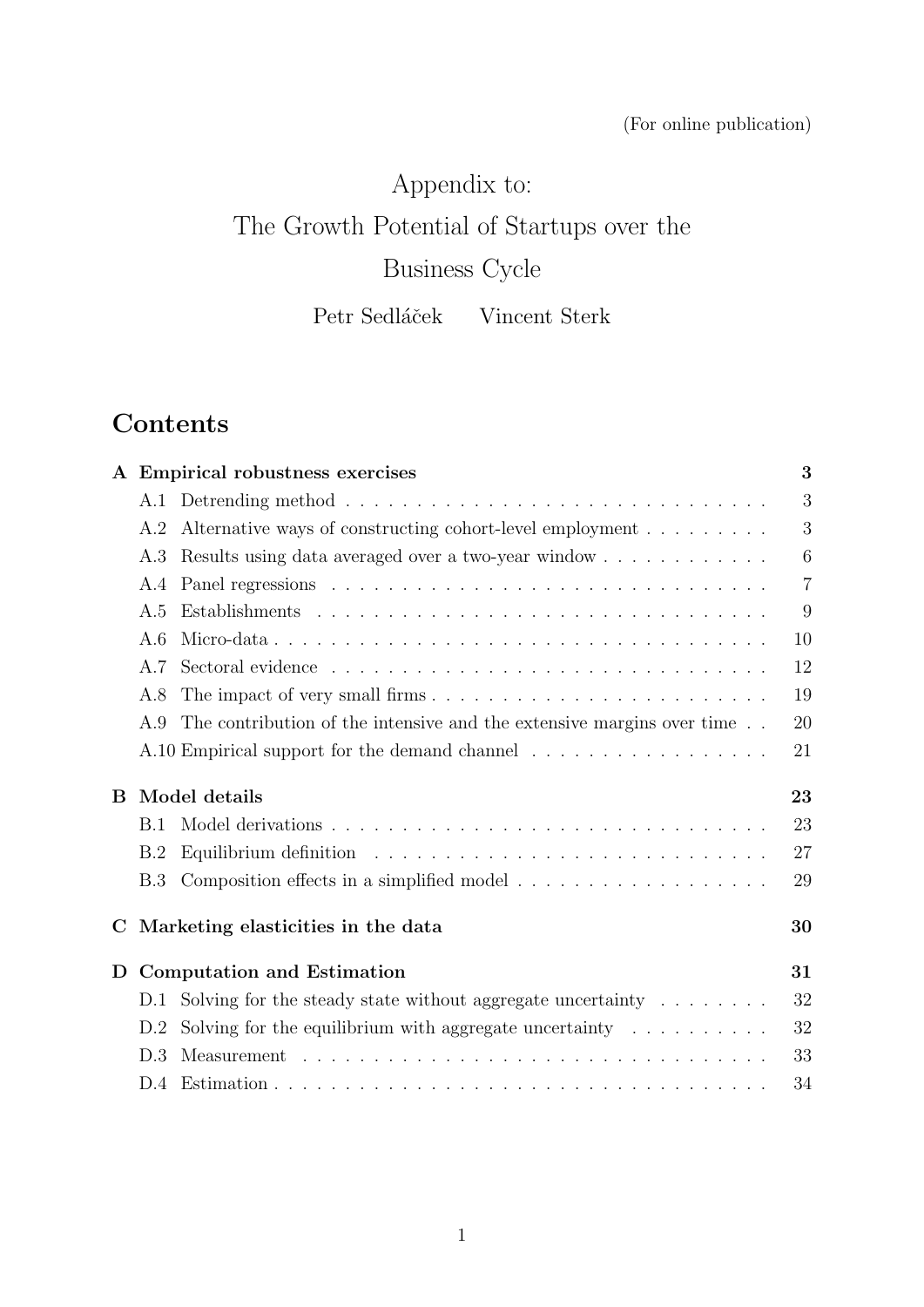|  | E Model robustness exercises                                                                        | 36. |
|--|-----------------------------------------------------------------------------------------------------|-----|
|  |                                                                                                     |     |
|  |                                                                                                     |     |
|  |                                                                                                     |     |
|  | E.4 Maximum firm age $\ldots \ldots \ldots \ldots \ldots \ldots \ldots \ldots \ldots \ldots \ldots$ |     |
|  |                                                                                                     |     |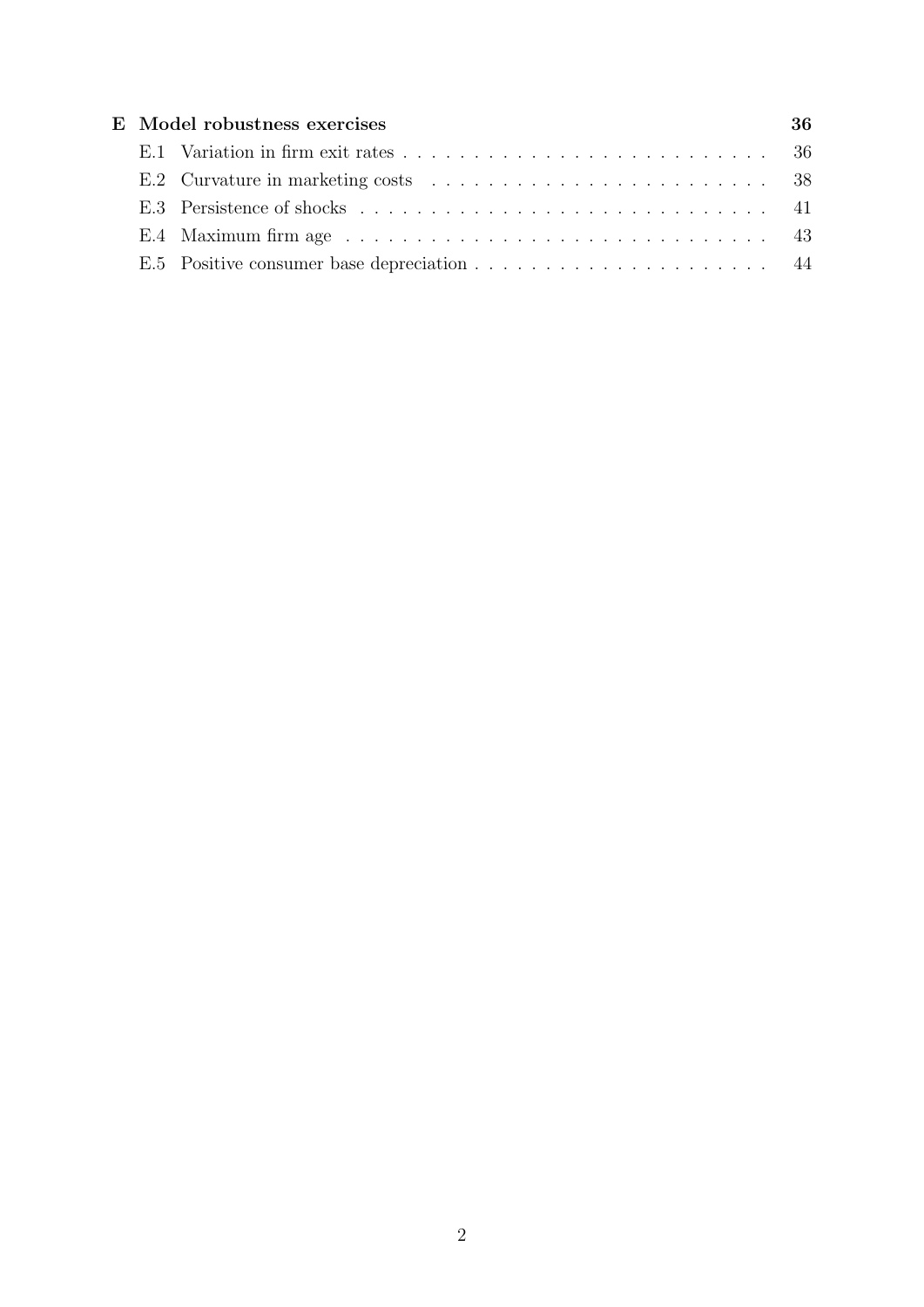## A Empirical robustness exercises

This section supports the results presented in the main text by conducting several robustness checks. In particular, we check robustness with respect to alternative detrending methods (A.1), different ways of constructing employment levels (A.2), and measuring data over two-year rather than one-year windows (A.3). Further, we re-visit the stylized fact using a panel regression approach (A.4), we analyze data for establishments rather than firms (A.5), we analyze underlying micro data which allow us to follow cohorts of establishments beyond age five (A.6), we re-visit the stylized facts within sectors  $(A.7)$  and we consider the importance of very small firms  $(A.8)$ . Finally, we investigate time variation in the contributions of the intensive and extensive margins to cohort-level employment variations over the sample period (A.9).

#### A.1 Detrending method

Figure 1 in the main text reports results based on log-differences from sample means. Nevertheless, the results change very little when one considers HP-filtered or linearly detrended data instead.<sup>1</sup> Figure 1 shows results for HP-filtered (left panel) and linearly detrended (right panel) employment levels of entrants, five year old firms (of the same cohort) and aggregate employment. The figure displays almost identical patterns as Figure 1 in the main text.

Similarly, Figure 2 plots the autocorrelations of cohort-level and aggregate employment at various ages when using a linear trend and the HP filter to detrend the data. The HP filtered data gives somewhat stronger results, but qualitatively the results remain the same even with linearly detrended data.

Finally, Figure 3 plots the contributions of average size to the variance of cohort-level employment at various ages using linearly detrended and HP-filtered data. The results barely change when considering linearly detrended data instead of HP-filtered data.

#### A.2 Alternative ways of constructing cohort-level employment

The BDS contains several variables one can use to construct measures of employment levels. The main text used cumulative net job creation (NJC) as a definition of employment levels. Alternatively, one can use employment levels directly provided by the BDS (the "EMP" variable). One can also make use of the "DENOM" variable which is an average between employment in the current and in the previous year. Therefore, as a first robustness check, we redo our analysis using the EMP variable. As a second alternative,

<sup>&</sup>lt;sup>1</sup>Similarly, using HP-filtered data with a smoothing parameter 6.23 (instead of 100 as in the main text) as suggested by Ravn and Uhlig (2002) changes little.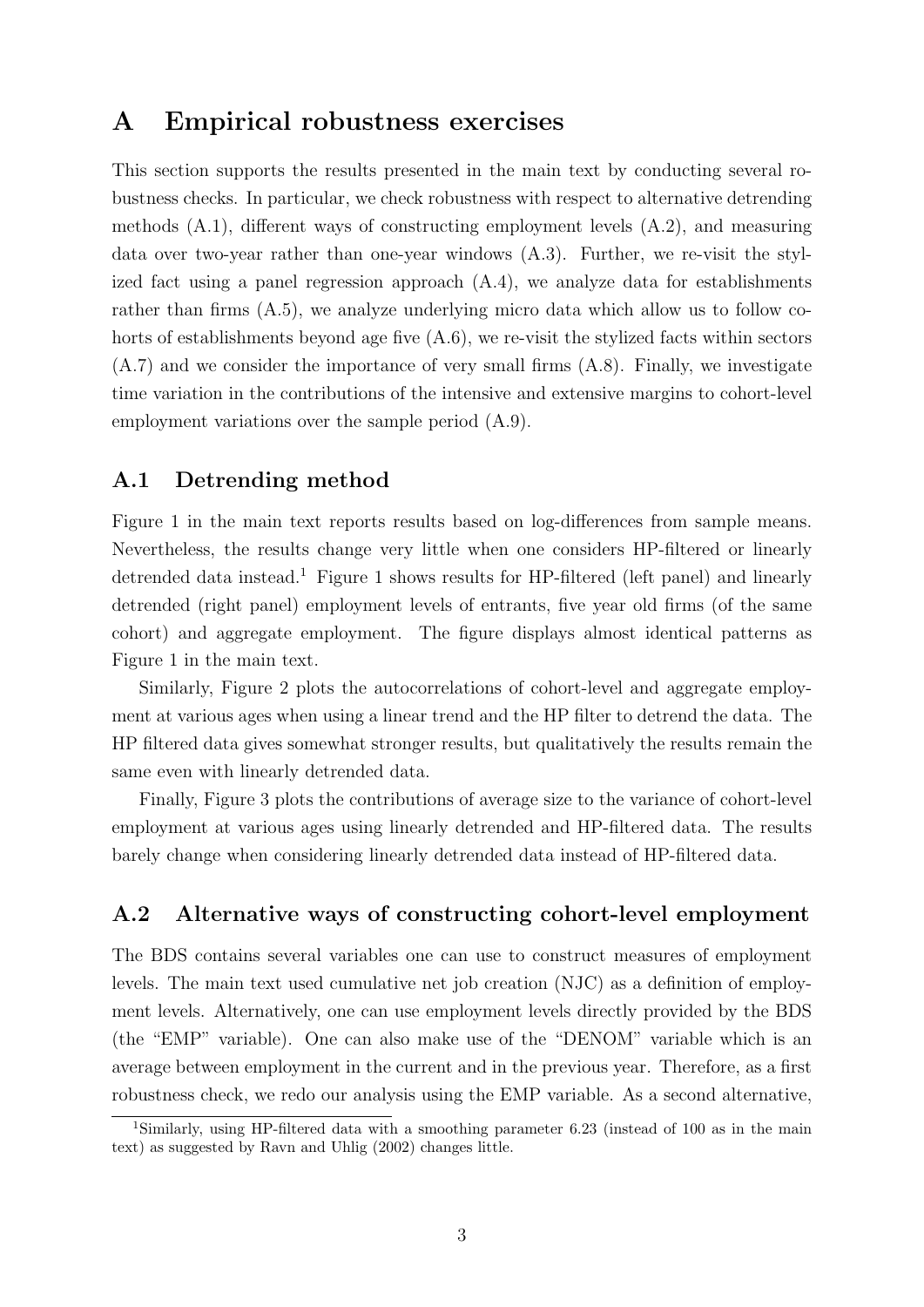Figure 1: Cohort-level employment at age 0 and 5 by year of birth and aggregate employment by year: alternative detrending methods



Notes: Cohort-level and aggregate employment plotted in percentage deviations from an HP-filter (left panel) and linear (right panel) trend, respectively. Shaded areas are the NBER recessions. Source: BDS.





Notes: Correlation coefficients of cohort-level and aggregate employment in year  $t = 0$  and in year  $t+age$ , with  $age = 1, 2, 3, 4, 5$ . "Linear" refers to linearly detrended data, "HP filter" refers to HP-filtered data. Source: BDS.

we construct employment as  $\frac{1}{2}(NJC + 2DENOM)$ . This, however, turns out to be fully consistent with the "EMP" variable in the latest vintage of the BDS data.

For various reasons, employment based on cumulating net job creation does not yield exactly the same numbers as the "EMP" variable in the BDS. For instance, the BDS documentation states that net job creation data is cleaned from observed entrants that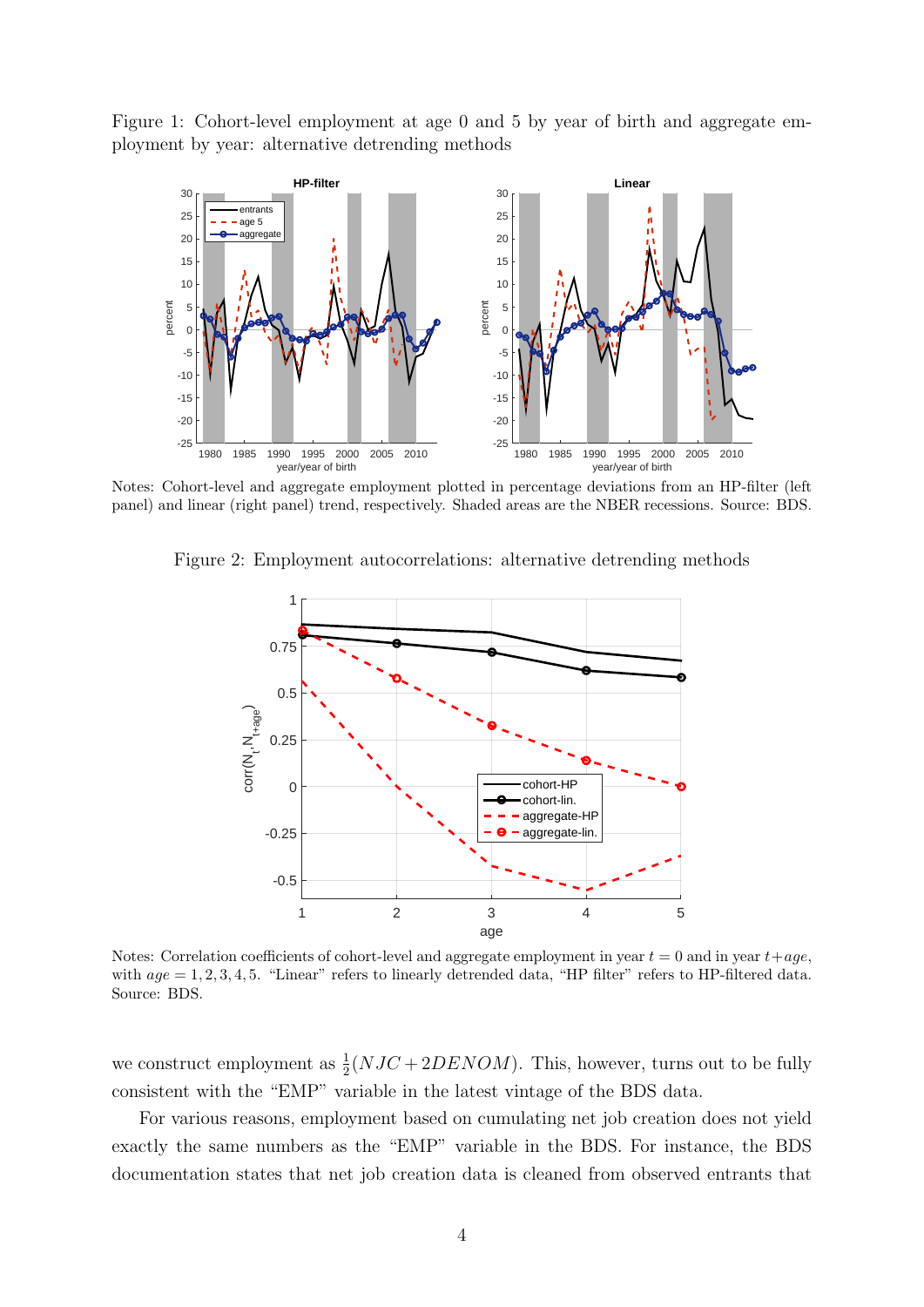Figure 3: Contribution of average size to employment variation: alternative detrending methods



Notes: The figure plots contributions of average firm size to the variation in cohort-level employment of five year old firms expressed as percent of the total variation. "Total" denotes the share of employment variation explained by average size overall. "0-1 years" refers to the contribution of average size in the first two years of existence to total employment variation. "Linear" refers to linearly detrended data, "HP filter" refers to HP-filtered data.

Source: BDS and authors' calculations.

Table 1: Correlations of entrant size with various business cycle indicators

|                   |      |      | e-rate <sub>L</sub> $GDP_L$ e-rate <sub>HP</sub> $GDP_{HP}$ e-rate $GDP_{ar}$ |      |      |      |
|-------------------|------|------|-------------------------------------------------------------------------------|------|------|------|
| NJC-based         | 0.69 | 0.79 | 0.37                                                                          | 0.41 | 0.66 | 0.48 |
| EMP-based         | 0.67 | 0.77 | 0.36                                                                          | 0.40 | 0.64 | 0.46 |
| NJC & DENOM-based | 0.67 | 0.77 | 0.36                                                                          | 0.40 | 0.64 | 0.46 |

Notes: The table reports correlation coefficients between various business cycle indicators and entrant sizes. "e-rate" referes to 1 minus the unemployment rate, the subscript "L", "HP" and "gr" refer, respectively, to linearly detrended data, HP-filtered data and growth rates. "NJC-based" refers to the construction of employment as in the main text, "EMP-based" refers to directly using the EMP variable in the BDS and "NJC & DENOM-based" refers to employment being defined as  $0.5(NJC + 2DENOM)$ . Source: authors' calculations.

are not believed to be true startups, while the employment data is not. In particular, "...it may be determined that an establishment's entry/exit as shown by the data is not credible. These establishments are excluded from the change calculations in a given year" (http://www.census.gov/ces/dataproducts/bds). Therefore, we check whether our results are not driven by a particular way of constructing employment levels.

Table 1 reports the correlation coefficients of business cycle indicators with entrant average size computed using the three alternative ways of constructing employment. All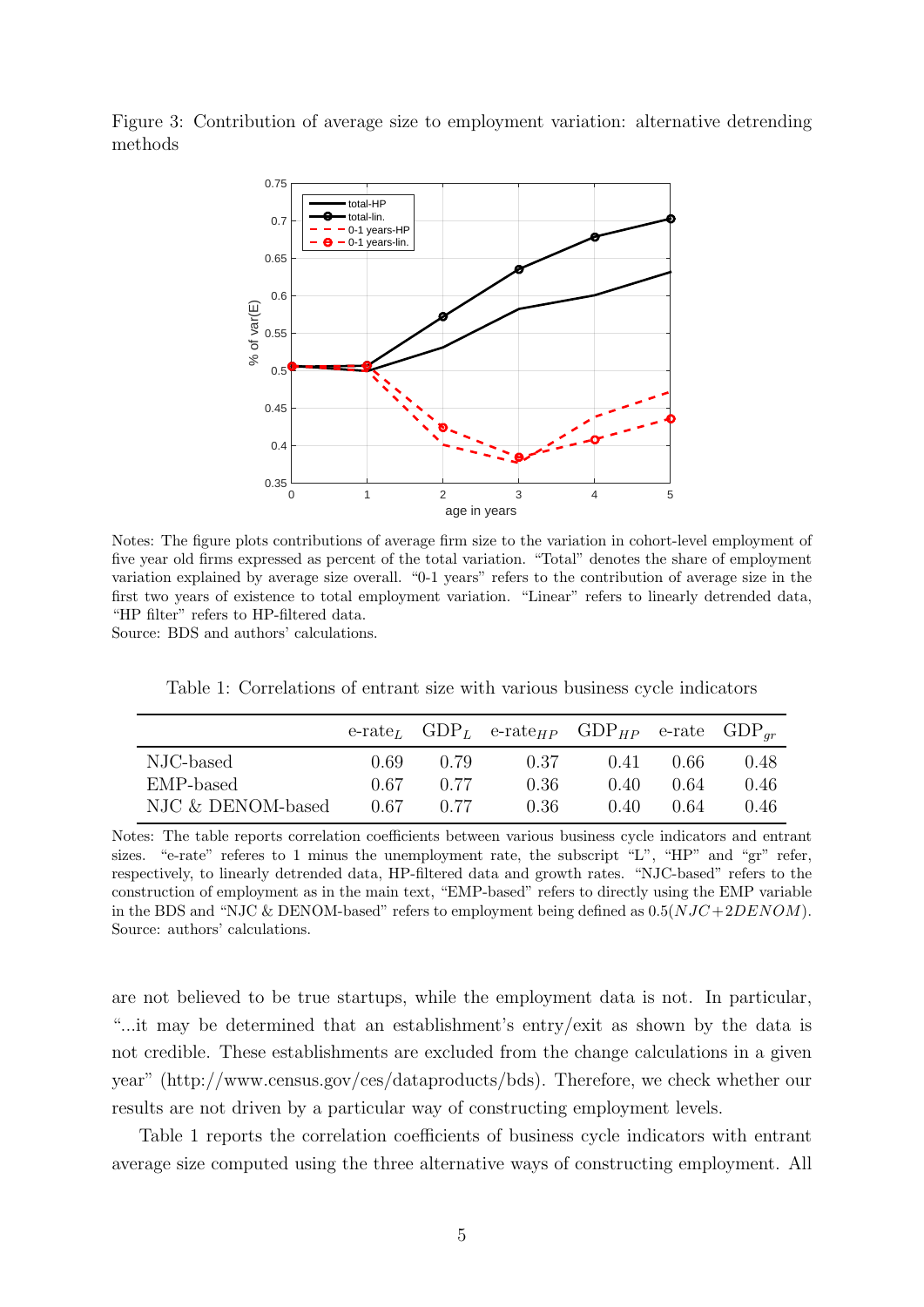#### Figure 4: Employment autocorrelations: alternative construction of employment



Notes: Correlation coefficients of cohort-level employment in year  $t = 0$  and in year  $t + age$ , with  $age = 1, 2, 3, 4, 5.$  "NJC-based" refers to the construction of employment as in the main text, "EMPbased" refers to directly using the EMP variable in the BDS and "NJC & DENOM-based" refers to employment being defined as  $0.5(NJC + 2DENOM)$ . Source: BDS.

three methods deliver very similar results. As mentioned above, the employment levels based on cumulative net job creation and on net job creation and the DENOM variable yield identical results.

Figure 4 plots the autocorrelations of cohort-level employment based on the three construction methods. Again, the high persistence of cohort-level employment is independent of the construction method used. Note that aggregate employment is not affected by the construction method of cohort-level employment.

Finally, Figure 5 plots the contribution of average size to the variation in total employment at various ages, again based on different construction methods for employment. In all cases, the importance of average size in driving the variation in total employment increases with the age of the cohort and explains the majority of volatility of employment among five year old firms. The alternative methods of constructing employment levels deliver even stronger results with average size accounting for over 75% of employment variation at age five.

#### A.3 Results using data averaged over a two-year window

One concern may be that the annual timing of the BDS potentially introduces some undesired variation.<sup>2</sup> This may be valid in particular for entrants. To give an example, the entrant data include firms that start up just before the March deadline for reporting, even if they turn out to exit very shortly afterwards (i.e. not actually living through their first year). Although one could expect that, if anything, noise may weaken the correlations

<sup>2</sup>Noisiness of the data due to a low number of firm observations is unlikely to be an issue. The minimum number of observations in a given age-year cell is 196,397 for five year old firms.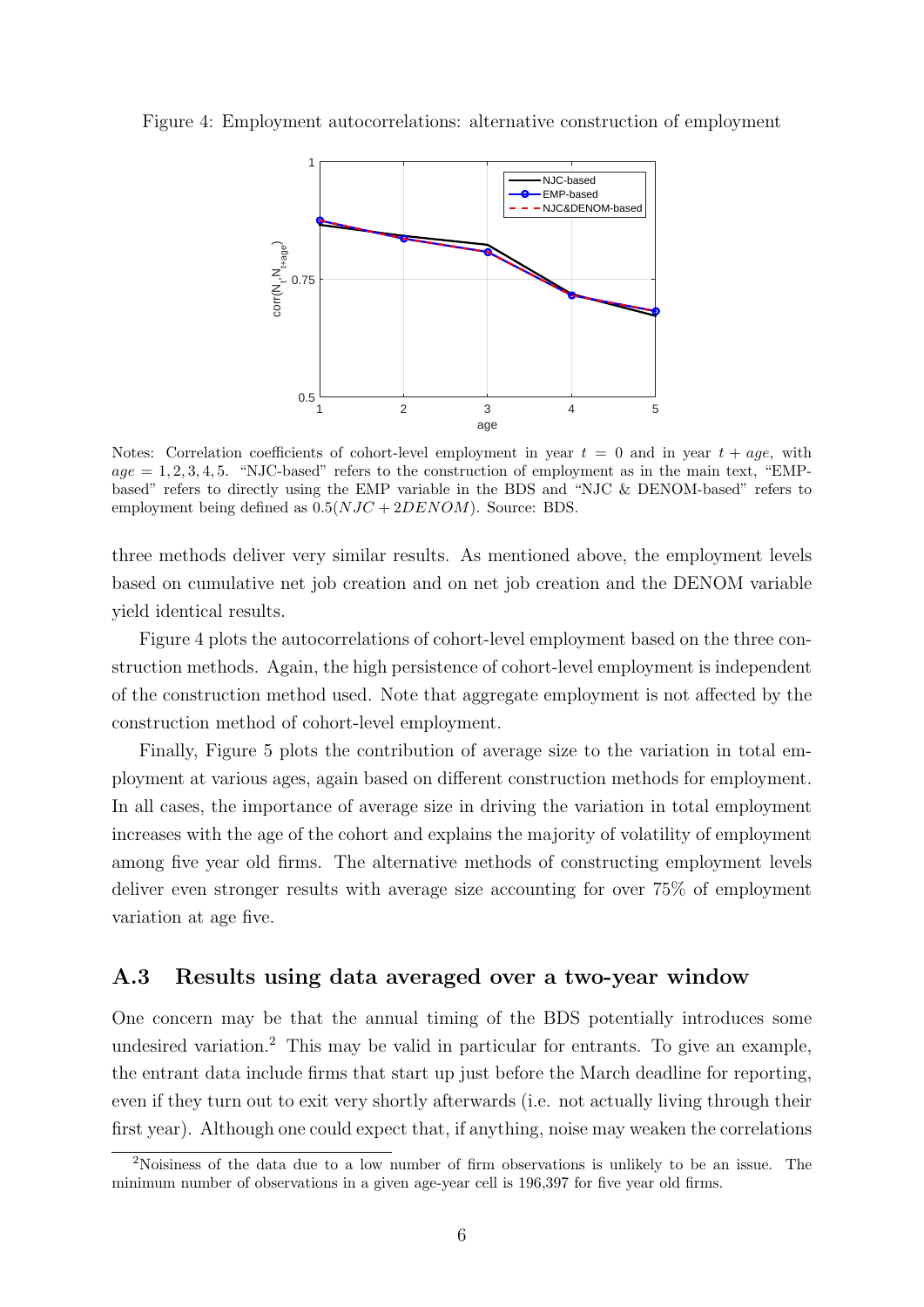Figure 5: Contribution of average size to employment variation: alternative construction of employment



Notes: The figure plots contributions of average firm size to the variation in cohort-level employment of five year old firms expressed as percent of the total variation. "NJC-based" refers to the construction of employment as in the main text, "EMP-based" refers to directly using the EMP variable in the BDS and "NJC & DENOM-based" refers to employment being defined as  $0.5(NJC + 2DENOM)$ . Source: BDS and authors' calculations.

Table 2: Correlations of entrant size with various business cycle indicators: averaged data

|  | e-rate <sub>L</sub> $GDP_L$ e-rate <sub>HP</sub> $GDP_{HP}$ e-rate $GDP_{ar}$ |  |  |
|--|-------------------------------------------------------------------------------|--|--|
|  | $0.66$ $0.78$ $0.24$ $0.32$ $0.62$ $0.54$                                     |  |  |

Notes: The table reports correlation coefficients between various business cycle indicators and entrant sizes. "e-rate" referes to 1 minus the unemployment rate, the subscript "L", "HP" and "gr" refer, respectively, to linearly detrended data, HP-filtered data and growth rates. All variables are averaged over two years prior to detrending. Source: authors' calculations.

we report, we check for robustness by repeating our empirical analysis on a sample of 2-year averages. Specifically, all variables are average across two years backwards (that is a 1980 observation is the average between a 1979 and a 1980 observation etc.). This should also alleviate concerns that our results are driven by a certain year/cohort.

Table 2 shows the correlations between entrant size and various business cycle indicators. Averaging over two years produces only very small changes in the autocorrelations.

Figure 6 and 7 show the autocorrelations of cohort-level employment and the contributions of average size to employment variation both for the benchmark specification and for the two-year averaged data. The results for the two methods are almost identical.

#### A.4 Panel regressions

Instead of inspecting the autocorrelations of detrended cohort-level data as in Figure 2, one can estimate the following panel regression: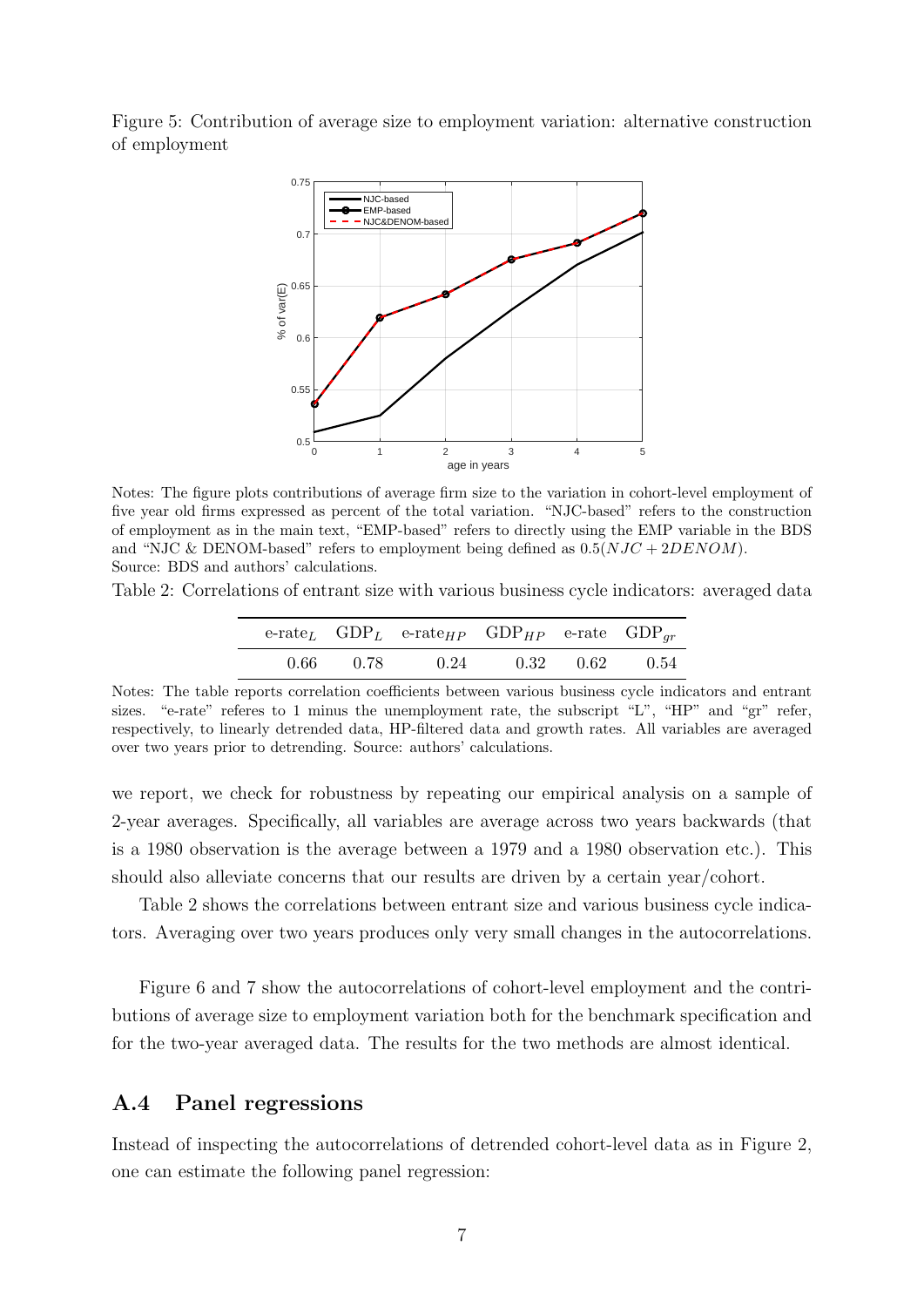



Notes: Correlation coefficients of cohort-level employment in year  $t = 0$  and in year  $t + age$ , with  $age = 1, 2, 3, 4, 5.$  "Benchmark" denotes the benchmark time series used in the main text, "2Y-average" refers to the case when the time-series is average over two years prior to detrending. Source: BDS and authors' calculations.

Figure 7: Contribution of average size to employment variation: averaged data



Notes: The figure plots contributions of average firm size to the variation in cohort-level employment of five year old firms expressed as percent of the total variation. "Benchmark" denotes the benchmark time series used in the main text, "2Y-average" refers to the case when the time-series is average over two years prior to detrending. Source: BDS and authors' calculations.

$$
\ln N_{a,t} = \alpha_0 + \alpha_1 \ln N_{0,t-a} + \alpha_2 \ln N_{0,t} + \alpha_3 \ln N_{0,t-a} a + \alpha_4 a + \alpha_5 a^2 + u_{a,t},\tag{1}
$$

where a indicates age and  $u_{a,t}$  is the residual term. While  $N_{0,t-a}$  is entrant job creation of the given cohort at birth,  $N_{0,t}$  is the employment level of *current* entrants and as such measures the current aggregate conditions. The elasticity of cohort-level employment at a given age with respect to that at birth is then given by  $\alpha_1 + \alpha_3 a$ . We estimate the above panel regression using data from 1979 until 2013 for firms aged 1 to 5 years.

The left panel of Table 3 reports the elasticities of cohort-level employment at ages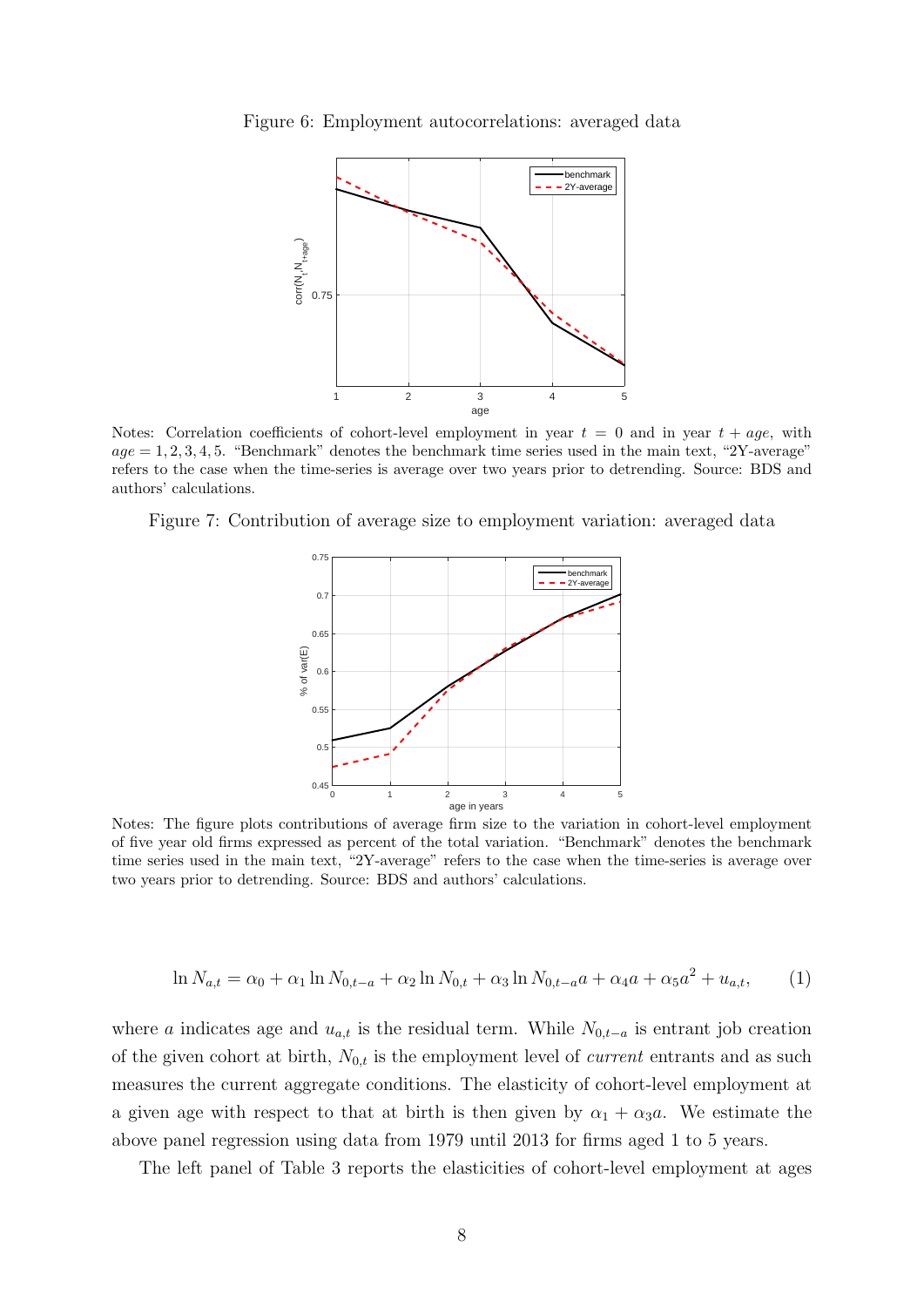|       |               | employment            |       | average size      |
|-------|---------------|-----------------------|-------|-------------------|
|       | $a = 1$ 0.831 | (0.124)               | 0.901 | (0.208)           |
| $a=2$ |               | $0.812 \quad (0.125)$ |       | $0.882$ $(0.208)$ |
|       | $a = 3$ 0.794 | (0.140)               | 0.864 | (0.231)           |
| $a=4$ |               | $0.776$ $(0.166)$     |       | $0.845$ $(0.270)$ |
|       | $a = 5$ 0.758 | (0.199)               |       | $0.826$ $(0.320)$ |

Table 3: Elasticity of cohort-level employment and average size with respect to entrant size

Notes: The table reports elasticities of cohort-level employment and average size at ages 1 to 5 with respect to entrant average size together with the appropriate standard errors in brackets.

1 to 5 together with their respective standard errors. It shows that this alternative way of investigating the persistence in cohort-level employment delivers very similar results to those in Figure 2. One can run the panel regressions also for average size, rather than employment. The results are reported in the right panel of Table 3 and reveal even higher elasticities than for cohort-level employment. This is consistent with the variance decomposition in Figure 3 which shows that the majority of the variation in cohort-level employment is driven by changes in average firm size.

#### A.5 Establishments

The main text documents new stylized facts for firms. Using the BDS data one can also inspect establishment-level information. An establishment is defined as a single physical location where business is conducted or where services or industrial operations are performed. A firm, on the other hand, is a business organization consisting of one or more establishments that were specified under common ownership or control. Therefore, the firm and the establishment are the same for single-establishment firms, but existing firms can create new establishments. The following paragraphs show that at the establishment-level our empirical findings remain to hold.

As for firms, the variation in the number of jobs created by new establishments is robustly pro-cyclical and large. The correlation coefficient of establishment entrant job creation with the employment rate (real GDP) is 0.63 (0.69) using linear detrending. The correlations when considering HP-filetered data or data in levels remain large and positive.<sup>3</sup> Moreover, the volatility of jobs created by new establishments (in logs) is large, amounting to 5.4 times that of the volatility of (log) real GDP.

Figure 8 shows the correlation coefficient of employment in year t with that in year  $t+a$ of the same cohort. The figure shows a very high persistence for cohort-level employment, which strongly contrasts that of aggregate employment. Notice, that the correlation of

<sup>3</sup>For HP-filtered data the correlation coefficients are 0.35 (0.38) when considering the employment rate (real GDP) as business cycle indicators. The correlation with the level of the employment rate (growth rate in real GDP) is  $0.66$   $(0.15)$ .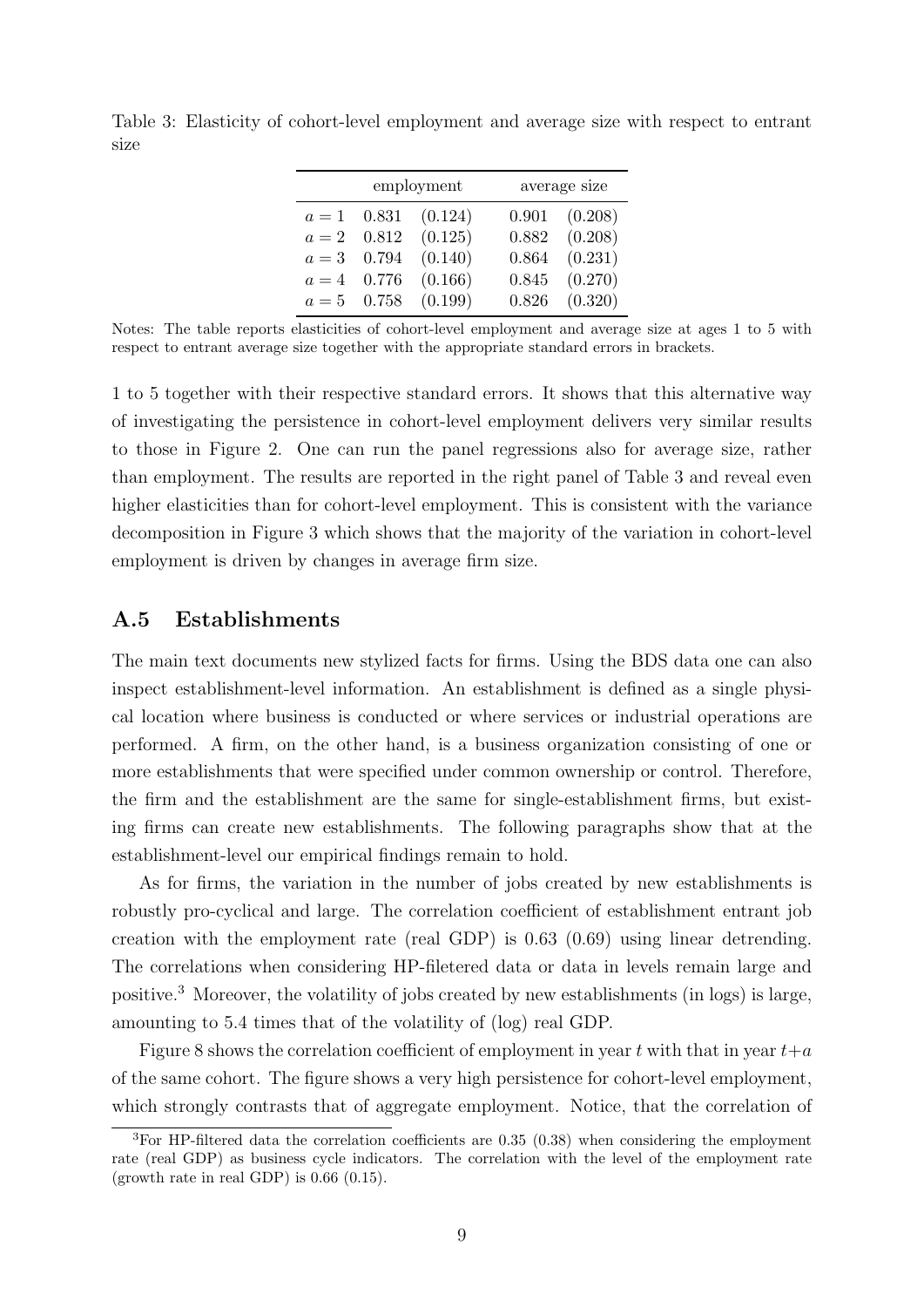

Figure 8: Employment autocorrelations: establishments

Notes: Correlation coefficients of employment at establishments in year  $t = 0$  and in year  $t + a$ , with  $a = 1, 2, 3, 4, 5$ , at both the level of a cohort born in period  $t = 0$  and at the aggregate level. Source: BDS.

employment of entrants and five year old establishments of the same cohort is even higher than that computed using firm-level data (0.79 for establishments compared to 0.70 for firms).

Finally, when decomposing employment variation of five year old establishments into the intensive (average establishment size) and extensive (number of establishments) margins, one finds that the majority is driven by the intensive margin (57%). This contribution is somewhat smaller than the one found for firms, which is to be expected, given that firm growth may involve opening new establishments.

#### A.6 Micro-data

The main text analyzes aggregated, publicly available firm-level data. Appendix A.5 showed that the stylized facts remain to hold also for establishments. In this Appendix, we check the robustness of our main results by verifying that the stylized facts found in the publicly available BDS data (which are firm-level) also hold in the so called Longitudinal Business Database (LBD), which contains the micro data from which the BDS is constructed . To this end, we redo our analysis using the "Synthetic LBD" (SynLBD), to which we were able to obtain access.<sup>4</sup>

The SynLBD includes 21 million establishment records covering the period between 1976 and 2000. This shorter time frame together with the focus on establishments rather

<sup>4</sup>Detailed information on the SynLBD and its methodology can be found at http://www.census.gov/ces/dataproducts/synlbd/. We thank Javier Miranda for help using the synthetic LBD data.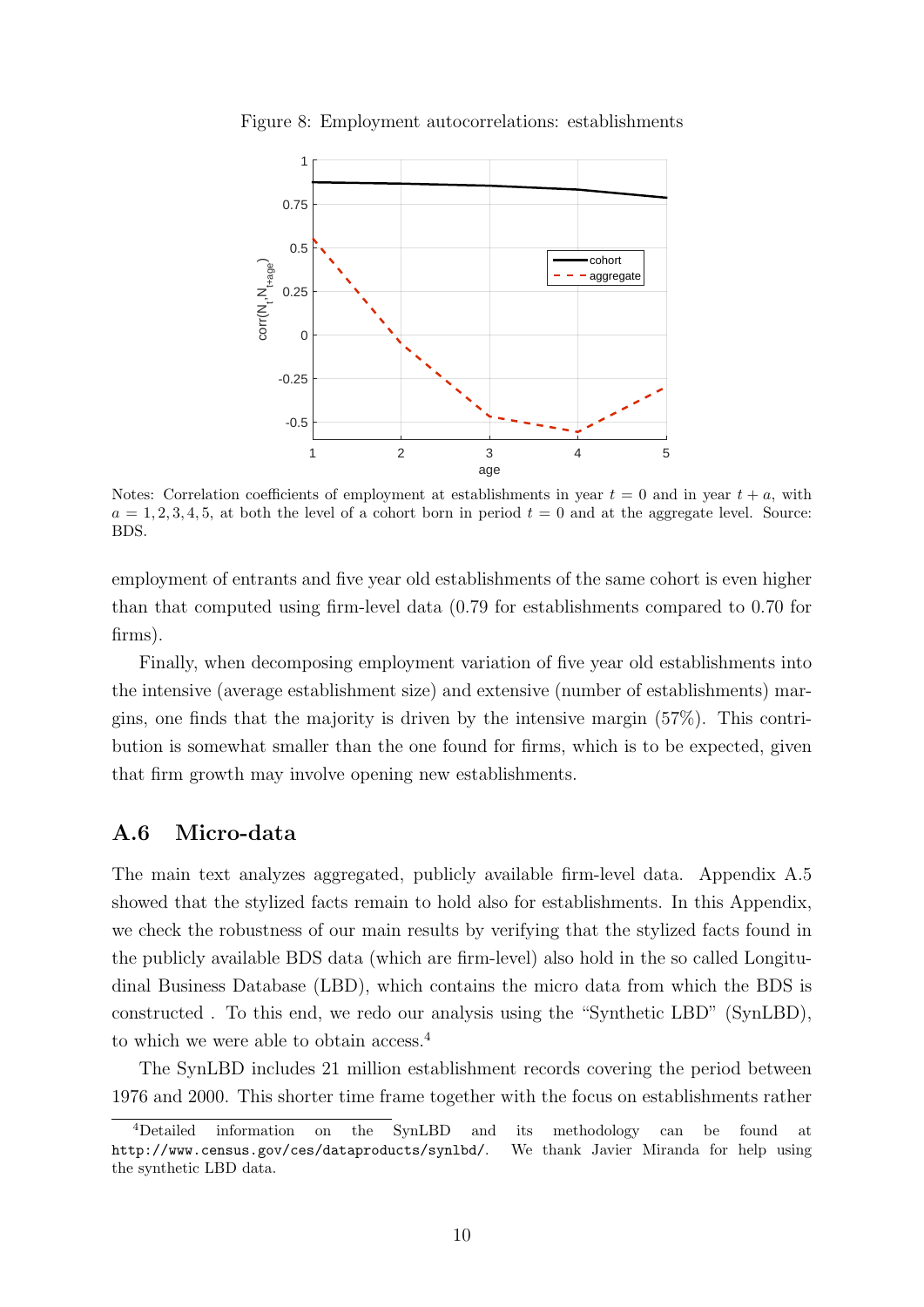Figure 9: Cohort-level employment at age 0 and 5 by year of birth and aggregate employment by year: SynLBD data



Notes: Cohort-level and aggregate employment (level) are plotted in percentage deviations from a HPtrend. Source: BLS, SynLBD.

Figure 10: Employment autocorrelations: SynLBD data



Notes: Correlation coefficients of employment in year  $t = 0$  and in year  $t + age$ , with age  $= 1,2,...15$  at both the level of a cohort born in period  $t = 0$  and at the aggregate level. Source: BLS, SynLBD.

than firms are the reasons why the main text uses the aggregated BDS data. The main advantage of the SynLBD data used in this section is that it is possible to track establishments for a longer horizon than the five years reported in the BDS.

Figures 9 to 11 are the LBD equivalents of Figures 1 to 3 in the main text. Figure 9 shows the total employment level of entering establishments. Like in the BDS data, entrant employment correlates positively with aggregate employment (blue line with circles). The same figure also plots the employment level of the cohorts five years after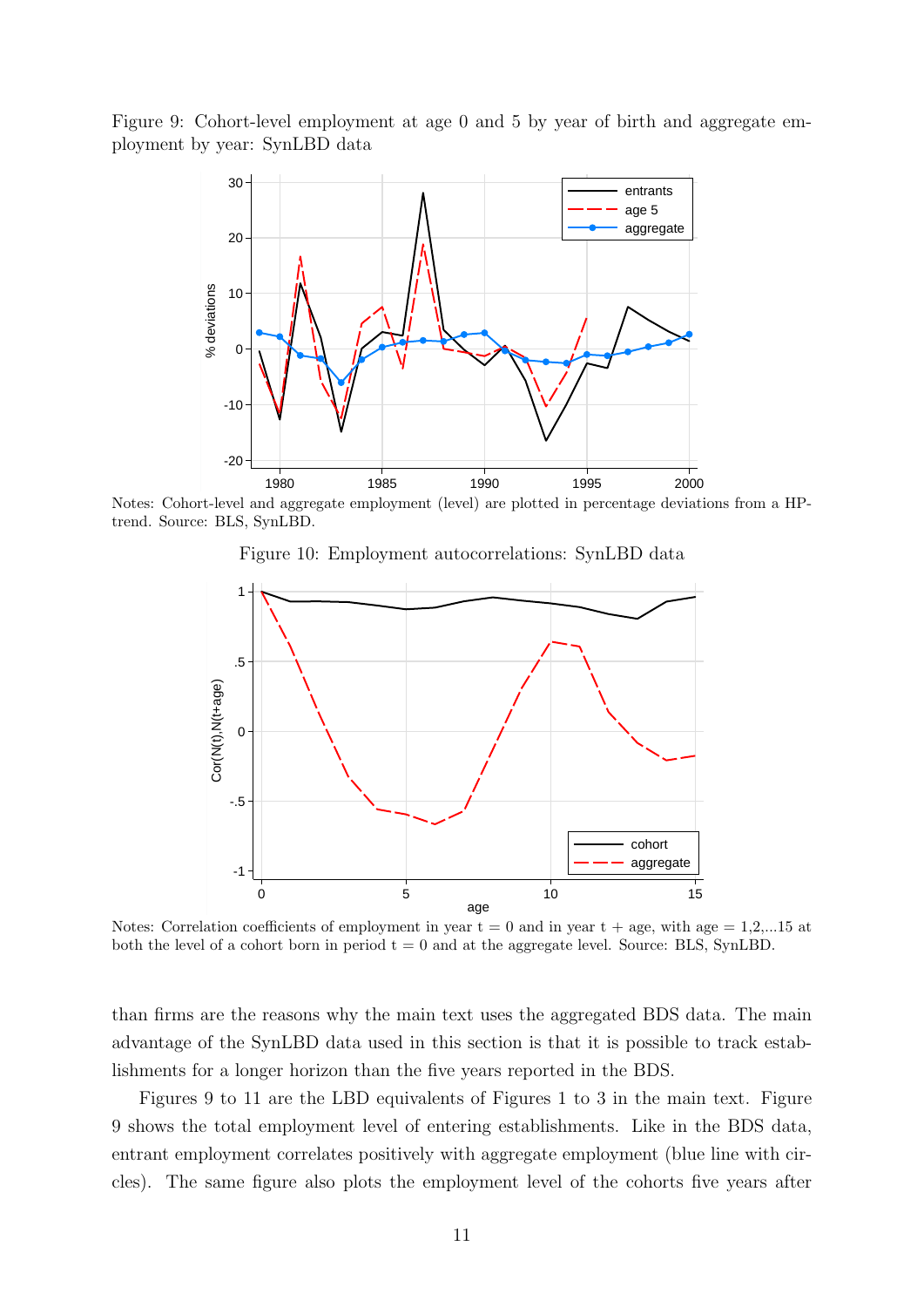Figure 11: Contribution of average size to employment variation: SynLBD data



Notes: The figure plots contributions of average firm size and entrant size to the variation in cohort-level employment as a percentage of its variation at different ages. Source: SynLBD.

birth (red dashed line), with the year of birth on the horizontal axis. Like in the BDS data, there is a strong positive co-movement between employment in the year of birth and employment within the same cohort five years after birth.

The persistence of cohort-level employment is depicted in Figure 10. The black solid line plots the correlation between cohort-level employment by age with the employment level in the year of entry. The figure makes clear that cohort-level employment is extremely persistent, even up to 15 years after entry. For comparison, the figure also plots the autocorrelation in aggregate employment, which is generally much less persistent.

Finally, Figure 11 conducts the variance decomposition described in the main text. The black solid line shows that, regardless of age, about half of the variations in employment across cohorts is driven by the "intensive margin" (average firm size). The remainder is driven by the extensive margin (number of firms). Next, we further decompose the contribution of the intensive margin by age. The red dashed line shows the contribution of entrant size, which fluctuates around 50 percent. Thus, fluctuations in the intensive margin appear almost fully driven by the year of entry. Overall, the results based on the SynLBD data are very close to those in the main text based on the firm-level BDS data.

#### A.7 Sectoral evidence

This section investigates to what extent our empirical findings may be driven by cyclical sectoral composition changes of entering firms. For this purpose we first use the BDS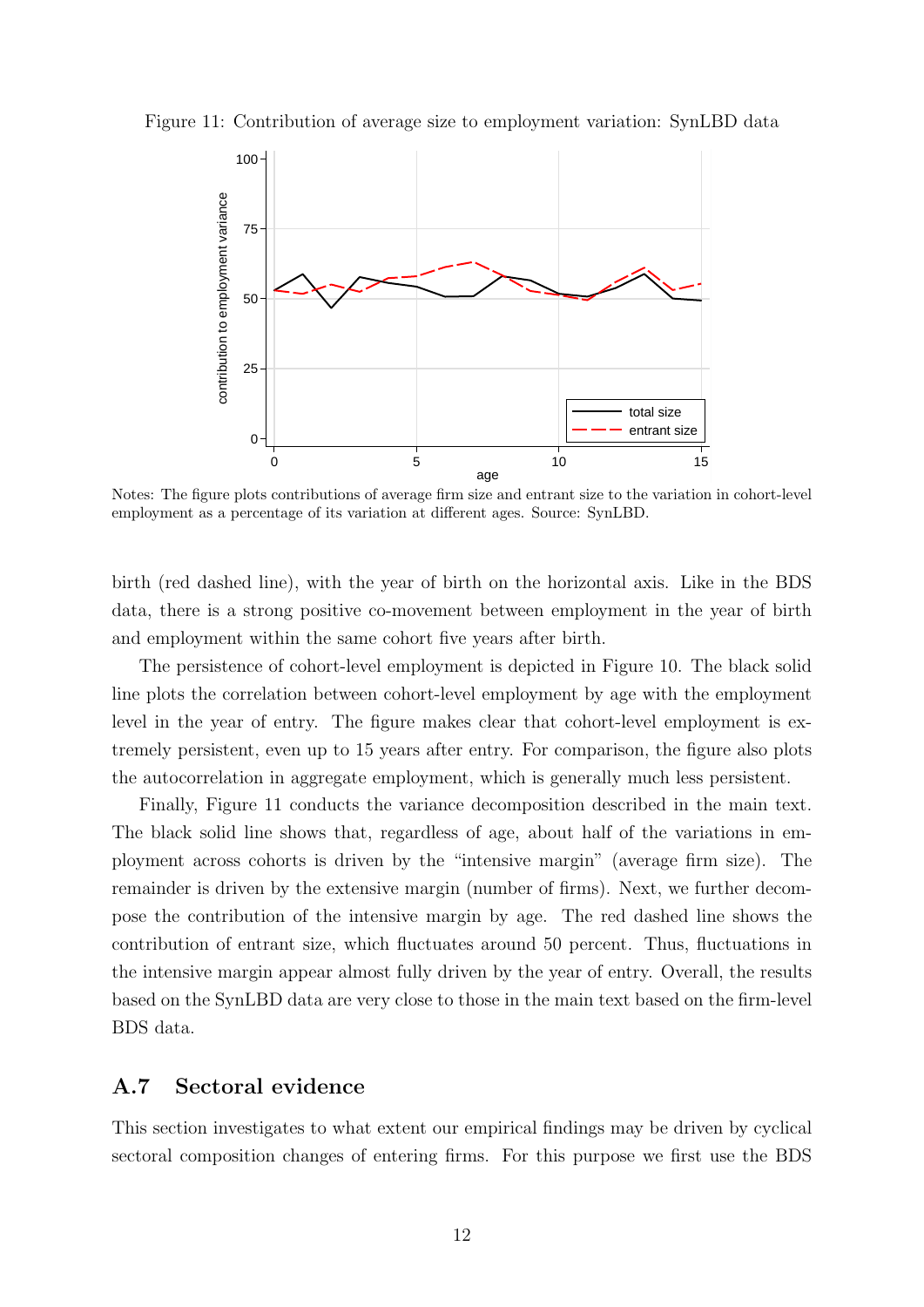

Figure 12: Average entrant size: data and sectoral counterfactuals

Notes: "within sector variation only" average size is constructed by fixing the sectoral shares of entrants to their sample average. "Between sector variation only" average size is constructed by fixing the average size of entrants within sectors to their respective sample averages. Source: BDS, authors' calculations.

sectoral breakdown, which includes information on nine 1-digit sectors.<sup>5</sup> Second, we use an additional dataset, the Quarterly Workforce Indicators (QWI). While this dataset has some limitations in regards to our needs, it's benefit is a much finer sectoral break-down. In both cases, we show that our stylized facts hold within (even narrowly) defined sectors.

#### A.7.1 Broad sectoral evidence

To gain insight into the importance of sectoral shifts for aggregates, we compute a two counterfactual time series of average entrant size. First, we construct a counterfactual entrant size under the assumption that the distribution of the number of entrants over the nine sectors remains fixed over time, setting the fractions equal to their sample averages. This series captures variation that is due within sector variations in average size only. Second, we compute a counterfactual series that captures only between-sector shifts, by setting the average entrant size within each sector equal to the sample average, but let fractions of entrants in the nine sectors to vary over time as in the data. Figure 12 displays the two counterfactual time series, as well as the actual series for average size within newborn cohorts. It is immediately clear that within-sector variations account for almost all of the variation in average size; between-sector shifts appear to play an extremely limited role.

Next, we repeat our empirical analysis within each of the nine sectors in the BDS separately. The results are reported in Table 4 and show that our earlier findings also broadly hold within sectors. This gives further support that the economy-wide results

<sup>&</sup>lt;sup>5</sup>The data is broken down into the following sectors: (i) Agriculture, Forestry, and Fishing, (ii) Mining, (iii) Construction, (iv) Manufacturing, (v) Transportation, Communication, and Public Utilities (vi) Wholesale Trade, (vii) Retail Trade, (viii) Finance, Insurance, and Real Estate, (iv) Services.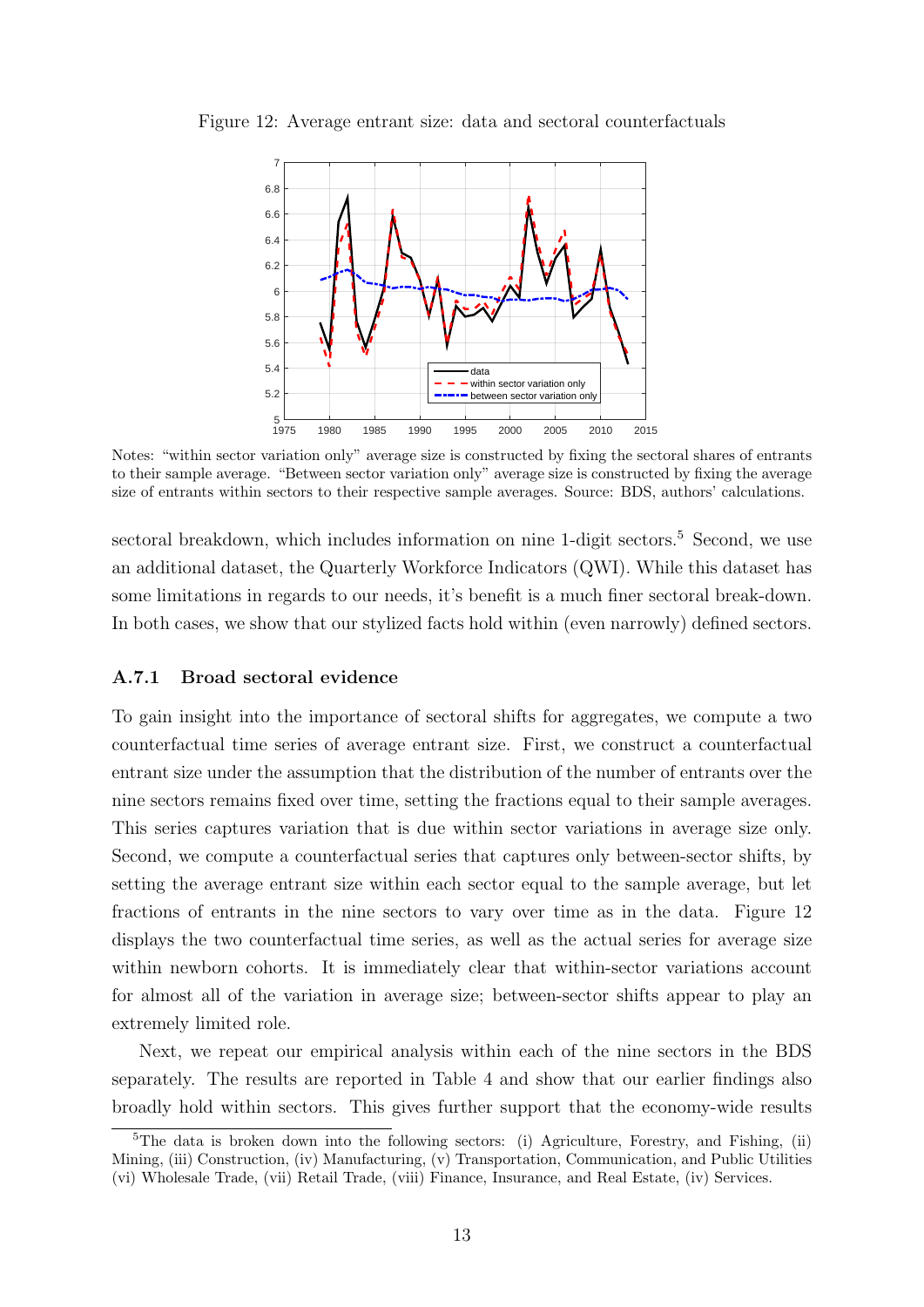|                                                                                                                              |                 | <b>AGR</b>                                          | <b>NIN</b>                                                       | <b>CON</b>                                                  | <b>NAN</b>                                                        | TCU                                                         | <b>WHO</b>                                                  | RET                                                  | <b>FIRE</b>                                                                            | <b>SRV</b>                                          |
|------------------------------------------------------------------------------------------------------------------------------|-----------------|-----------------------------------------------------|------------------------------------------------------------------|-------------------------------------------------------------|-------------------------------------------------------------------|-------------------------------------------------------------|-------------------------------------------------------------|------------------------------------------------------|----------------------------------------------------------------------------------------|-----------------------------------------------------|
| Cyclicality                                                                                                                  |                 |                                                     |                                                                  |                                                             |                                                                   |                                                             |                                                             |                                                      |                                                                                        |                                                     |
|                                                                                                                              | e-rate          |                                                     |                                                                  |                                                             |                                                                   |                                                             |                                                             |                                                      |                                                                                        |                                                     |
| firms                                                                                                                        | GDP             | $0.53$<br>$0.62$<br>$0.64$<br>$0.72$                | $\begin{array}{r} -0.39 \\ -0.41 \\ -0.41 \\ \hline \end{array}$ | $0.81$<br>$0.84$<br>$0.85$<br>$0.85$                        | $\begin{array}{c} 7.7 \\ 6.0 \\ 0.0 \\ 0.0 \\ 0.0 \\ \end{array}$ | $\begin{array}{c} 0.27 \\ 0.36 \\ 0.32 \\ 0.41 \end{array}$ | $\begin{array}{c} 0.57 \\ 0.65 \\ 0.60 \\ 0.65 \end{array}$ | $0.29$<br>$0.46$<br>$0.65$<br>$0.70$                 | $\begin{array}{c} 1200 \\ 1200 \\ 0 \\ 0 \\ 0 \\ 0 \\ 0 \\ 0 \\ 0 \\ 0 \\ \end{array}$ | $0.51$<br>$0.63$<br>$0.61$<br>$0.61$                |
|                                                                                                                              | e-rate          |                                                     |                                                                  |                                                             |                                                                   |                                                             |                                                             |                                                      |                                                                                        |                                                     |
| establishments                                                                                                               | GDP             |                                                     |                                                                  |                                                             |                                                                   |                                                             |                                                             |                                                      |                                                                                        |                                                     |
| Persistence                                                                                                                  |                 |                                                     |                                                                  |                                                             |                                                                   |                                                             |                                                             |                                                      |                                                                                        |                                                     |
| firms                                                                                                                        | cohort          |                                                     |                                                                  |                                                             |                                                                   |                                                             |                                                             |                                                      |                                                                                        |                                                     |
|                                                                                                                              |                 |                                                     |                                                                  |                                                             |                                                                   |                                                             |                                                             |                                                      |                                                                                        |                                                     |
| establishments                                                                                                               | cohort          |                                                     |                                                                  |                                                             |                                                                   |                                                             |                                                             |                                                      | $\begin{array}{c} 0.11 \\ 0.61 \end{array}$                                            |                                                     |
|                                                                                                                              | otal            | $0.05$<br>0.41<br>0.07                              | $\begin{array}{c} 0.79 \\ 0.84 \\ 0.37 \end{array}$              | $0.56$<br>$0.56$<br>$-0.14$                                 | $0.52$<br>$0.52$<br>$0.25$                                        | $\begin{array}{c} 0.75 \\ 0.84 \\ 0.19 \end{array}$         | $\begin{array}{c} 0.58 \\ 0.69 \\ 0.15 \end{array}$         | $\begin{array}{c} 0.32 \\ 0.58 \\ -0.11 \end{array}$ | $-0.29$                                                                                | $0.58$<br>$0.76$<br>$0.20$                          |
|                                                                                                                              |                 |                                                     |                                                                  |                                                             |                                                                   |                                                             |                                                             |                                                      |                                                                                        |                                                     |
| $Variance$ decompo                                                                                                           | $v$ o $i$ ition |                                                     |                                                                  |                                                             |                                                                   |                                                             |                                                             |                                                      |                                                                                        |                                                     |
|                                                                                                                              | extensive       |                                                     |                                                                  |                                                             |                                                                   |                                                             |                                                             |                                                      |                                                                                        |                                                     |
| firms                                                                                                                        | intensive       |                                                     |                                                                  |                                                             |                                                                   |                                                             | $0.44$<br>$0.56$<br>$0.48$                                  |                                                      |                                                                                        | $\begin{array}{c} 0.12 \\ 0.89 \\ 0.20 \end{array}$ |
|                                                                                                                              | extensive       | $\begin{array}{c} 0.39 \\ 0.61 \\ 0.36 \end{array}$ | $0.53$<br>0.47<br>0.58                                           | $\begin{array}{c} 0.83 \\ 0.17 \\ 0.87 \\ 0.13 \end{array}$ | $\begin{array}{c} 0.33 \\ 0.67 \\ 0.49 \\ 0.51 \end{array}$       | $0.04$<br>0.96<br>0.60<br>0.60                              |                                                             | $\begin{array}{c} 0.39 \\ 0.56 \\ 0.56 \end{array}$  | $0.79$<br>$0.56$<br>$0.44$                                                             |                                                     |
| establishments                                                                                                               | mtensive        | 0.64                                                | 0.42                                                             |                                                             |                                                                   |                                                             | 0.52                                                        |                                                      |                                                                                        | 0.80                                                |
| reports the correlation coefficients between linearly detrended log job creation of entrants and the employment rate or reai |                 |                                                     |                                                                  |                                                             |                                                                   |                                                             |                                                             |                                                      |                                                                                        |                                                     |

Table 4: Summary of stylized facts within sectors  $\frac{1}{2}$  $\overline{\phantom{a}}$  $\ddot{ }$  $\overline{c}$  $\sigma$  $\ddot{\phantom{0}}$  $T_{\rm e}$   $L_{\rm H}$ 

 $1$  GDP in the  $\,$ different sectors for firms and establishments. "Persistence" reports the correlation coefficients between (linearly detrended) entrant job creation and employment in 5 year old firms or establishments within the same coho reports the contribution of the extensive (number of firms or establishments) and intensive (average size) margin to variation in employment of 5 year old firms Notes: "Cyclicality" reports the correlation coefficients between linearly detrended log job creation of entrants and the employment rate or real GDP in the different sectors for firms and establishments. "Persistence" reports the correlation coefficients between (linearly detrended) entrant job creation and employment in 5 year old firms or establishments within the same cohort, both for the individual cohorts and for the sector as a whole. Finally, "Variance decomposition" reports the contribution of the extensive (number of firms or establishments) and intensive (average size) margin to variation in employment of 5 year old firms or establishments (based on linearly detrended data). or establishments (based on linearly detrended data). Notes: "Cyclicality" re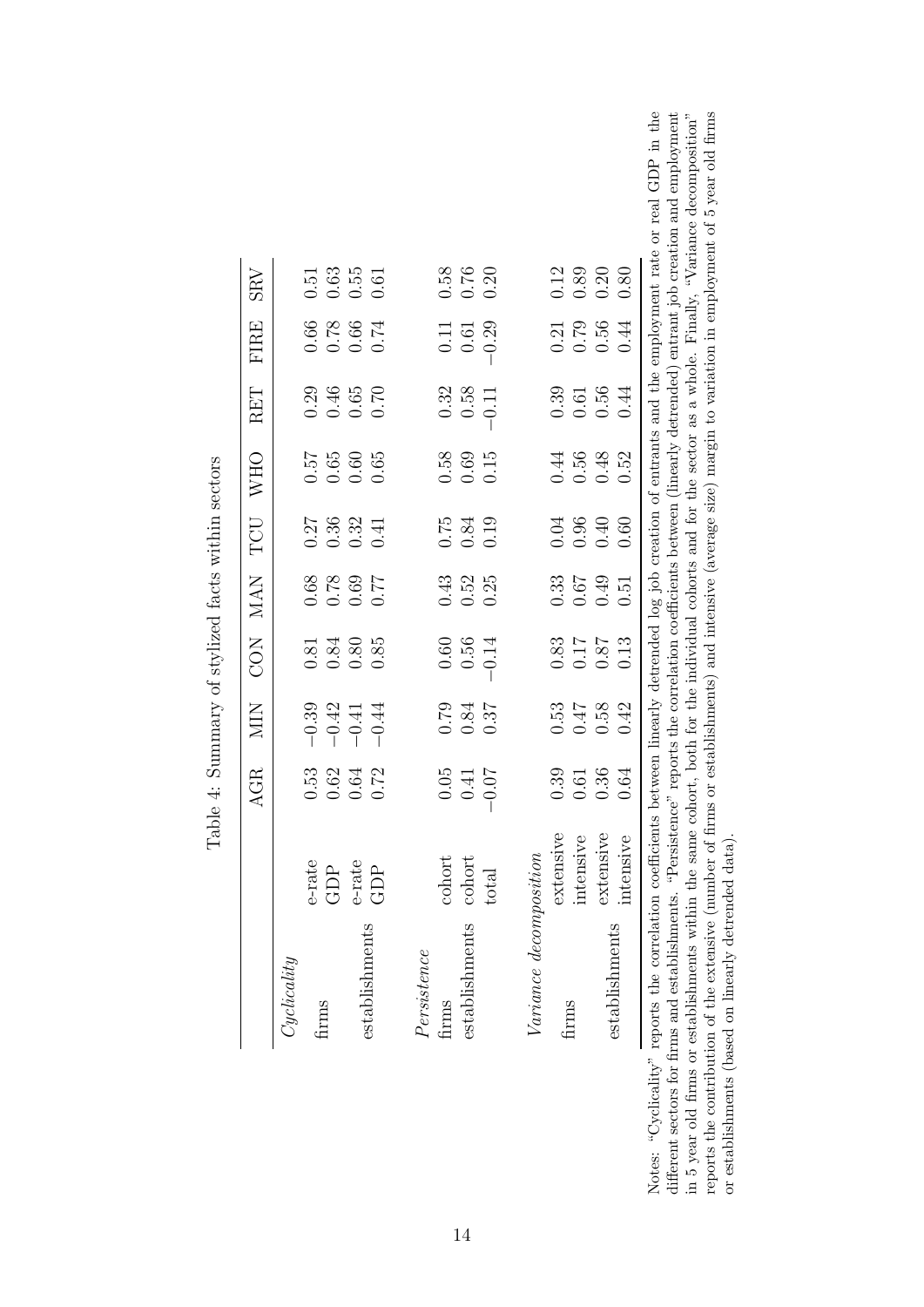| $a$ ge                         | <b>AGR</b> | NIN        | <b>CON</b>                   | <b>MAN</b> | TCU          | WHO           | RET        | FIRE       | SRV          |
|--------------------------------|------------|------------|------------------------------|------------|--------------|---------------|------------|------------|--------------|
|                                |            |            |                              |            | emplogment   |               |            |            |              |
| $a =$                          | 0.96(0.17) | 0.35(0.11) | (0.11)<br>0.63(              | 1.08(0.14) | 1.43(0.09)   | 0.70(0.12)    | 0.66(0.30) | 0.94(0.15) | 1.75(0.12)   |
| ↘<br>$\mid \mid$<br>a          | 0.94(0.17) | 0.37(0.11  | (0.11)<br>0.63(              | 1.05(0.13) | 1.40(0.09)   | 0.70(0.12)    | 0.65(0.30) | 0.92(0.15) | 1.71(0.12)   |
| $\mid \mid$<br>d               | 0.92(0.16) | 0.38(0.11) | (0.11)<br>0.63(              | .02(0.13)  | 1.37(0.09)   | 0.70(0.12)    | 0.63(0.29) | 0.90(0.15) | $-.67(0.11)$ |
| $\left  {}\right $<br>$\sigma$ | 0.90(0.16) | 1.39(0.11  | (0.11)<br>0.62(              | 0.99(0.13) | .34(0.09)    | 1.70 $(0.11)$ | 0.61(0.29) | 0.88(0.15) | 1.63(0.11)   |
| ນດ<br>$\mid \mid$<br>$\alpha$  | 0.87(0.16) | 0.40(0.11) | (0.10)<br>0.62(              | 0.95(0.13) | 1.31(0.09)   | 0.70(0.11)    | 0.59(0.28) | 0.86(0.14) | 1.59(0.11)   |
|                                |            |            |                              |            | average size |               |            |            |              |
| $a =$                          | 0.58(0.28) | 0.76(0.23) | 1.21(0.28)                   | 0.91(0.24) | 1.26(0.14)   | 0.44(0.31)    | 0.43(0.30) | 0.53(0.22) | 1.15(0.25)   |
| $\overline{\mathcal{L}}$<br>d  | 0.56(0.27) | 0.75(0.23) |                              | 0.90(0.24) | .26(0.13)    | 0.46(0.31)    | 0.40(0.30) | 0.55(0.21) | 1.14(0.25)   |
| $\left  {}\right $<br>S        | 0.54(0.27) | 0.75(0.22) | $1.17(0.28)$<br>$1.14(0.27)$ | 0.88(0.23) | 1.25(0.13)   | 0.49(0.30)    | 0.37(0.29) | 0.57(0.21) | 1.13(0.24)   |
| $\left  {}\right $<br>$\alpha$ | 0.52(0.26) | 0.74(0.22) | 1.10(0.27)                   | 0.87(0.23) | .25(0.13)    | 0.51(0.30)    | 0.35(0.29) | 0.59(0.21) | 1.13(0.24)   |
| LΩ<br>$a =$                    | 0.50(0.26) | 0.74(0.22) | (0.27)<br>1.07               | 0.85(0.23) | .24(0.13)    | 0.53(0.29)    | 0.32(0.28) | 0.61(0.20) | 1.12(0.24)   |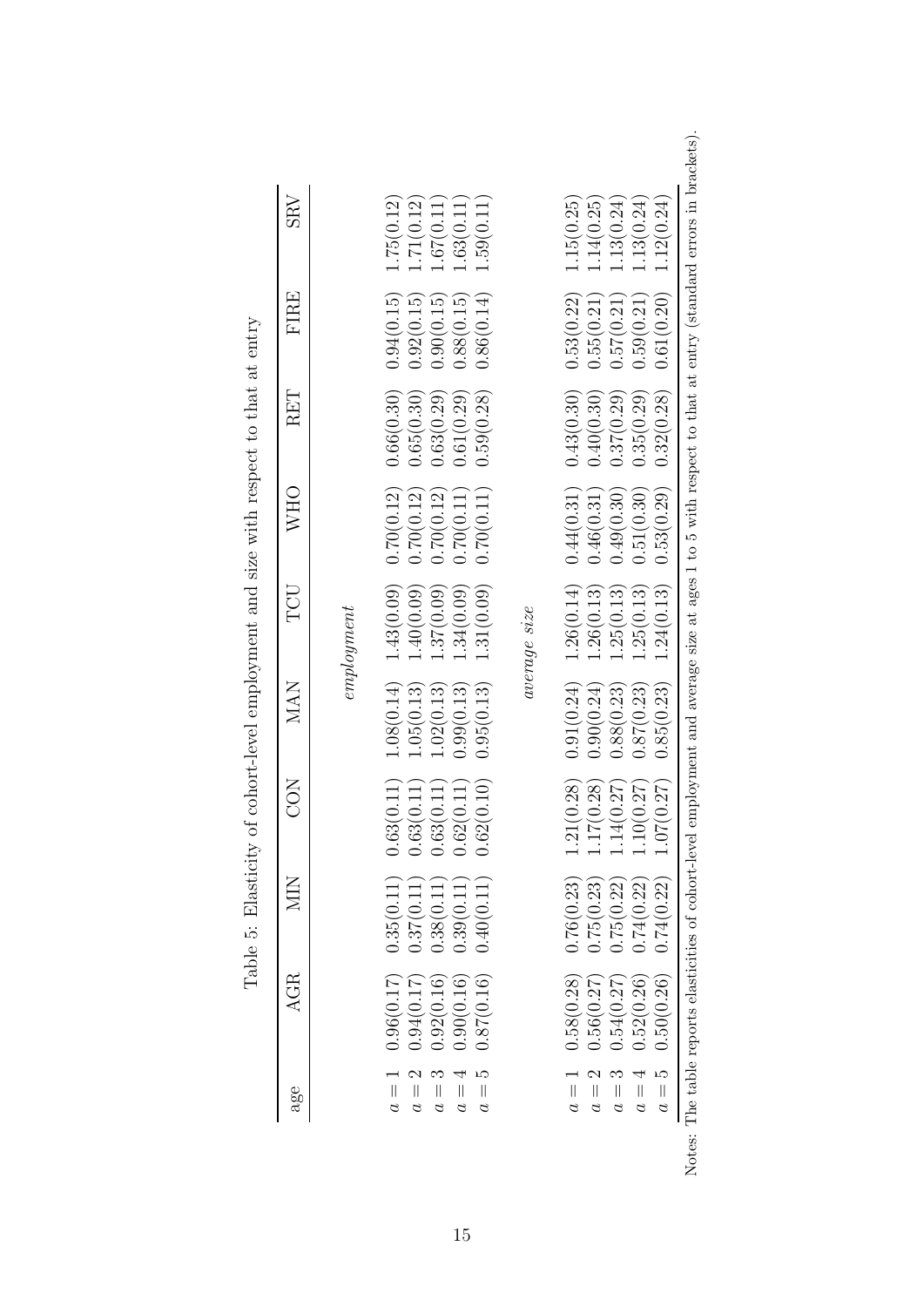are not driven by cyclical sectoral shifts.

In particular, all sectors are characterized by large persistence in cohort-level employment, which is in stark contrast to the persistence found in the sector as a whole. Most sectors are also characterized by strongly pro-cyclical job creation by entrants. The exception is mining which is strongly counter-cyclical. Mining, however, accounts for a very small fraction of firms and employment in the economy and therefore it is unlikely to influence the aggregate cyclical properties. Finally, in most sectors it is the intensive margin which drives the majority of variation of employment among five year old firms or establishments. The exception is construction where the intensive margin contributes with 17%.

Table 5 reports the elasticities of cohort-level employment (average size) with respect to entrant employment (average size) based on the panel regressions described in Appendix A.4. Again, the resulting elasticities within all sectors are similar to those in the aggregate with the exception of manufacturing for employment and whole sale and retail trade for average size which are somewhat lower.

Our findings are also related to results of Lee and Mukoyama (2013) who document that in recessions entering plants in manufacturing are on average larger than those entering in booms. Their findings are based on the Annual Survey of Manufacturers from the U.S. Census Bureau for the period 1972-1997. Their measure of the business cycle is given by the growth rate of manufacturing output. Interestingly, we confirm their finding in the BDS. When we compute the correlation of average size of newborn firms in manufacturing and the growth rate of real GDP, we find it is significantly negative. However, for other de-trending methods and business cycle indicators and when using data on establishments this correlation drops to virtually zero in the BDS data.

#### A.7.2 Evidence at the 4-digit industry level

The Quarterly Workforce Indicators data includes information on employment broken down by firm age and 4-digit industry at the state level (U.S. wide data at the 4-digit level is not available). While this dataset provides additional valuable information, it lacks certain features important for our main analysis and we therefore focus on the BDS in the main text. First, the data starts (at the earliest) in 1990. Second, there is no information on the number of firms. Finally, the coverage across states is relatively sparse. $6$  Thus, while the QWI is relatively suitable for studying patterns at a narrow industry level, but it is relatively less suitable for studying aggregate business cycle patterns.

We first investigate our stylized fact regarding the cyclicality of entrant employment. Firm age is grouped in two-year bins in the QWI, rather than one-year bins as in the BDS. Therefore, entrant employment refers to employment in firms aged 0 and 1 years.

<sup>&</sup>lt;sup>6</sup>To give an idea about the data availability, out of the possible  $51 \times 312$  possible state-industry observations, 27 percent are available in 2000 (only about 2 percent are available in 1990).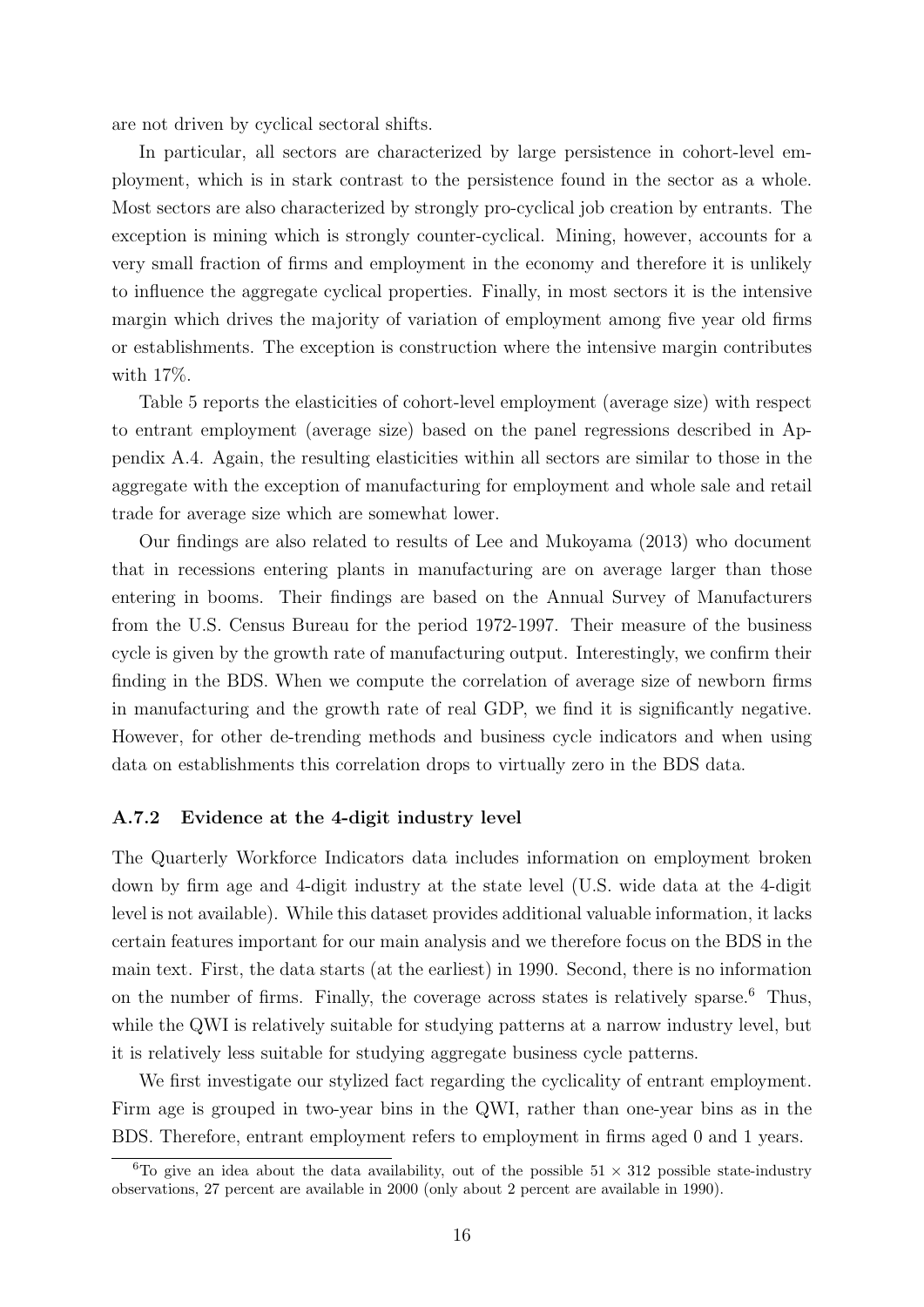|                                                                             |     |    |         |     | AGR MIN CON MAN TCU WHO RET FIR SRV                            |               |  |
|-----------------------------------------------------------------------------|-----|----|---------|-----|----------------------------------------------------------------|---------------|--|
| $corr(N_{0-1}, Nr_{state})$ 0.22 0.26 0.60 0.32 0.26 0.35 0.37 0.36 0.21    |     |    |         |     |                                                                |               |  |
| $\text{corr}(N_{0-1}, N r_{aqq})$                                           |     |    |         |     | $0.21$ $0.15$ $0.59$ $0.34$ $0.23$ $0.34$ $0.40$ $0.36$ $0.24$ |               |  |
| $corr(N_{0-1}, \Delta$ GDP $)$ 0.16 0.02 0.37 0.26 0.17 0.21 0.27 0.21 0.15 |     |    |         |     |                                                                |               |  |
| nobs                                                                        | 246 | 62 | 404 752 | 432 | 549                                                            | 1090 781 2486 |  |

Table 6: Cyclicality of entrant employment

Notes: The table reports correlations between the log-deviations of employment in 0-1 year old firms from their respective means in a given industry and state with business cycle indicators. As the latter, the top row takes the employment rate at the state-level, the second row takes the aggregate employment rate and the third row considers real GDP growth. The values are based on simple averages across individual industry-state correlations within the broad sectors. The bottom row indicates the number of such individual industry-state correlations available in each of the broad sectors. The broad categories: AGR, MIN, CON, MAN, TCU, WHO, RET, FIR and SRV stand for, respectively, agriculture, mining, construction, manufacturing, telecommunications, wholesale, retail trade, finance, insurance and real estate and services.



Figure 13: Cyclicality of entrant employment

.

Notes: The figure plots the correlation between employment of 0-1 year old firms (in log deviations from the respective mean) and the state-level employment rate for each industry-state time series, averaged over states. The nine panels group the individual industry-level correlations into the broader sectors of the BDS. The black line indicates the average within the broad sectors (identical to the first row in Table 6). The blue crosses indicate the individual industry correlations.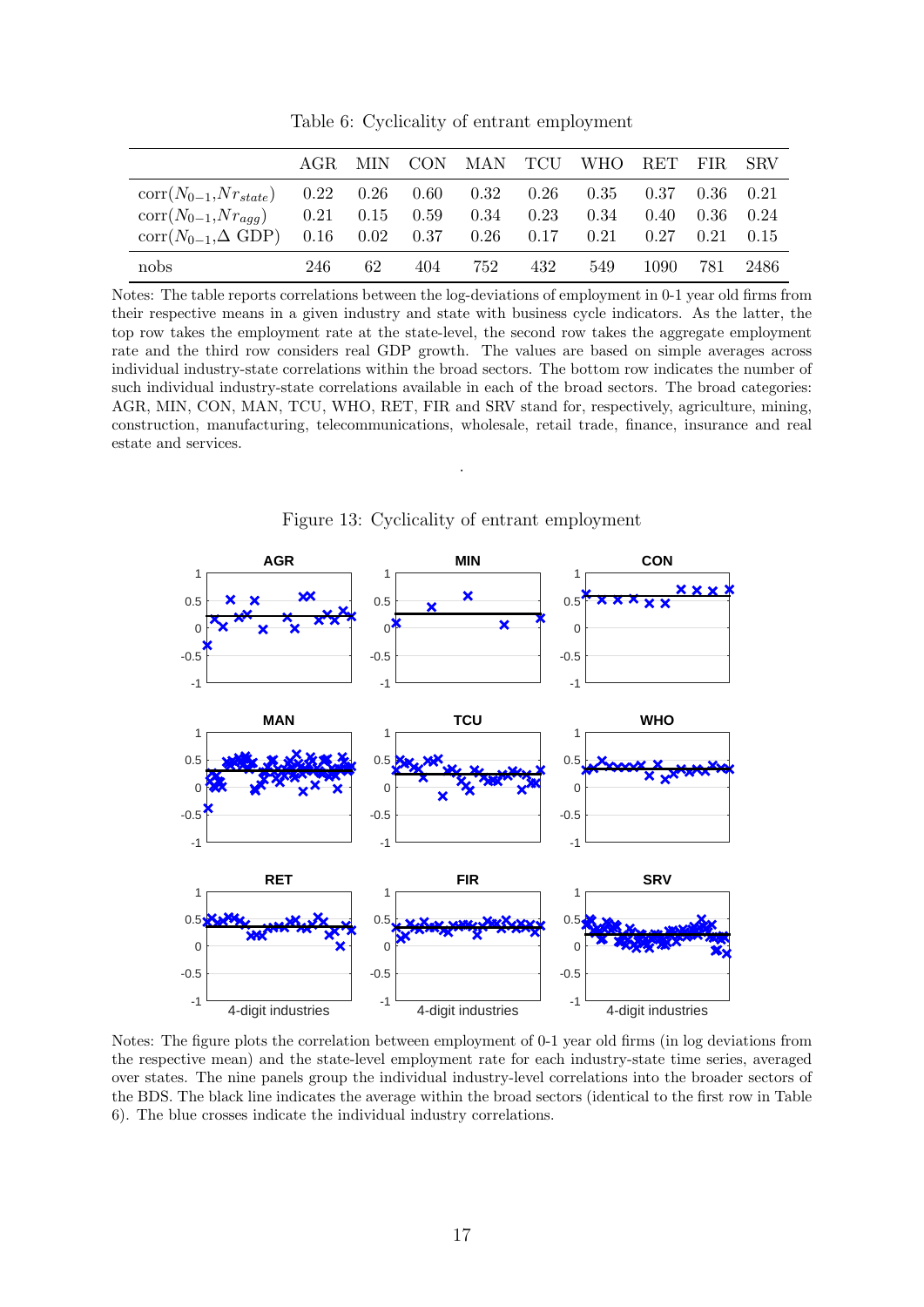|                                                                                   |  |  | AGR MIN CON MAN TCU WHO RET FIR SRV |  |  |
|-----------------------------------------------------------------------------------|--|--|-------------------------------------|--|--|
| $\text{corr}(N_{0-1,t-2},N_{2-3,t})$ 0.67 0.59 0.58 0.53 0.49 0.55 0.56 0.53 0.60 |  |  |                                     |  |  |
| $corr(N_{0-1,t-4}, N_{4-5,t})$ 0.54 0.49 0.27 0.43 0.31 0.33 0.40 0.36 0.46       |  |  |                                     |  |  |

Table 7: Persistence of cohort-level employment

Notes: The table reports correlations between the log-deviations of employment in 0-1 year old firms from the respective cohort HP-trend with that of 2-3 (top row) and 4-5 (middle row) years old firms of the same cohort in each industry and state. The values are based on simple averages across individual industry-state correlations within the broad sectors. The bottom row indicates the number of such individual industry-state correlations available in each of the broad sectors. The broad categories: AGR, MIN, CON, MAN, TCU, WHO, RET, FIR and SRV stand for, respectively, agriculture, mining, construction, manufacturing, telecommunications, wholesale, retail trade, finance, insurance and real estate and services.

.

nobs 164 35 287 525 333 494 753 691 1708

To this end, we computed, by 4-digit industry and by state, the correlation between state-level entrant employment (in log-deviations from the respective mean) and three business cycle indicators (state-level and aggregate employment rate and real GDP growth). For the sake of parsimonious presentation, we then averaged these correlations across states.<sup>7</sup> Table 6 shows the resulting average correlations within the broader sectors in the BDS. To get a sense of the distribution of these values across industries, Figure 13 shows scatter plots of the individual 4-digit industries (averaged over states) within the broader sectors. While there is heterogeneity across broad sectors and within them, the overall picture is that entrant employment is by-and-large pro-cyclical.

Next, we investigate our second stylized fact regarding the persistence of cohort-level employment within the narrow industries. We do so by computing the autocorrelation of cohort-level employment at age 0-1 with that of 2-3 year old firms and 4-5 year old firms, again by state and 4-digit industry. Table 7 shows these correlations, averaged over states and industries within the broader industry classes of the BDS. Figure 14 then plots the individual industry-level correlations of cohort-level employment of 0-1 year old firms with that of 4-5 year old firms, again averaged over states. As with the first stylized fact, there is heterogeneity across industries, but the persistence of cohort-level employment is a robust feature of the data.

Overall, we interpret the evidence from the QWI as giving additional support to our stylized facts, showing that they are broadly relevant in many sectors of the economy. Of course, there is heterogeneity across sectors and we exploit this heterogeneity in Appendix A.10 to provide further empirical support to our model mechanism.

<sup>7</sup>Taking simple averages or employment-weighted averages changes very little.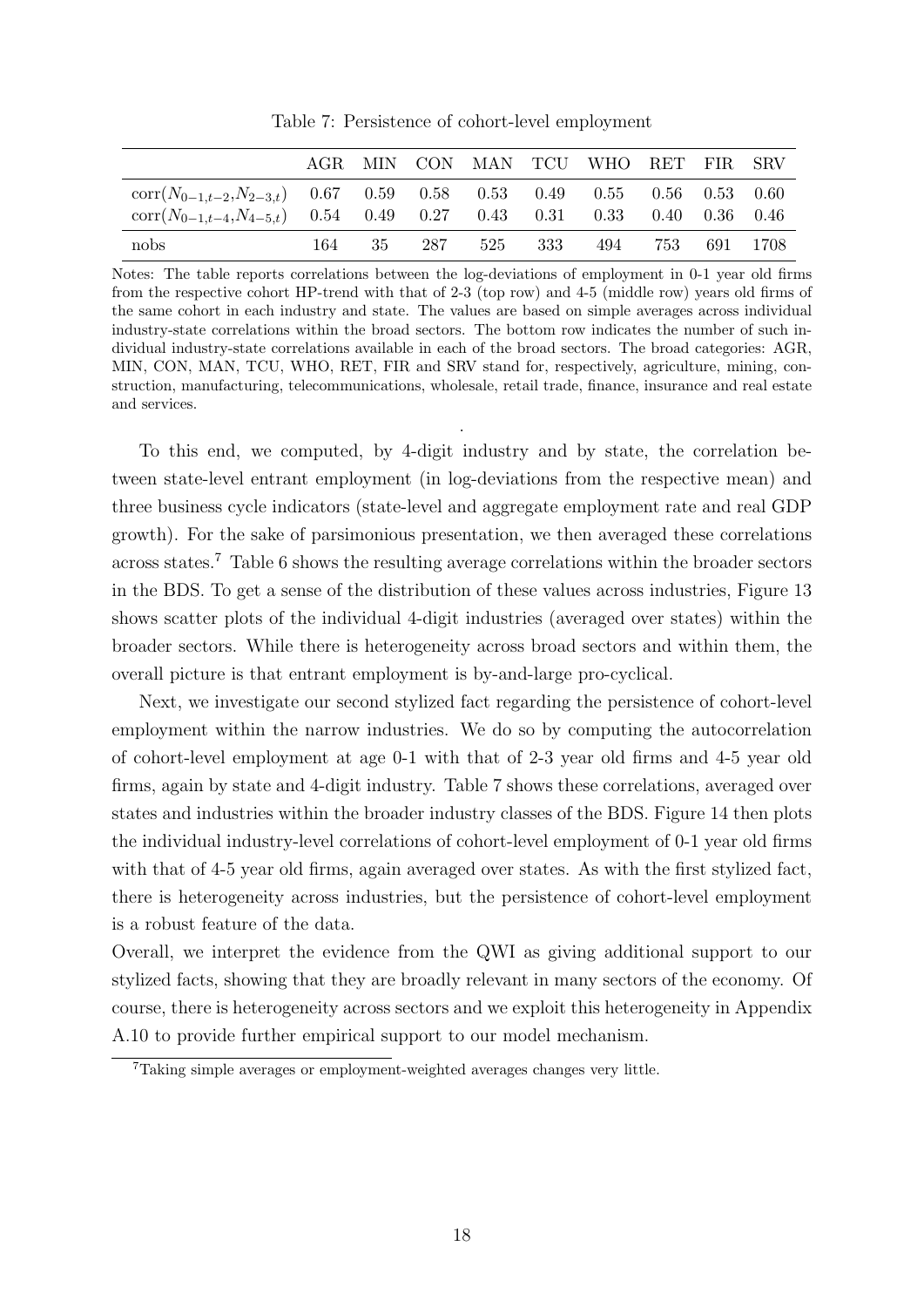

Figure 14: Persistence of cohort-level employment

Notes: The figure plots the correlation between employment of 0-1 year old firms and that of 4-5 year old firms (in log deviations from the cohort-level HP trend) in each industry and state, averaged over states. The nine panels group the individual industry-level correlations into the broader sectors of the BDS. The black line indicates the average within the broad sectors (identical to the second row in Table 7). The blue crosses indicate the individual industry correlations.

#### A.8 The impact of very small firms

As mentioned in the main text, one possible explanation for our results is that they are driven by fluctuations in the entry of very small firms. To investigate the importance of small firms for the variation in cohort-level employment, Figure 15 plots the deviations from mean employment of five year old firms together with the relative contributions of small and large firms (where small is defined as less than 10 employees). The figure shows that the vast majority of employment variation is driven by large firms. This observation does of course not refute the existence of necessity entrepreneurship, but it appears unlikely that cyclical variations in this entrepreneurship motive are driving our stylized facts.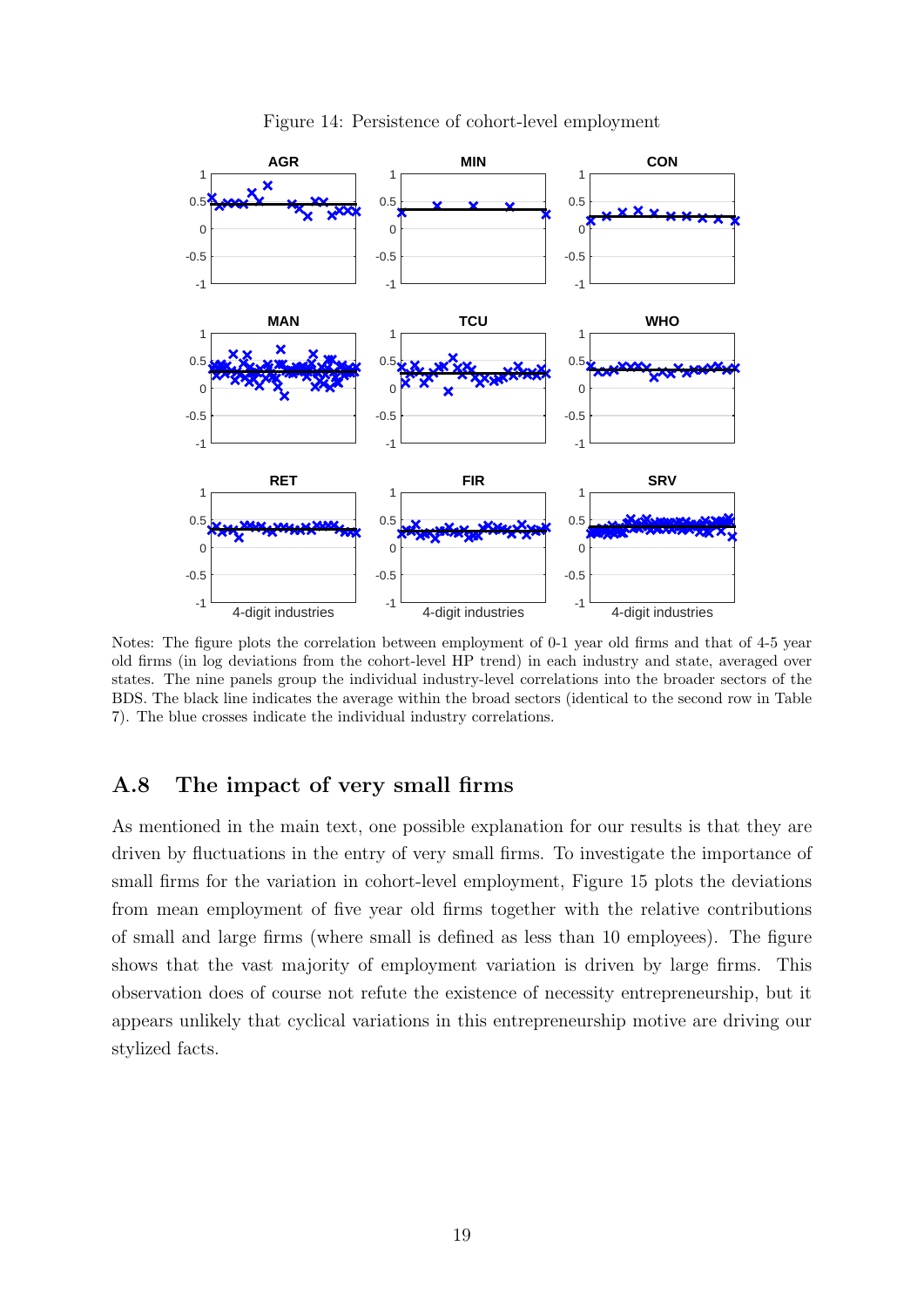Figure 15: Employment of five year old firms: data and necessity entrepreneur counterfactuals



Notes: The figure plots employment of five year old firms in deviations from its mean ("data") together with the relative contributions of "small firms" and "large firms" to this variation. Small firms are defined as having fewer than 10 employees.

Figure 16: Contribution of extensive and intensive margin to variation in cohort-level employment of five year old firms



Notes: Contributions of average firm size and number of firms to cohort-level employment of five year old firms (in percent deviations from HP-filter trend).

## A.9 The contribution of the intensive and the extensive margins over time

Our third stylized fact describes the average contribution of the intensive and the extensive margin to variation in cohort-level employment and it does so conditional on the age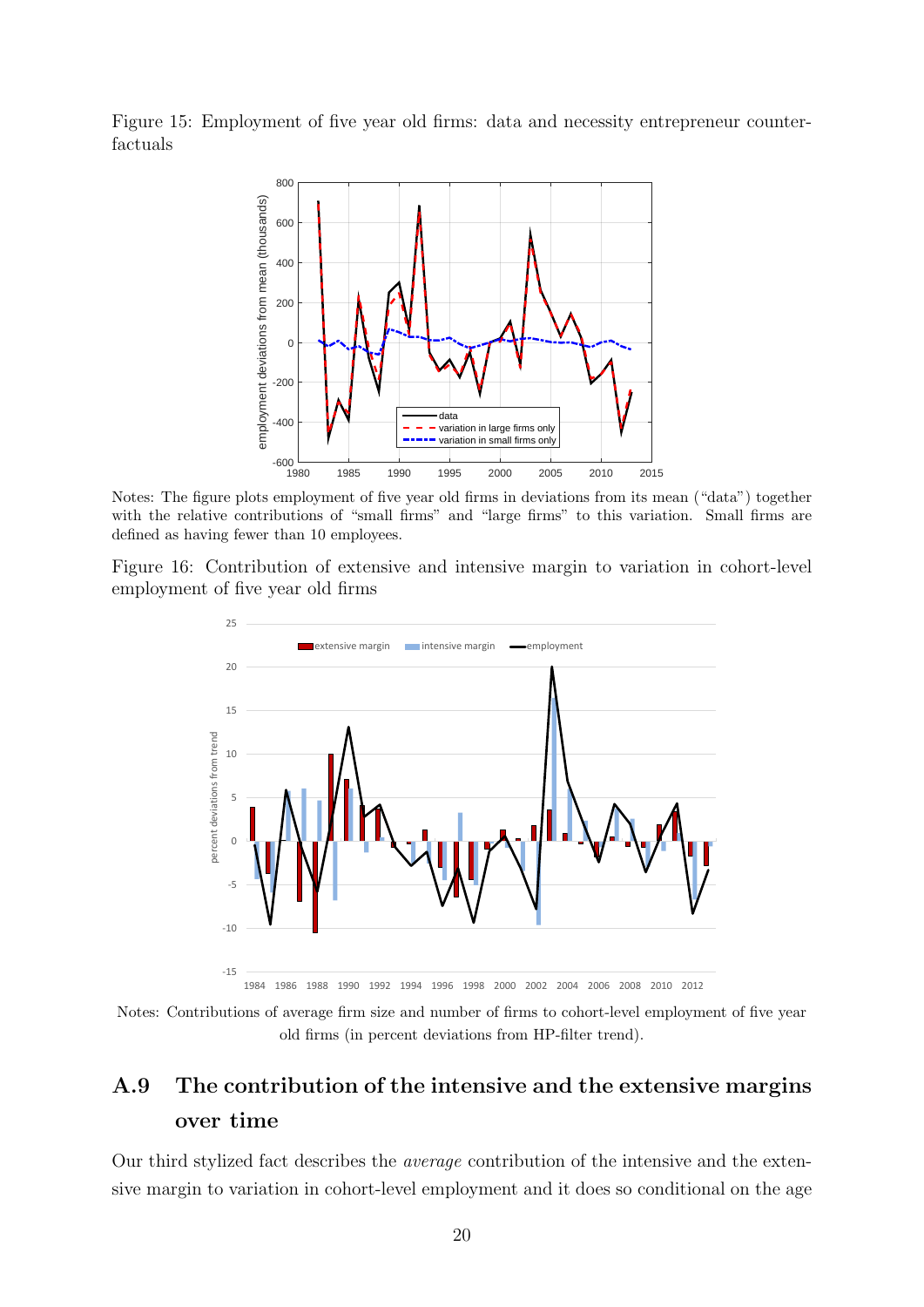of the cohort. This Appendix investigates how these contributions evolved over time (we thank an anonymous referee for this suggestion).

In particular, Figure 16 presents the contribution of the extensive and intensive margins for cohort-level employment variation of five year old firms over time. The figure suggests that, if anything, the intensive margin has gained importance during recent decades.

#### A.10 Empirical support for the demand channel

In addition to the aggregate empirical support for our model mechanism presented in the main text, this section of the Appendix gives further empirical support for the demand channel using detailed industry-level data.

Recall that the model predicts that changes in the composition of firms are (mainly) driven by demand shocks and the response to them by firms which are heterogeneous in their marketing elasticities. The latter is important as it determines the degree to which firms are sensitive to demand shocks. With low marketing elasticities of demand, the effect of demand shocks is muted and vice versa.

Therefore, our model would predict that subsectors with higher marketing elasticities (and thus higher advertising expenditure shares) would be more sensitive to demand shocks and in turn display stronger cohort-effects. To investigate this conjecture in the data, we link the QWI 4-digit industry data (described in Appendix A.7) with information from input-output tables of the Bureau of Economic Analysis (BEA). This enables us to observe a relationship between employment patterns by firm age and advertising expenditures in the given 4-digit industries. Using this data, we show that, consistent with the model, cohort effects are stronger in industries with higher expenditure shares on advertising and other forms of marketing.

To construct a measure for the strength of cohort effects we run, for each 4-digit sector, a linear regression of employment at age 4-5 on employment at age 0-1, lagged by four years (i.e. for the same cohort of firms). We express the data in log deviation from the mean (by state and 4-digit industry), and in our baseline include year fixed effects. The estimated coefficient on lagged employment parsimoniously captures the magnitude of cohort effects. As an alternative, we compute the autocorrelation at age 0-1 and age 4-5. Although results turn out to be similar, we prefer the aforementioned regression approach for the purpose of comparing sectors.<sup>8</sup>

<sup>8</sup>The autocorrelation captures both magnitude of cohort-effects and post-entry shocks. Suppose we compare two sectors, one of which is relatively sensitive to the demand shocks. According to the mechanism in our model, that sector will have relatively strong cohort effects, pushing up the autocorrelation. At the same time, however, the impact of post-entry demand shocks is relatively large in that sector, pushing down the autocorrelation. The net effect could in principle be ambiguous. By contrast, the regression-based measure captures only the former of these effects providing a more direct measure on the strength of cohort effects across sectors.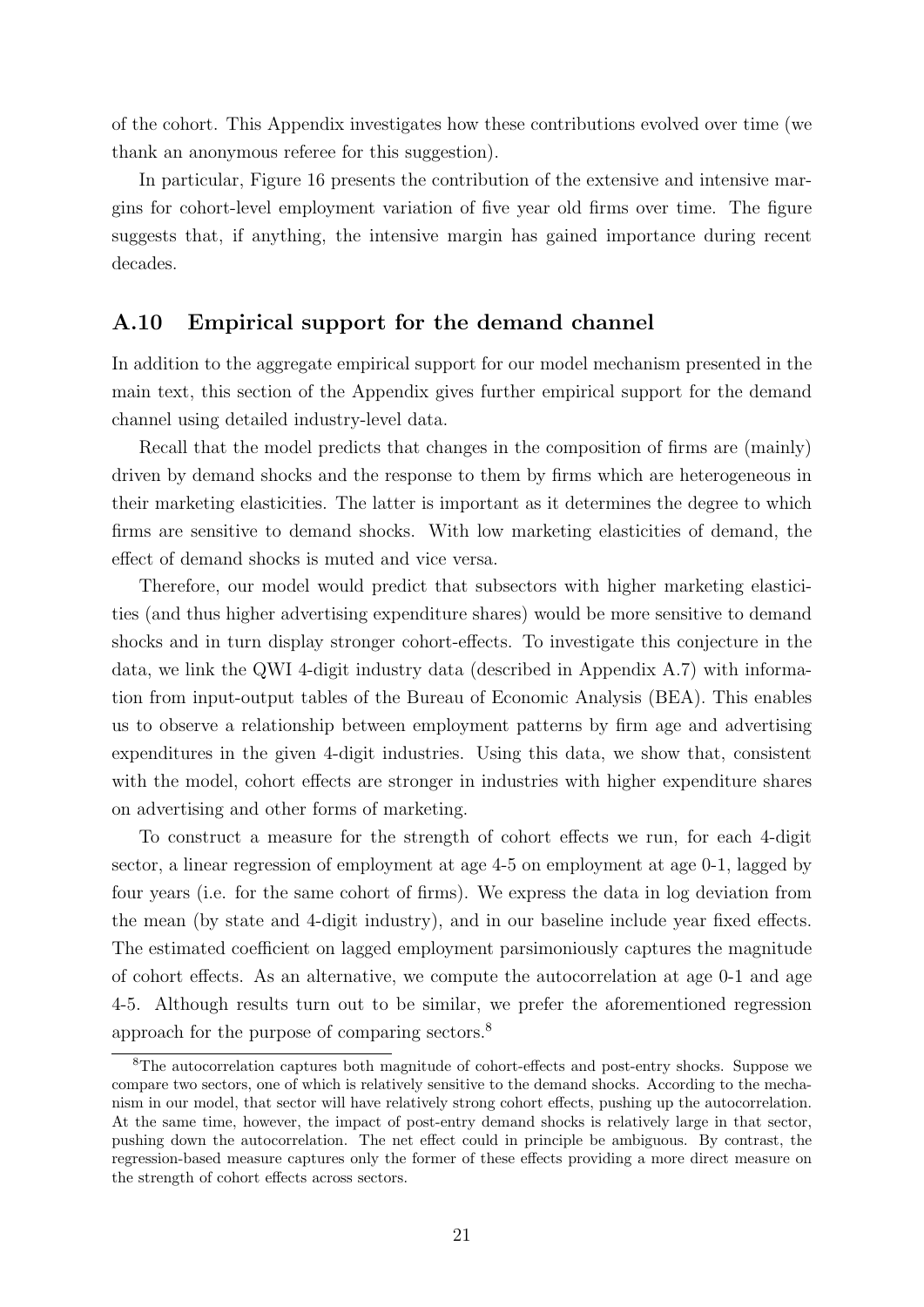|                                                                                                 |        | expenditure share                         | output share |       |
|-------------------------------------------------------------------------------------------------|--------|-------------------------------------------|--------------|-------|
|                                                                                                 | narrow | broad                                     | narrow       | broad |
| Baseline measure of cohort effects                                                              |        | $0.265***$ $0.275***$ $0.215**$ $0.205**$ |              |       |
| Baseline cohort-effect measure, no year fixed effects $0.266***$ $0.277***$ $0.217**$ $0.209**$ |        |                                           |              |       |
| Alternative cohort-effect measure                                                               |        | $0.205***$ $0.202***$ $0.188**$ $0.180**$ |              |       |

Table 8: Correlations between 4-digit measures of cohort effects and marketing shares

Notes: "narrow" refers to marketing expenditures on "Advertising, public relations, and related services"and "broad" refers to expenditures on "Advertising, public relations, and related services"together with "Marketing research and all other miscellaneous professional, scientific, and technical services" of a given industry. Both values are taken from the input-output tables (at purchasers prices) of the BEA. These expenditures are expressed either as a share of total expenditures ("expenditure share") or as a share of industry output ("output share"). "Baseline measure" to regression-based measure of cohorteffects. "Alternative measure" refer to the autocorrelation (without removing year fixed effects). Two and three stars indicate significance at the 1, and 5 percent level, respectively.

.

We then correlate these measures for the strength of cohort effects with two measures of marketing expenditures taken from the input-output tables of the BEA. Specifically, we consider a "narrow" marketing measure which consist of "Advertising, public relations, and related services"(541800), as well as a "broad" measure which further adds "Marketing research and all other miscellaneous professional, scientific, and technical services"  $(541800 + 5419A0)$ . These values we express as shares of either total expenditures or output in the given industry.

Table 8 presents the correlations of our cohort-effect measures and the two marketing shares. The relations are positive and statistically significant. This result is robust to removing the time fixed effect and to considering the alternative, autocorrelation-based measure. Thus, subsectors with relatively high marketing expenditure shares tend to have stronger cohort effects. A similar exercise for establishments, conducted using micro data from the Longitudinal Business Database, can be found in Moreira (2015), who comes to the same conclusions.

The evidence from the QWI supports is in line with the mechanism in the model, which predicts that demand shocks have less of an impact when marketing elasticities of demand, and hence advertising expenditure share, are lower. We corroborated this point by considering an alternative calibration in which the marketing elasticity of demand parameter,  $\mu_i$ , is increased uniformly for all firm types, increasing the aggregate marketing expenditure share. We then computed the above measures for the strength of cohort effects in the model and, as expected, found that cohort effects are stronger in the calibration with a higher marketing expenditure share.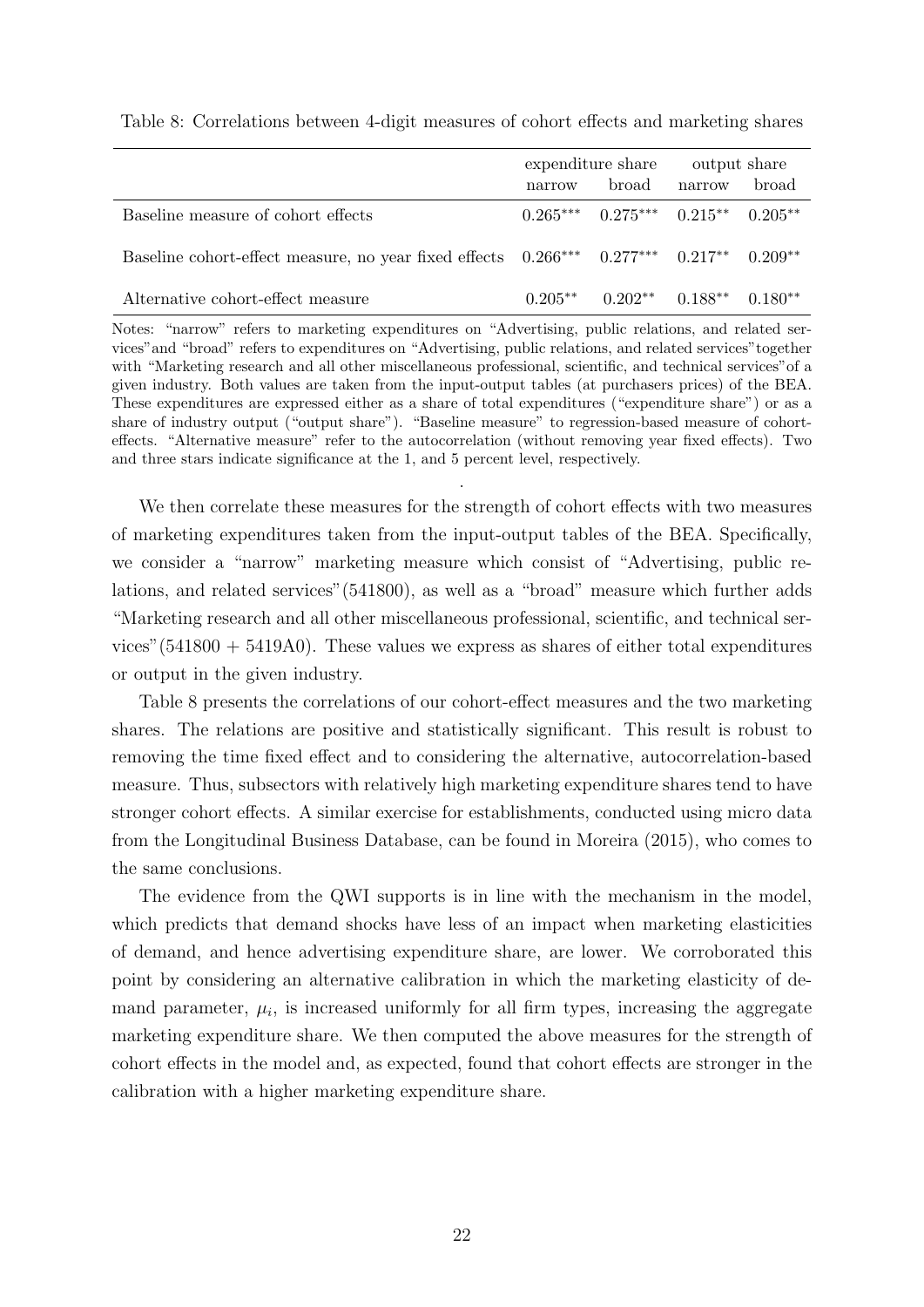## B Model details

This appendix presents supplemental model derivations (B.1), a formal definition of the equilibrium (B.2), and a formal discussion of the endogenous composition effects based on a simplified model (B.3).

#### B.1 Model derivations

The household's optimization problem. After substituting out  $C_t$ , the household's optimization problem can be expressed as:

$$
\max_{N_t, \{c_{j,t}\}_{j \in \Omega_t}} \ln \left( \left( \int_{j \in \Omega_t} \left[ \kappa_j(s_{j,t}) \right]^{\frac{1}{\eta}} c_{j,t}^{\frac{\eta - 1}{\eta}} dj \right)^{\frac{\eta}{\eta - 1}} \right) - \nu Z_t N_t,
$$
  
s.t.  

$$
\int_{j \in \Omega_t} p_{j,t} c_{j,t} dj = P_t W_t N_t + \Pi_t.
$$

The first-order condition with respect to  $N_t$  is given by:

$$
\nu Z_t = \lambda_t P_t W_t,
$$

where  $\lambda_t$  is the Lagrange multiplier on the budget constraint. The first-order condition for  $c_{j,t}$  reads:

$$
C_t^{\frac{1-\eta}{\eta}}\left(\kappa_j(s_{j,t})\right)^{\frac{1}{\eta}}c_{j,t}^{-\frac{1}{\eta}}=p_{j,t}\lambda_t,
$$

where we have used the definition of  $C_t$ . Rewriting this condition gives an expression for  $c_{j,t}$ :

$$
c_{j,t} = p_{j,t}^{-\eta} \lambda_t^{-\eta} C_t^{1-\eta} \kappa_j(s_{j,t}).
$$

Next, substitute out  $c_{j,t}$  in the budget constraint to obtain:

$$
\lambda_t^{-\eta} C_t^{1-\eta} \int_{j \in \Omega_t} p_{j,t}^{1-\eta} \kappa_j(s_{j,t}) d j = P_t W_t N_t + \Pi_t,
$$

or, equivalently,

$$
\lambda_t^{-\eta} = \frac{P_t W_t N_t + \Pi_t}{C_t^{1-\eta} P_t^{1-\eta}},
$$

where we used the aggregate price index, i.e.  $P_t \equiv \left( \int_{j \in \Omega_t} \kappa_j(s_{j,t}) p_{j,t}^{1-\eta} dj \right)^{\frac{1}{1-\eta}}$ , which is defined such that  $P_t C_t = \int_{j \in \Omega_t} p_{j,t} c_{j,t} d j$ . Plugging this expression for  $\lambda_t^{-\eta}$  back into the first-order condition for  $c_{i,t}$  gives:

$$
c_{j,t} = \left(\frac{p_{j,t}}{P_t}\right)^{-\eta} \kappa_j(s_{j,t}) \left(W_t N_t + \Pi_t / P_t\right).
$$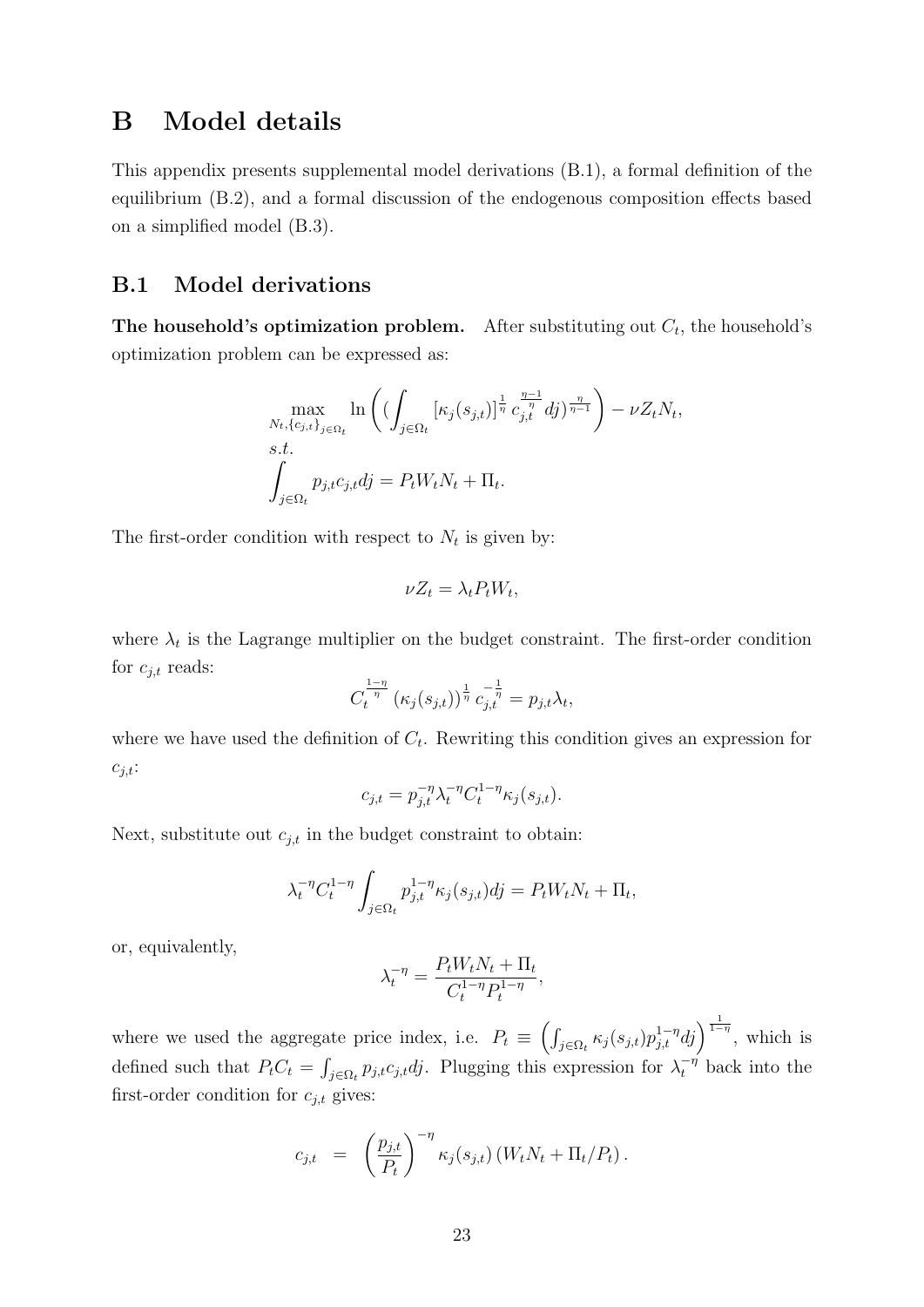Using the budget constraint it now follows that the household's consumption demand for good  $j$  equals:

$$
c_{j,t} = \left(\frac{p_{j,t}}{P_t}\right)^{-\eta} \kappa_j(s_{j,t}) C_t.
$$

Note further that:

$$
\lambda_t^{-\eta} = \frac{P_t C_t}{C_t^{1-\eta} P_t^{1-\eta}},
$$

from which it follows that  $\lambda_t = \frac{1}{P_t}$  $\frac{1}{P_t C_t}$ . Substituting out gives  $\lambda_t$  in the first-order condition for  $N_t$  gives:

$$
\nu Z_t = \frac{W_t}{C_t}.
$$

To verify that  $P_t$  is indeed the price index associated with the household's consumption decisions, note that:

$$
C_t = (\int_{j \in \Omega_t} [\kappa_j(s_{j,t})]^{\frac{1}{\eta}} \, c_{j,t}^{\frac{\eta-1}{\eta}} dj)^{\frac{\eta}{\eta-1}},
$$
  
\n
$$
= (W_t N_t + \Pi_t / P_t) \, P_t^{-\eta} (\int_{j \in \Omega_t} \kappa_j(s_{j,t}) p_{j,t}^{1-\eta} dj)^{\frac{\eta}{\eta-1}},
$$
  
\n
$$
= (W_t N_t + \Pi_t / P_t) \, P_t^{-\eta} P_t^{\eta},
$$
  
\n
$$
= \frac{\int_{j \in \Omega_t} p_{j,t} c_{j,t} dj}{P_t}.
$$

**Demand constraint.** We now show how the households' first-order condition for  $c_{j,t}$ leads to the firms' demand constraint. First, note that the amount of variety j used per unit of the aggregate consumption good is given by  $\frac{c_{j,t}}{C_t} = \kappa_j(s_{j,t}) \left( \frac{p_{j,t}}{P_t} \right)$  $P_t$  $\int_{0}^{\infty}$  Each entry attempt requires  $X_t$  units of the aggregate consumption bundle, and hence an amount  $X_t \kappa_j(s_{j,t})\left(\frac{p_{j,t}}{P_t}\right)$  $P_t$  $\int_{0}^{-\eta}$  of goods variety j. The total amount of variety j used for entry purposes, denoted  $x_{j,t}$ , is therefore given by  $x_{j,t} = \sum_{j}^{I}$  $i=1$  $e_{i,t}X_t\kappa_j(s_{j,t})\left(\frac{p_{j,t}}{P_t}\right)$  $P_t$  $\int^{-\eta}$ , where  $e_{i,t}$  is the total number of entry attempts. Total demand for good j is thus given by:

$$
y_{j,t} = c_{j,t} + x_{j,t},
$$
  
=  $\kappa_j(s_{j,t}) \left(\frac{p_{j,t}}{P_t}\right)^{-\eta} Y_t$ 

,

where the second equality follows from the resource constraint.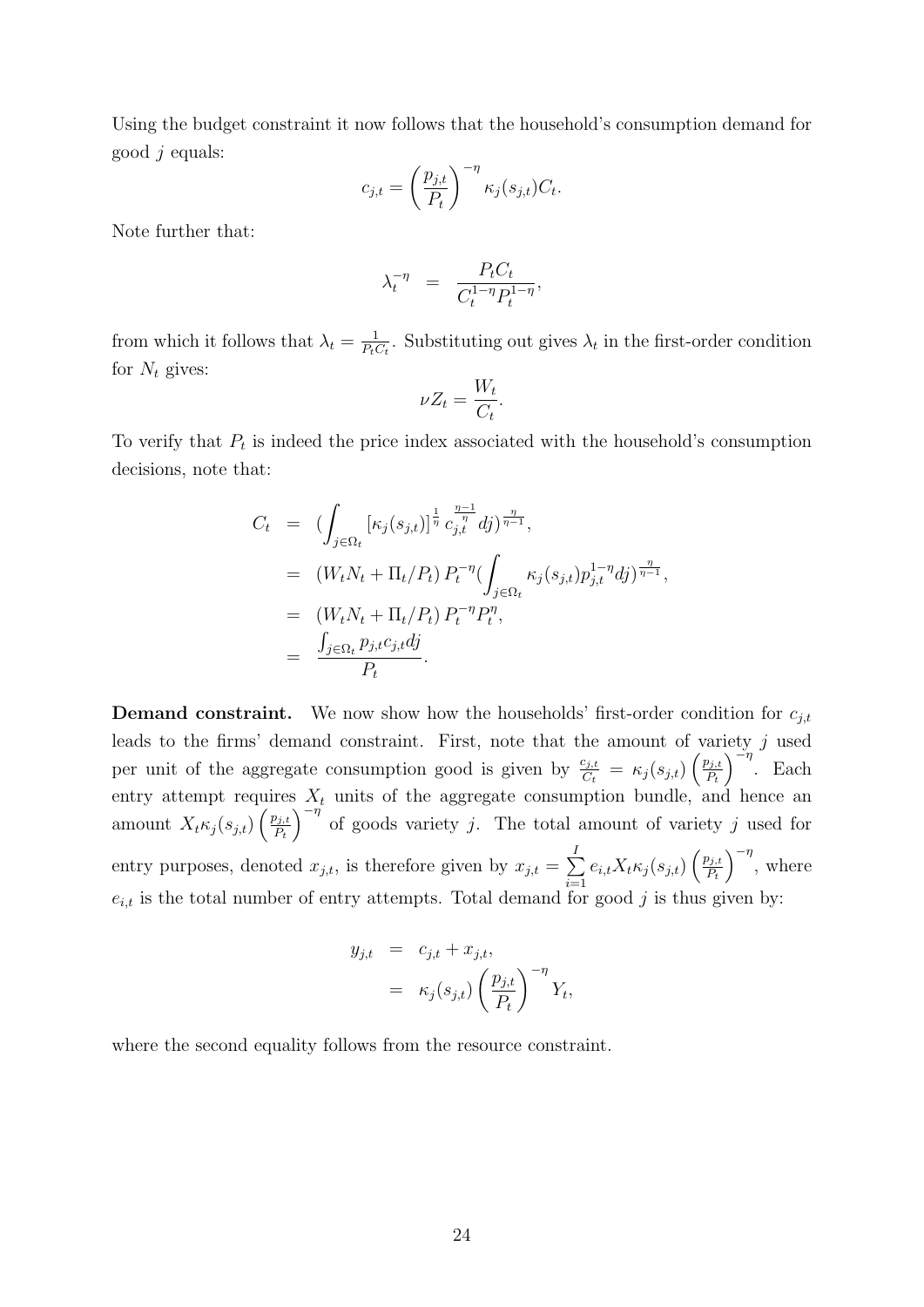**The firms' optimization problem.** After substituting out  $n_{j,t}^G = \kappa_j(s_{j,t}) \left( \frac{p_{j,t}}{P_t} \right)$  $P_t$  $\int_{0}^{-\eta} Y_{t}/A_{t}$ and  $n_{j,t}^M = \zeta(g_{j,t})$ , the firms' optimization problem can be expressed as:

$$
V_{j,a}(s_{j,t-1}, \mathcal{F}_t) = \max_{g_{j,t}, p_{j,t}, s_{j,t}} \left[ \begin{array}{c} \kappa_j(s_{j,t}) \left( \frac{p_{j,t}}{p_t} \right)^{1-\eta} Y_t - \left( \kappa_j(s_{j,t}) \left( \frac{p_{j,t}}{p_t} \right)^{-\eta} Y_t / A_t + \zeta(g_{j,t}) \right) W_t \\ + (1 - \rho_a) \mathbb{E}_t \beta \frac{C_t}{C_{t+1}} V_{j,a+1}(s_{j,t}, \mathcal{F}_{t+1}) \end{array} \right]
$$
  
s.t.  

$$
s_{j,t} = s_{j,t-1} + Q_t g_{j,t}.
$$

The first-order condition for  $p_{j,t}$  can be written as:

$$
(1 - \eta) p_{j,t}^{-\eta} P_t^{\eta - 1} + \eta p_{j,t}^{-\eta - 1} P_t^{\eta} W_t / A_t = 0,
$$

or

$$
p_{j,t} = \frac{\eta}{\eta - 1} P_t W_t / A_t.
$$

Note that all firms set the same price. Using the above equation to substitute out  $p_{j,t}$ , the firms' problem can be simplified to:

$$
V_{j,a}(s_{j,t-1}, \mathcal{F}_t) = \max_{s_{j,t}, g_{j,t}} \left[ \kappa_j(s_{j,t}) \left( \frac{\eta}{\eta - 1} W_t / A_t \right)^{1 - \eta} Y_t - \left( \kappa_j(s_{j,t}) \left( \frac{\eta}{\eta - 1} W_t / A_t \right)^{-\eta} Y_t / A_t + \zeta(g_{j,t}) \right) W_t \right] + (1 - \rho_a) \mathbb{E}_t \beta \frac{C_t}{C_{t+1}} V_{j,a+1}(s_{j,t}, \mathcal{F}_{t+1})
$$
  
s.t.  

$$
s_{j,t} = s_{j,t-1} + Q_t g_{j,t},
$$

or

$$
V_{j,a}(s_{j,t-1},\mathcal{F}_t) = \max_{s_{j,t}} \left[ \begin{array}{c} \kappa_j(s_{j,t}) Y_t \left( W_t / A_t \right)^{1-\eta} \left( \frac{\eta}{\eta-1} \right)^{-\eta} \frac{1}{\eta-1} - \zeta \left( \frac{s_{j,t}-s_{j,t-1}}{Q_t} \right) W_t \\ + (1-\rho_a) \mathbb{E}_t \beta \frac{C_t}{C_{t+1}} V_{j,a+1} \left( s_{j,t}, \mathcal{F}_{t+1} \right) \end{array} \right],
$$

where we used that

$$
\kappa_{j}(s_{j,t}) \left(\frac{\eta}{\eta-1} W_{t}/A_{t}\right)^{1-\eta} Y_{t} - \kappa_{j}(s_{j,t}) \left(\frac{\eta}{\eta-1} W_{t}/A_{t}\right)^{-\eta} Y_{t} W_{t}/A_{t},
$$
\n
$$
= \kappa_{j}(s_{j,t}) \frac{\eta}{\eta-1} W_{t}/A_{t} \left(\frac{\eta}{\eta-1} W_{t}/A_{t}\right)^{-\eta} Y_{t} - \kappa_{j}(s_{j,t}) \left(\frac{\eta}{\eta-1} W_{t}/A_{t}\right)^{-\eta} Y_{t} W_{t}/A_{t},
$$
\n
$$
= \kappa_{j}(s_{j,t}) W_{t}/A_{t} \left(\frac{\eta}{\eta-1} W_{t}/A_{t}\right)^{-\eta} Y_{t} \left(\frac{\eta}{\eta-1}-1\right),
$$
\n
$$
= \kappa_{j}(s_{j,t}) Y_{t} \left(W_{t}/A_{t}\right)^{1-\eta} \left(\frac{\eta}{\eta-1}\right)^{-\eta} \frac{1}{\eta-1}.
$$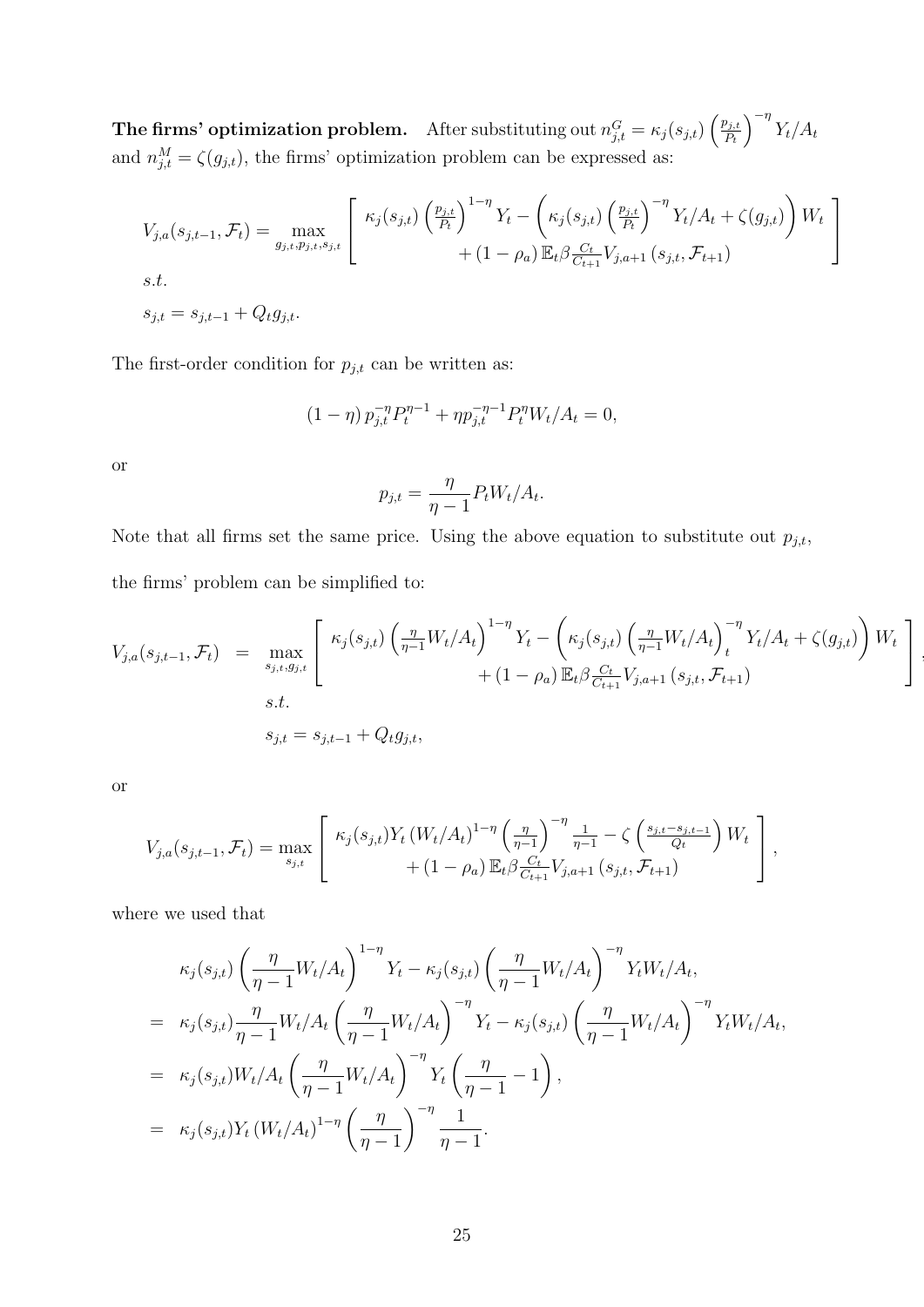The first-order condition of the above problem is:

$$
\zeta' \left( \frac{s_{j,t} - s_{j,t-1}}{Q_t} \right) W_t / Q_t = \kappa'_j(s_{j,t}) Y_t (W_t / A_t)^{1-\eta} \left( \frac{\eta}{\eta - 1} \right)^{-\eta} \frac{1}{\eta - 1} + (1 - \rho_a) \mathbb{E}_t \beta \frac{C_t}{C_{t+1}} \zeta' \left( \frac{s_{j,t+1} - s_{j,t}}{Q_{t+1}} \right) W_{t+1} / Q_{t+1}.
$$

The above equation simplifies to Equation (4) in the main text, making use of the fact that

$$
\epsilon_{j,t}^{\kappa,s} \frac{n_{j,t}^G}{s_{j,t}} \frac{W_t}{\eta - 1} = \frac{\kappa_j'(s_{j,t}) s_{j,t}}{\kappa_j(s_{j,t})} \frac{y_{j,t}}{A_t s_{j,t}} \frac{W_t}{\eta - 1}
$$
  

$$
= \kappa_j'(s_{j,t}) \left(\frac{p_{j,t}}{P_t}\right)^{-\eta} Y_t \frac{W_t}{A_t} \frac{1}{\eta - 1}
$$
  

$$
= \kappa_j'(s_{j,t}) Y_t \left(\frac{W_t}{A_t}\right)^{1 - \eta} \left(\frac{\eta}{\eta - 1}\right)^{-\eta} \frac{1}{\eta - 1}
$$

where the first equality uses the production function,  $y_{j,t} = A_t n_{j,t}^G$ .

Aggregate resource constraint. Next, we derive the aggregate resource constraint. First note that aggregate net profits, in real terms, are given by total sales minus the total wage bill minus total entry costs:

$$
\Pi_t/P_t = \int_{j \in \Omega_t} \left( \frac{p_{j,t}}{P_t} y_{j,t} - W_t \left( n_{j,t}^G + n_{j,t}^M \right) \right) dj - \sum_{i=1}^I e_{i,t} X_t.
$$

Recall that the labor market clearing condition is given as:

$$
N_t = \int_{j \in \Omega_t} \left( n_{j,t}^G + n_{j,t}^M \right) dj.
$$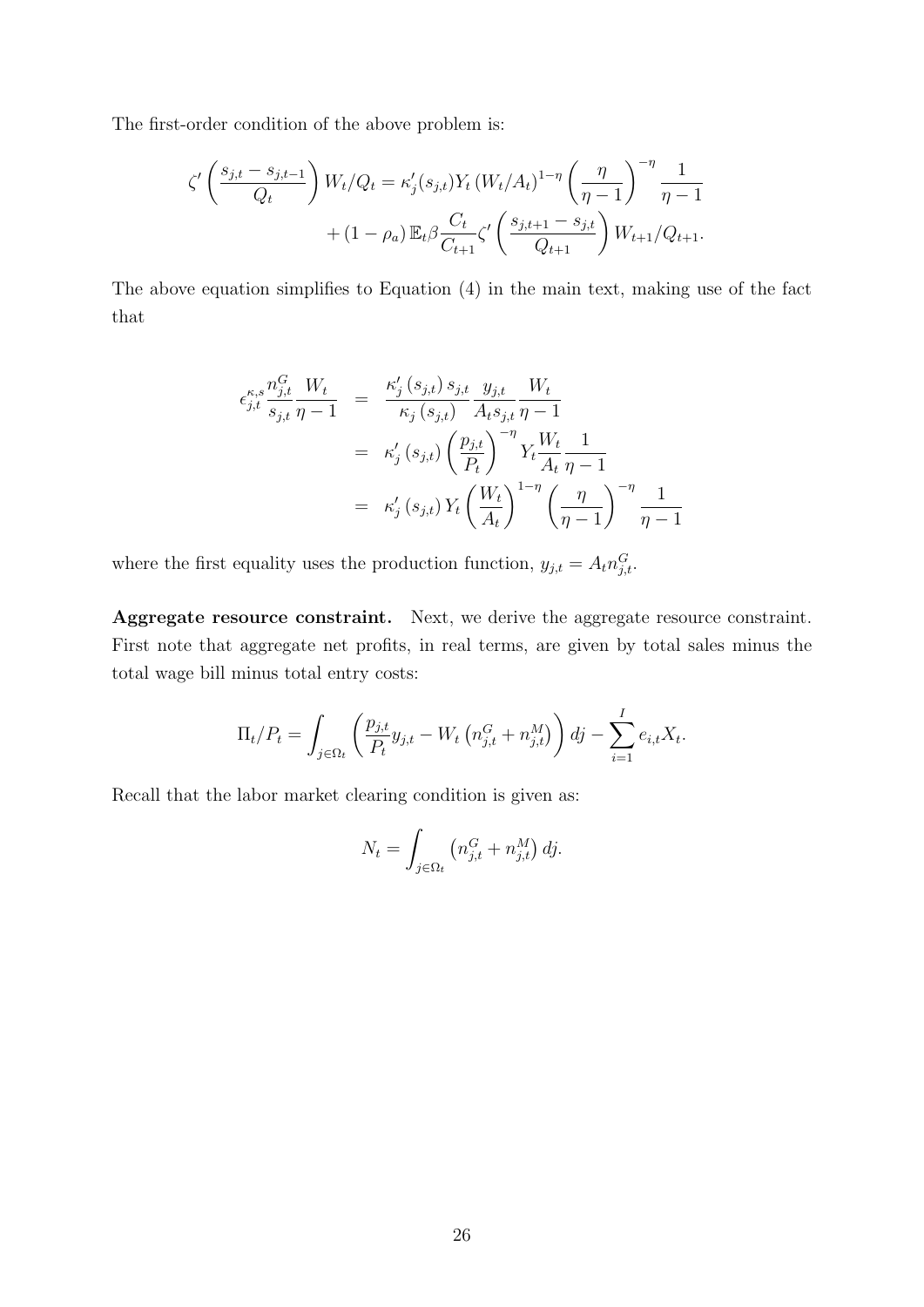Plugging these two expressions into the household's budget constraint gives the aggregate resource constraint:

$$
C_{t} = W_{t}N_{t} + \Pi_{t}/P_{t},
$$
  
\n
$$
= \int_{j\in\Omega_{t}} W_{t} (n_{j,t}^{G} + n_{j,t}^{M}) dj + \int_{j\in\Omega_{t}} \left(\frac{p_{j,t}}{P_{t}} y_{j,t} - W_{t} (n_{j,t}^{G} + n_{j,t}^{M})\right) dj - \sum_{i=1}^{I} e_{i,t} X_{t},
$$
  
\n
$$
= \int_{j\in\Omega_{t}} \frac{p_{j,t}}{P_{t}} y_{j,t} dj - \sum_{i=1}^{I} e_{i,t} X_{t},
$$
  
\n
$$
= \sum_{i} \sum_{a} \frac{p_{j,t}}{P_{t}} m_{i,a,t} y_{i,a,t} - \sum_{i=1}^{I} e_{i,t} X_{t},
$$
  
\n
$$
= Y_{t} - \sum_{i=1}^{I} e_{i,t} X_{t}.
$$

Note further that:

$$
Y_t = \int_{j \in \Omega_t} \frac{p_{j,t}}{P_t} y_{j,t} dj,
$$
  
\n
$$
= \int_{j \in \Omega_t} \kappa_j(s_{j,t}) \left(\frac{p_{j,t}}{P_t}\right)^{1-\eta} Y_t dj,
$$
  
\n
$$
= \int_{j \in \Omega_t} \kappa_j(s_{j,t}) dj \left(\frac{\eta}{\eta-1} W_t/A_t\right)^{1-\eta} Y_t,
$$

which gives the following restriction:

$$
\left(\frac{\eta}{\eta-1}W_t/A_t\right)^{\eta-1} = \int_{j\in\Omega_t} \kappa_j(s_{j,t}),
$$

which in turn delivers the "variety effect" equation stated in the main text.

### B.2 Equilibrium definition

For the sake of parsimony, we substitute out several variables before defining the equilibrium. As mentioned in the main text, we also replace firm index  $j$  by age-type indices *i, a.* The equations for firm values  $(V_{i,a,t})$ , and the first-order conditions for marketing capital  $(s_{i,a,t})$  can respectively, be written as:

$$
V_{i,a,t} = \kappa_j(s_{j,t}) (W_t/A_t)^{1-\eta} \left(\frac{\eta}{\eta-1}\right)^{-\eta} \frac{1}{\eta-1} Y_t - \zeta \left(\frac{s_{i,a,t} - s_{i,a-1,t-1}}{Q_t}\right) W_t + (1 - \rho_a) \mathbb{E}_t \beta \frac{C_t}{C_{t+1}} V_{i,a+1,t+1},
$$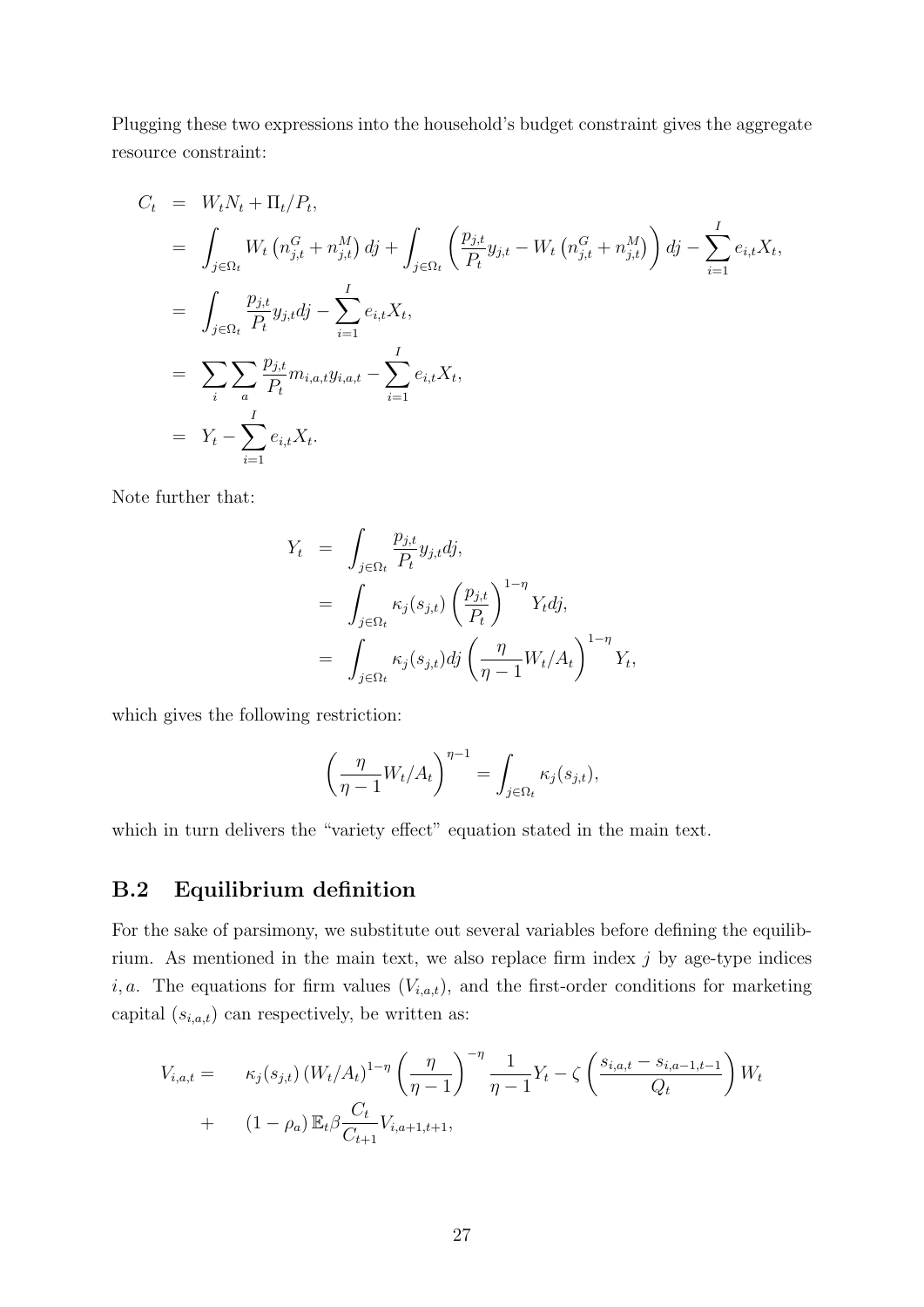$$
\zeta' \left( \frac{s_{i,a,t} - s_{i,a-1,t-1}}{Q_t} \right) \frac{1}{Q_t} = \kappa'_j(s_{j,t}) Y_t (W_t/A_t)^{1-\eta} \left( \frac{\eta}{\eta - 1} \right)^{-\eta} \frac{1}{\eta - 1} + (1 - \rho_a) \mathbb{E}_t \beta \frac{C_t}{C_{t+1}} \zeta' \left( \frac{s_{i,a+1,t+1} - s_{i,a,t}}{Q_{t+1}} \right) \frac{1}{Q_{t+1}} \frac{W_{t+1}}{W_t},
$$

for  $a \in \mathbb{N}_{>0}$  and  $i = 1, 2, ..., I$ . The free-entry condition and accounting equation for the masses of firms are:

$$
m_{i,0,t} = \psi_i \left( \frac{V_{i,0,t}}{X_t} \right)^{\frac{1-\phi}{\phi}}
$$
  
\n
$$
m_{i,a,t} = (1 - \rho_{a-1}) m_{i,a-1,t-1} \text{ for } a \in \mathbb{N}_{>0} \text{ and } i = 1, 2, ..., I.
$$

The labor market clearing condition, the aggregate resource constraint, the aggregate output definition, and the first-order condition for labor can be expressed as:

$$
N_{t} = \sum_{i=1}^{I} \sum_{a \in \mathbb{N}} m_{i,a,t} \left( \kappa_{j}(s_{j,t}) \left( \frac{\eta}{\eta - 1} W_{t}/A_{t} \right)^{-\eta} Y_{t}/A_{t} + \zeta \left( \frac{s_{i,a+1,t+1} - s_{i,a,t}}{Q_{t}} \right) \right),
$$
  
\n
$$
C_{t} + \sum_{i=1}^{I} \left( m_{i,0,t}/\psi_{i}^{\phi} \right)^{\frac{1}{1-\phi}} X_{t} = Y_{t},
$$
  
\n
$$
1 = \sum_{i=1}^{I} \sum_{a \in \mathbb{N}} m_{i,a,t} \kappa_{j}(s_{j,t}) \left( \frac{\eta}{\eta - 1} W_{t}/A_{t} \right)^{-\eta},
$$
  
\n
$$
\nu = W_{t}/C_{t},
$$

where the matching function has been used to substitute out the measure of startup attempts per type,  $e_{i,t} = \left(m_{i,0,t}/\psi_i^{\phi}\right)^{\frac{1}{1-\phi}}$ .

#### Definition (recursive equilibrium).

- A recursive competitive equilibrium is defined by laws of motion for
- the representative household's labor supply,  $N(\mathcal{F}_t)$ , and the consumption bundle  $C(\mathcal{F}_t)$ , and the aggregate output bundle  $Y(\mathcal{F}_t)$ ,
- the wage  $W(\mathcal{F}_t)$ ,

- firm value functions  $V_{i,a}(s_{i,a-1,t-1},\mathcal{F}_t)$  and consumer bases  $s_{i,a}(s_{i,a-1,t-1},\mathcal{F}_t)$ , for  $i=$  $1, 2, ..., I$  and  $a \in N$ ,

- the measure of operating firms  $m_{i,a}(\mathcal{F}_t)$ , for  $i = 1, 2, ..., I$  and  $a \in N$ ,

that solve the above system of equations for each period t, for each type  $i = 1, 2, ..., I$ , and each age  $a \in N$ , given the processes for the exogenous shock variables  $A_t, Q_t, X_t$  and  $Z_t$ and with the aggregate state the aggregate state being given by

$$
\mathcal{F}_t = \left[ A_t, Q_t, X_t, Z_t, \{ m_{i,a-1,t-1}, s_{i,a-1,t-1} \}_{i=1,..I, a \in \mathbb{N}_{>0}} \right].
$$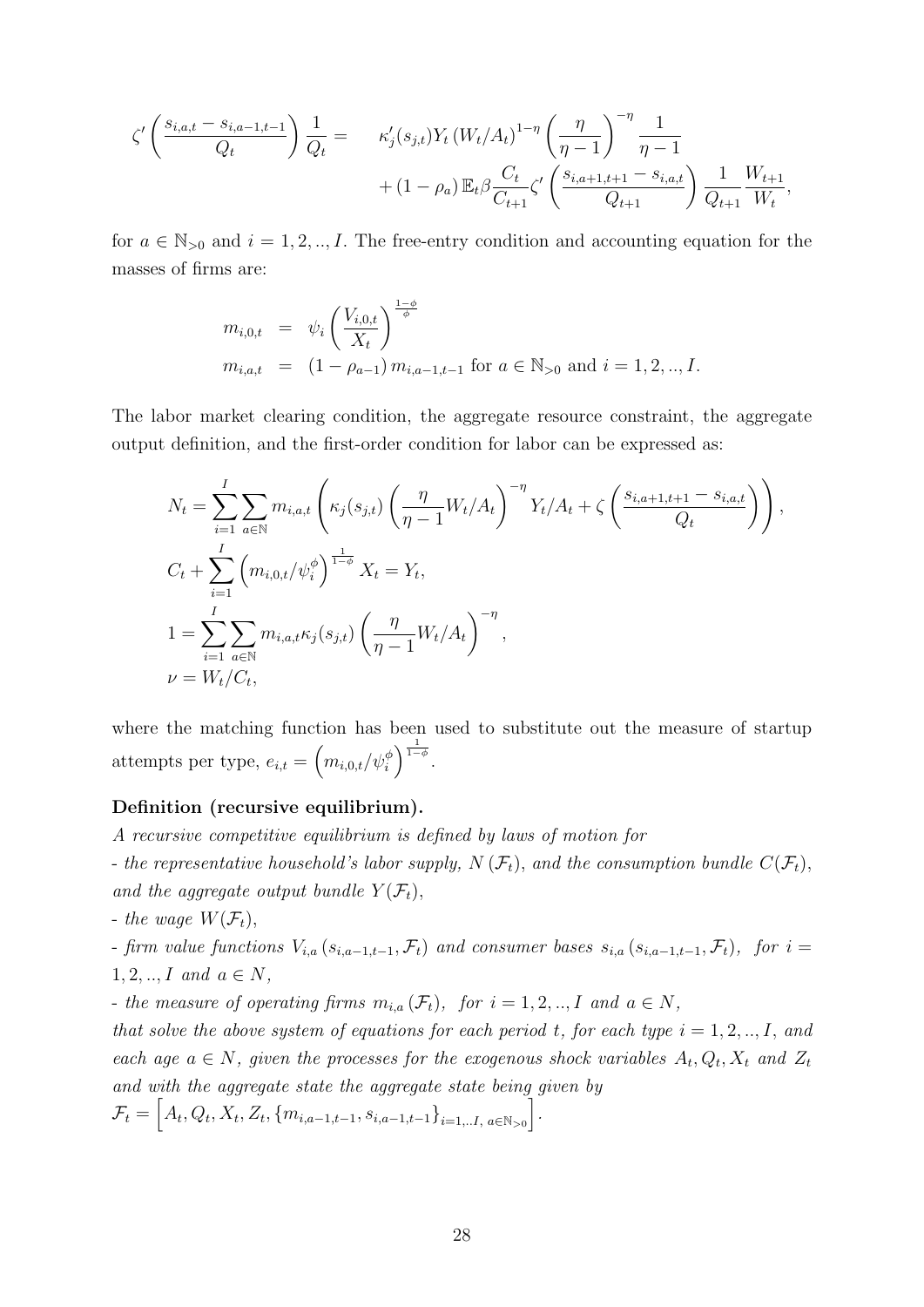#### B.3 Composition effects in a simplified model

This appendix formally shows how a negative demand shock  $(Q_t)$  decreases the relative profitability of "mass" firms in a simplified version of our model. In particular, we assume that (i) the entrants exit with certainty after one year, and (ii) the advertising cost is linear with  $\zeta = 1$ , i.e.  $n^M = g$ . We proceed by first showing that firm profits are more sensitive to demand shocks when the firm devotes a relative large fraction of expenditures to marketing investments. Next, we show that it is precisely "mass" firms which have high marketing cost expenditures.

Consider the steady-state real profits of an entrant in the first year, which can be expressed as:

$$
\Pi_j/P = n_j^G \left(\frac{p_{j,t}}{P_t} - W\right) - n_j^M W,
$$
  
=  $n_j^G \frac{W}{\eta - 1} - n_j^M W,$   
=  $n_j^G \frac{W}{\eta - 1} - \frac{s_j}{Q} W,$ 

where the last equality uses the marketing capital accumulation equation.<sup>9</sup> It now follows that the elasticity of real profits with respect to Q, starting from the steady state and holding the firm's total output level constant, is given by:

$$
\frac{\partial \ln \left(\Pi_j/P\right)}{\partial \ln Q} = \frac{s_j W}{Q \Pi_j/P} = \frac{n_j^M W}{\Pi_j/P}.
$$

Thus, the steady-state elasticity is equal to the steady state level of marketing expenditures relative to profits.

Next we illustrate that it is precisely "mass" firms which optimally choose higher marketing expenditure shares. Towards this end, divide real profits by the labor costs of marketing investment to obtain:

$$
\frac{\Pi_j/P}{n_j^M W} = \frac{n_j^G}{n_j^M W} \frac{W}{\eta - 1} - 1,
$$
  
= 
$$
\frac{1}{\epsilon_j} - 1,
$$

where  $\epsilon_j$  is the firm's marketing elasticity of demand. The second equality uses the fact that the optimal marketing condition in this simplified model is given by  $1 = \frac{\epsilon_j}{\eta - 1}$  $\frac{n_j^G}{n_j^M}$ . This result has already been known since Dorfman and Steiner (1954), who also showed that the optimal expenditure share of advertising (marketing) is proportional to the advertising (marketing) elasticity of demand. The above makes clear that the expenditure share

<sup>&</sup>lt;sup>9</sup>Recall that in the steady state  $A = 1$ .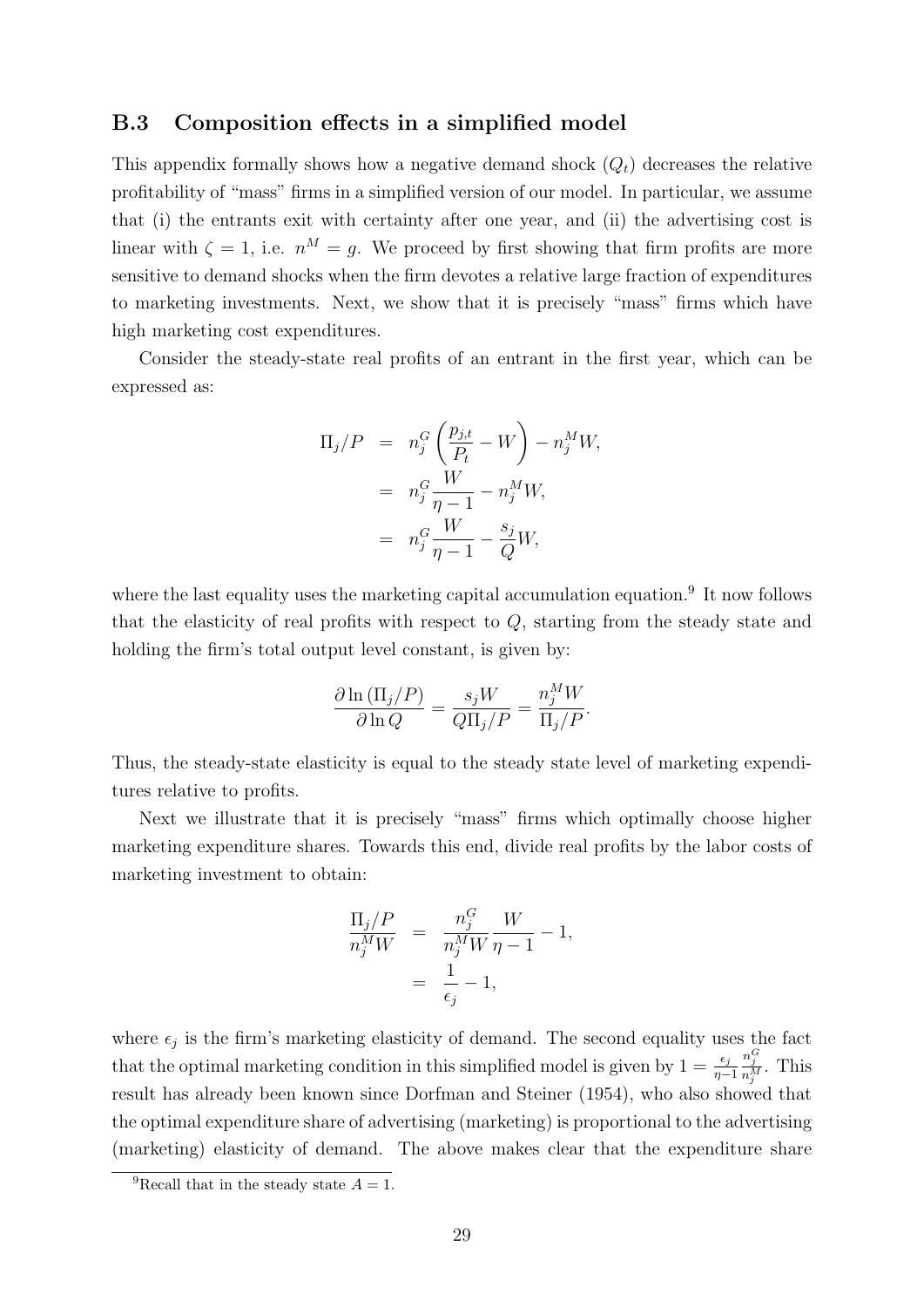of marketing investment in real profits,  $n_j^M W/(\Pi_j/P)$ , is increasing in the marketing elasticity of demand,  $\epsilon_j$ .<sup>10</sup> Therefore, firms with higher marketing elasticities of demand optimally invest relatively heavily into marketing which, in turn, renders them more sensitive to demand fluctuations.

### C Marketing elasticities in the data

When parameterizing the model, we use information on average size by age to pin down the values of the heterogeneous marketing elasticities of demand. Section 4 describes this procedure in detail. Table 1 and Figure 5 in the main text make clear that a substantial amount heterogeneity in marketing elasticities of demand is needed to match the data well. The purpose of this Appendix is to assess this heterogeneity in the light of external evidence.

In the empirical Marketing literature, there are many studies which estimate the effects marketing investments on product demand. Specifically, many studies estimate the elasticity of demand with respect to advertising expenditures. A meta-analysis of 56 of these studies, estimating over 1100 elasticities for different products, is provided by Sethuraman, Tellis, and Briesch (2011). Their analysis includes studies conducted in various time-periods, using data for firms (or products) in various industries (durables, non-durables, food, non-food, pharmaceuticals,services etc.) and in various phases of their respective life-cycles (growing or mature).

Sethuraman, Tellis, and Briesch (2011) report two overall findings that are important in the light of our model. First, they find a very large degree of heterogeneity in advertising elasticities across products, with estimates of the short-term elasticity ranging between −0.35 to 1.8. Second, they find that the advertising elasticity of demand declines over the product life cycle.

To relate our model to these empirical estimates, we need to compute the modelimplied elasticities of demand with respect to changes in the flow of marketing expenditures.<sup>11</sup> Using the firms' demand constraint, one can express the short-term (flow) marketing elasticity of demand (the percentage increase in demand for a 1% increase in marketing expenditures) as:

$$
\epsilon_{j,t}^{y,n^M} \equiv \frac{\partial y_{j,t}}{\partial n_{j,t}^M} \frac{n_{j,t}^M}{y_{j,t}} = \frac{\mu_j}{2} \frac{g_{j,t}}{s_{j,t}}.
$$
\n
$$
(2)
$$

We compute the steady-state elasticity for each age/type category in the model. The values are between between  $6.7E^{-6}$  and 0.73, falling well within the empirical range

<sup>&</sup>lt;sup>10</sup>Recall that  $n > 1$ .

<sup>&</sup>lt;sup>11</sup>Note that in the model  $\mu_j$  is the elasticity of demand with respect to the *stock* of consumer capital, whereas the empirical studies estimate the elasticity with respect to the flow.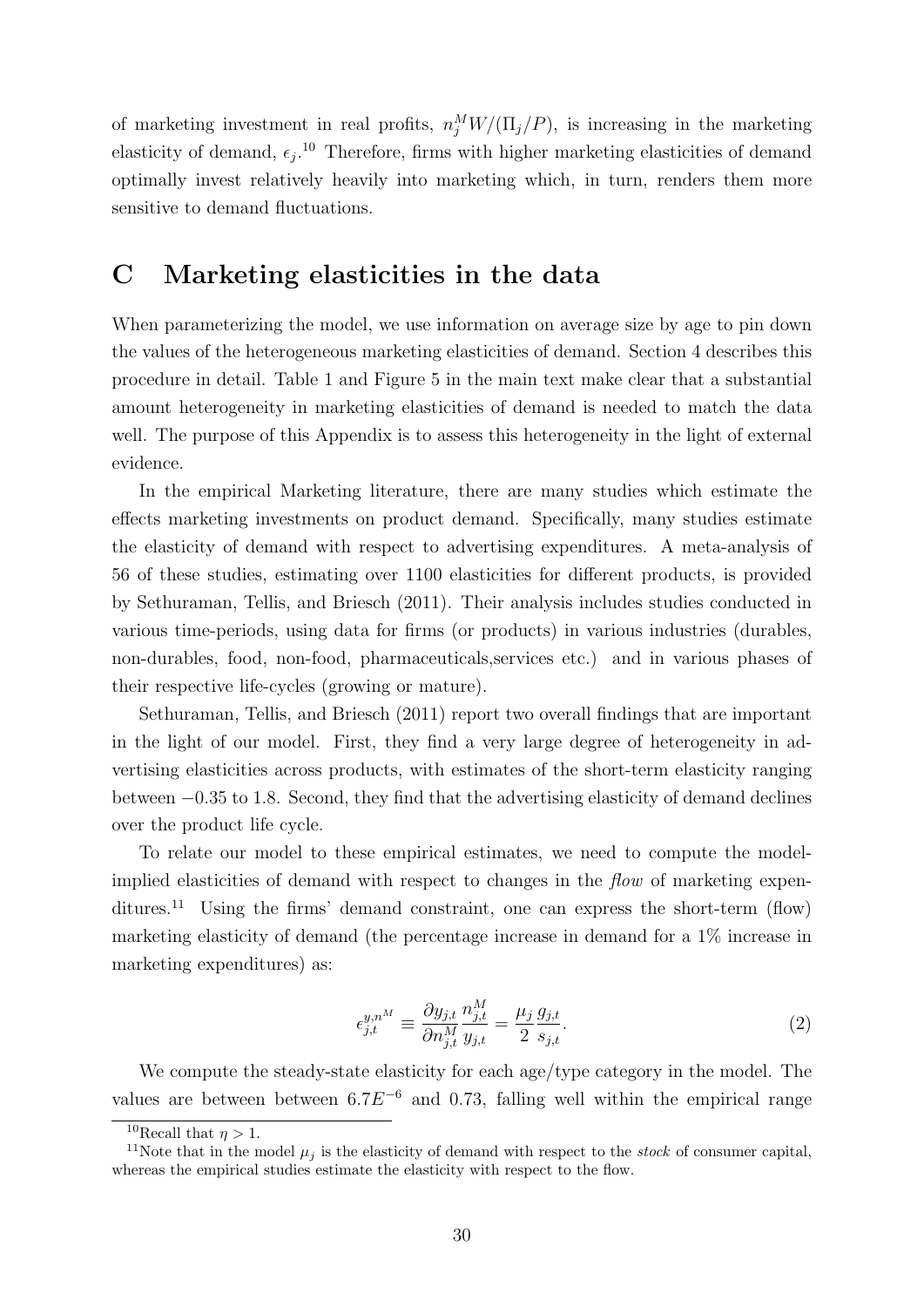

Figure 17: Marketing elasticities of demand by firm type and age

Notes: Marketing elasticities of demand predicted by the model and calculated according to (2).

reported in Sethuraman, Tellis, and Briesch (2011). Further, the model implies that, as in the data, demand elasticities decline over the life cycle, as shown in Figure 17, which plots the flow elasticity by type and age. We conclude that the marketing elasticities in the parameterized model are in line with the empirical evidence.

## D Computation and Estimation

This section discusses various issues regarding the computation of the equilibrium of the model and the estimation of the model. First, we discuss the computation of the steadystate equilibrium without aggregate uncertainty (D.1). Next, we discuss how we solve for the dynamic equilibrium with aggregate shocks (D.2). Next we discuss how we measure variables in the data (D.3). Finally, we provide further background on the estimation of the model (D.4).

To economize on notation, let us express the model compactly as:

$$
\mathbb{E}_t f(y_{t+1}, y_t, x_{t+1}, x_t; \Upsilon, \eta) = 0,
$$

where  $x_t$  is a vector containing the state variables (all variables in  $\mathcal{F}_t$ ) and  $y_t$  is a vector containing the non-preditermined variables,  $\Upsilon$  is a vector containing all parameters of the model and  $\eta$  is a scalar parameter pre-multiplying the covariance matrix of the shock innovations, as in Schmitt-Grohé and Uribe (2004). Importantly, the above is system of a finite number of expectational difference equations.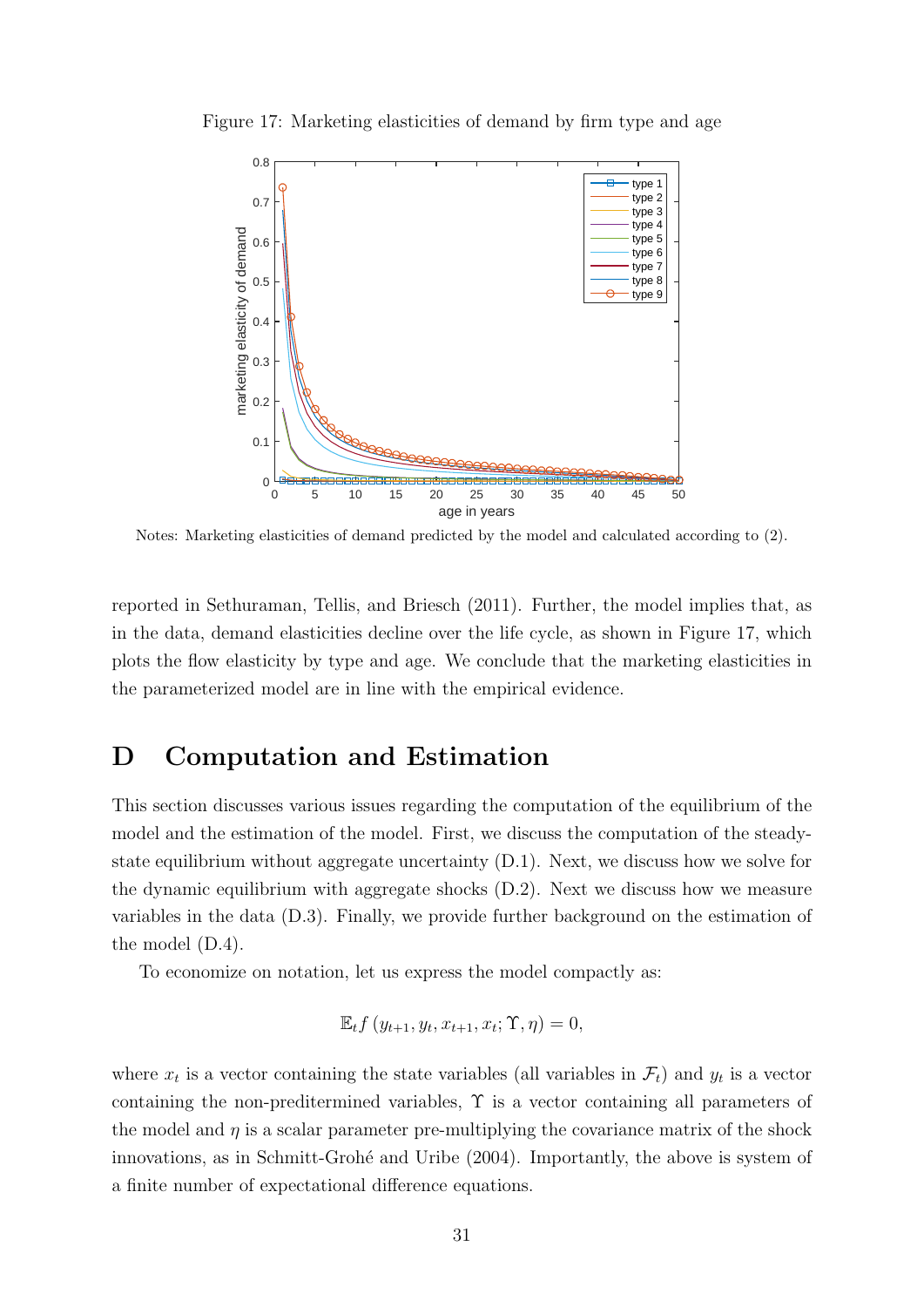#### D.1 Solving for the steady state without aggregate uncertainty

We first solve for the equilibrium of a version of the model without aggregate uncertainty. That is, we find vectors  $\overline{y}$  and  $\overline{x}$  that solve  $f(\overline{y}, \overline{y}, \overline{x}, \overline{x}; \Upsilon, 0) = 0$ . As described in the main text, we calibrate various parameters to match long-run targets. The calibration procedure has the following steps:

- 1. given values for firm type parameters ( $\mu_i$  and  $\bar{\kappa}_i$ ), the price elasticity of substitution  $(\eta)$  and the wage rate  $(w)$ , we can calculate growth paths of firm-level consumer capital (s) and thus of employment. We choose values of  $\overline{\kappa}_i$  such that the model delivers average firm size of 21 to 25 year old firms as observed in the BDS size brackets. Furthermore, we choose  $\mu_i$  such that the model matches average firm size by age observed in the BDS.
- 2. given the time-paths of consumer capital from (1.), we can also compute firm values. These together with the value of the entry cost  $(\overline{X})$  pin down the startup success probabilities in each firm type through the free entry conditions.
- 3. given the startup probabilities from (2.) and the elasticity in the entry matching function  $(\phi)$ , we can back out the mass of business opportunities in each firm type by targeting the share of firms in each size bracket of 21 to 25 year old firms observed in the data.
- 4. given the mass of business opportunities from (3.), the probabilities of starting up from (2.), and the age-dependent death rates (taken from the BDS), one can calculate the mass of firms in each age-type cell.
- 5. given firm masses from (4.), employment choices from (1.), one can calculate all the aggregates (total employment, output, consumption etc.) and back out the disutility of supplying labor from the households first-order condition.

#### D.2 Solving for the equilibrium with aggregate uncertainty

Next, we solve for the dynamic equilibrium using first-order perturbation around the deterministic equilibrium found in the previous step. The first-order approximated solutions, denoted by hats, have the following form:

$$
\widehat{x}_{t+1} = \overline{x} + \Theta(\widehat{x}_t - \overline{x}),
$$
  

$$
\widehat{y}_{t+1} = \overline{y} + \Phi(\widehat{x}_t - \overline{x}),
$$

where  $\Theta$  and  $\Phi$  are matrices containing the coefficients obtained from the approximation. The perturbation procedure is standard and carried out in one step.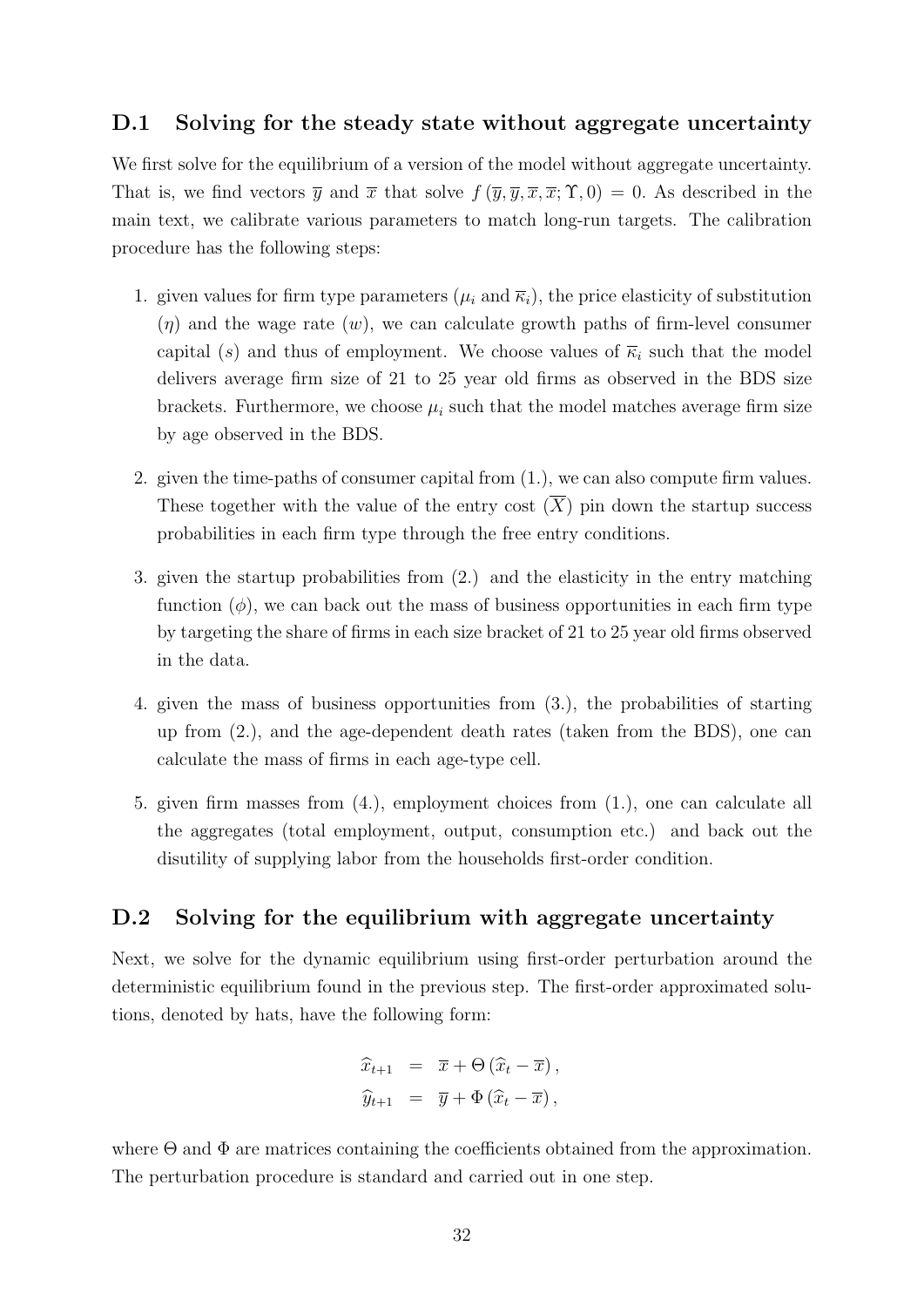



Notes: Green line represents the steady-state path. Blue line is the estimated equilibrium path for firms born in 1979.

An advantage of perturbation methods is that the computational speed is relatively high and many state variables can be handled. An important prerequisite for perturbations to be accurate, however, is that deviations from the steady-state are not too large. For firm dynamics models like ours this may seem problematic because differences in employment levels across firms may be very large. Our approach, however, overcomes this problem since the steady state we perturb around contains the entire growth paths of firms. These growth paths, captured by the constants in the above equations, are themselves non-linear functions of age and type.

Hence, the fact that most newborn firms starts off much below their eventual sizes does not involve large accuracy losses since the same is true for the steady-state sizes of newborn firms. Similarly, the fact that the equilibrium features various firm types with very different optimal sizes does not reduce accuracy since we perturb around the growth path for each individual firm type. To illustrate these points, the Figure (18) plots a simulated employment levels of firms of various types. The figure also plots the steady-state path in the absence of aggregate shocks, the center of the first-order approximation. At each point in the simulation, the employment level of the firm is close to the steady-state path used for the approximations, even though differences across type- and age-groups are very large.

#### D.3 Measurement

In order to estimate the model, we need to relate model variables to observables in the data. The number of firms, average firm size, and employment within a cohort of age a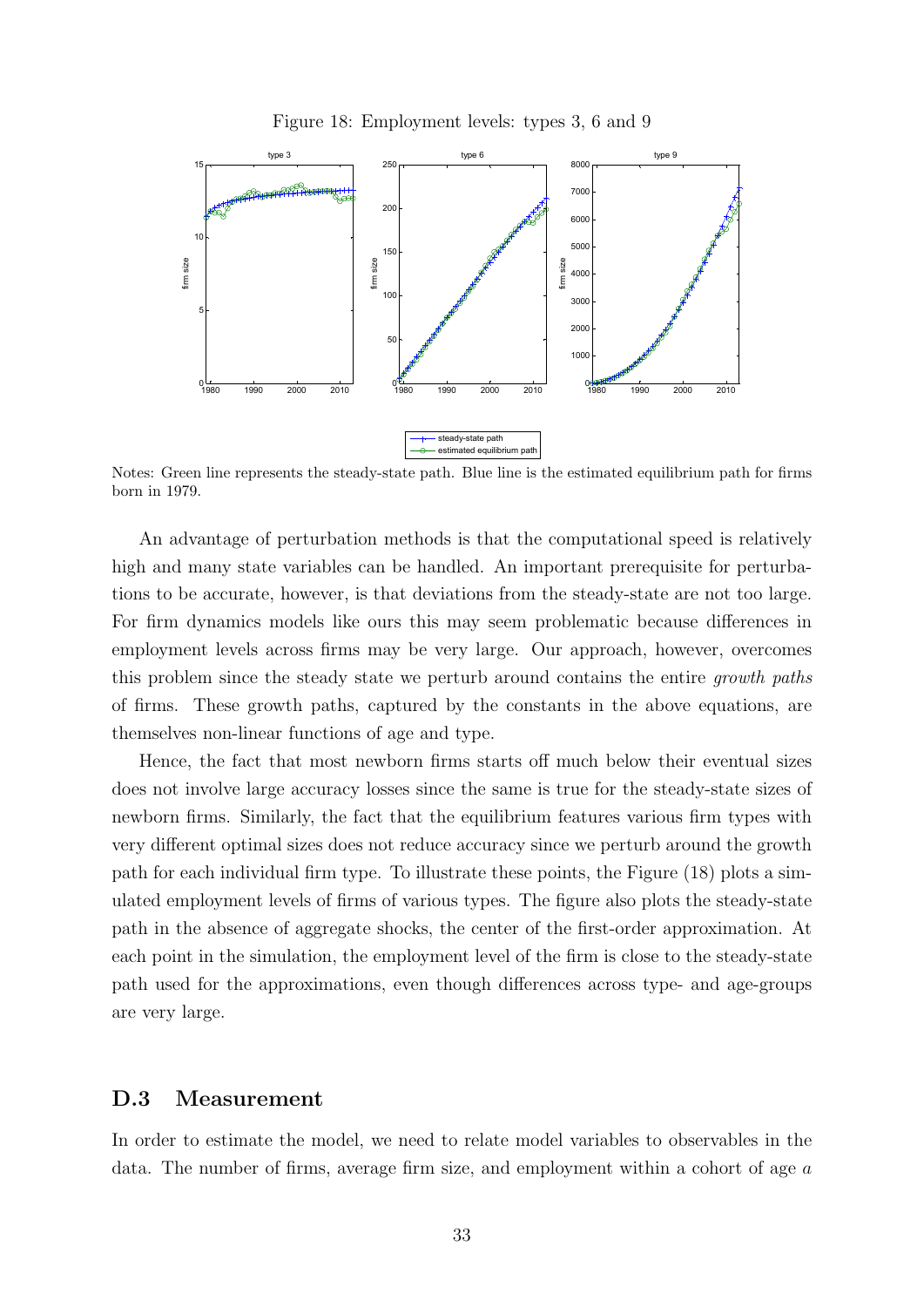in period  $t$  are given, respectively, by:

$$
M_{a,t} \equiv \sum_{i=1}^{I} m_{i,a,t},
$$
  
\n
$$
S_{a,t} \equiv \sum_{i=1}^{I} m_{i,a,t} (n_{j,t}^{G} + n_{j,t}^{M}) / M_{a,t},
$$
  
\n
$$
N_{a,t} = M_{a,t} S_{a,t}.
$$

Aggregate employment is measured as:

$$
N_t = \sum_{a=1}^K N_{a,t}.
$$

We define observed real GDP as:

$$
GDP_t \equiv A_t \sum_{j} n_{j,t}^G.
$$

This is consistent with the way in which the Bureau of Economic Analysis (BEA) constructs its time series for real GDP. Since 1996, the BEA computes GDP in year  $t$ , denoted  $GDP_t$ , relative to GDP in the previous year, as:

$$
\frac{GDP_t}{GDP_{t-1}} = \sqrt{I_t^L I_t^P},
$$

where  $I_t^L$  is a Laspeyres quantity index defined as  $I_t^L \equiv \frac{\sum_j}{\sum_i j}$  $p_{j,t-1}y_{j,t}$  $\frac{\sum_j p_{j,t-1}y_{j,t}}{\sum_j p_{j,t-1}y_{j,t-1}}$ , and  $I_t^P$  is a Paasche quantity index, defined as  $I_t^P \equiv \frac{\sum_j}{\sum_{i} i}$  $p_{j,t}y_{j,t}$  $\frac{\sum_j p_{j,t} y_{j,t}}{j}$ . Normalizing real GDP in a certain base year to 100, a time series  $I_t^L$  and  $I_t^P$  are then used by the BEA to construct a time series for real GDP.

In our model, all firms set the same price. From the above formulas it immediately follows that measured GDP obeys

$$
\frac{GDP_t}{GDP_{t-1}} = I_t^L = I_t^P = \frac{\sum_j y_{j,t}}{\sum_j y_{j,t-1}} = \frac{A_t \sum_j n_{j,t}^G}{A_t \sum_j n_{j,t-1}^G}.
$$

Thus, defining observed real GDP in the model as  $GDP_t = A_t \sum_j n_{j,t}^G$  is consistent with BEA methodology.

#### D.4 Estimation

Having solved the model for given parameter values we can compute the likelihood of the linearized model. To do so, the linearized model is set into state-space form and the parameters of the aggregate shock processes are estimated using Maximum Likelihood.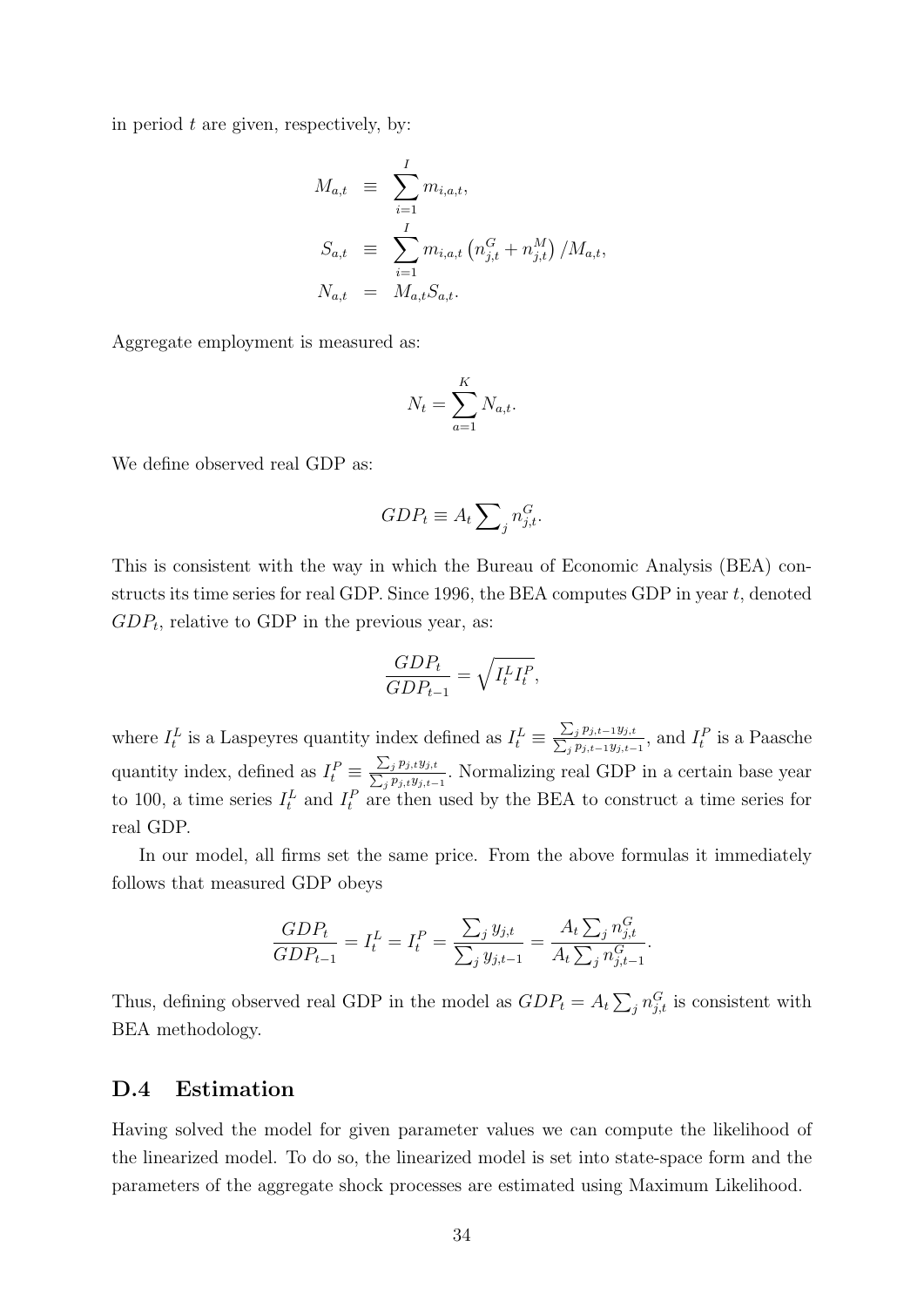



Notes: Likelihood values for deviations in parameter values

Using the Kalman filter enables one to conveniently characterize the likelihood function as well as obtain estimates of the underlying aggregate shocks, given the four observable time series. An important by-product of estimating the model is that we obtain model-predicted time series for all the variables in the model (using the Kalman smoother). This means that we obtain the entire time-varying distribution of firms (their masses, employment levels and firm values), which we can use for counterfactual analysis.

To corroborate the results of the numerical procedure used to find the likelihood, Figure 19 plots the value of the likelihood as a function of individual parameter values, each deviated in turn by fifty percent (with an upper bound of 1 in the case of the persistence parameters). The vertical lines denote our maximum likelihood estimates, which coincide with the top of the likelihood. The plot also gives a sense of how precisely the parameters are estimated. Comparing the four shocks in the model, the precision of their estimates appears similar. Moreover, the respective standard deviations appear relatively tightly estimated, compared to the persistence parameters. Note also that the likelihood of a version of the model in which the standard deviation of the composition shocks are 50 percent smaller is substantially lower than the value of the likelihood at the maximum.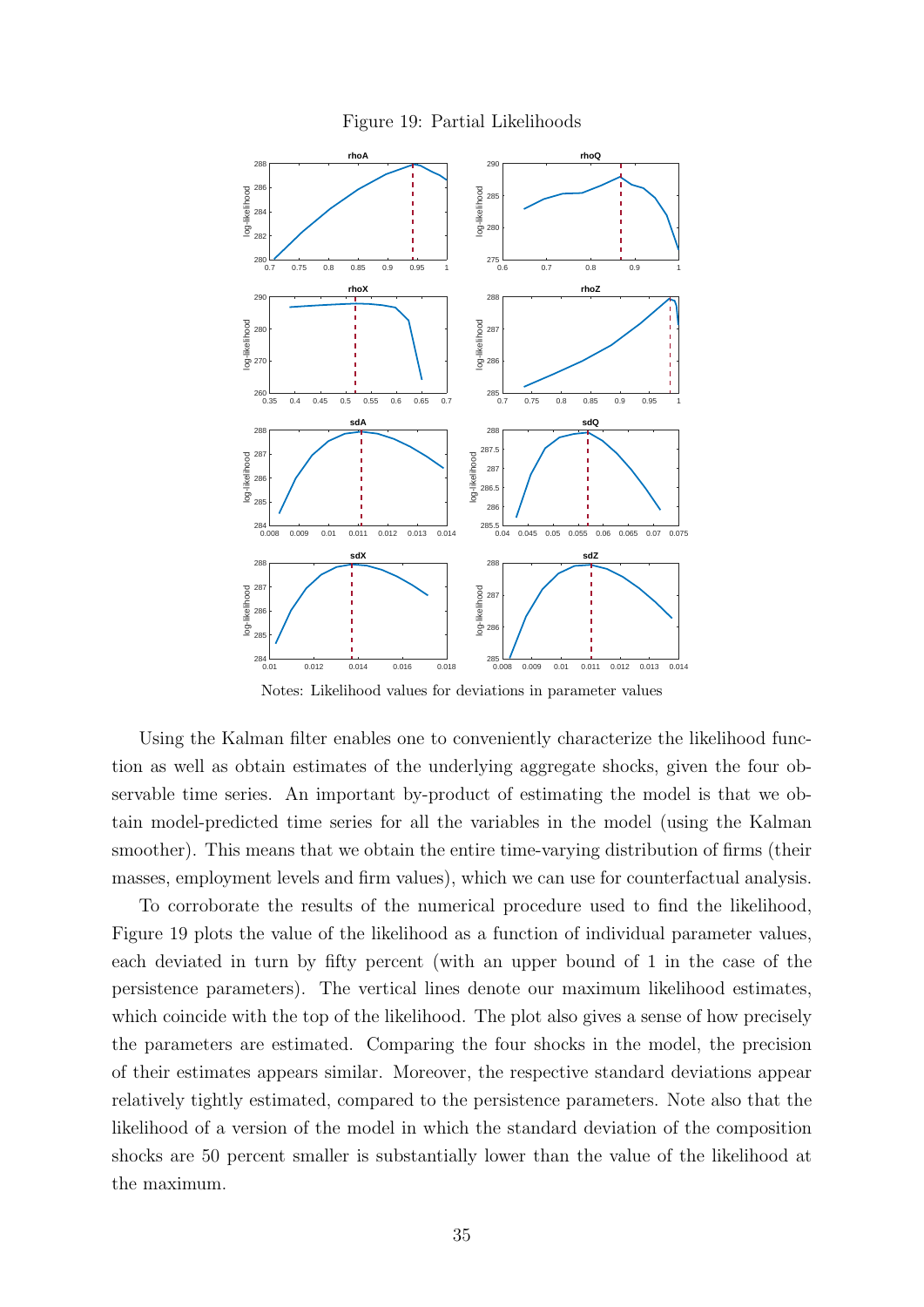## E Model robustness exercises

This appendix presents exercises investigating the robustness of the model results. In particular, we discuss the importance of the assumption that exit rates are fixed over time (E.1), we provide a sensitivity analysis with respect to the degree of curvature in the convex cost of investing into the consumer base (E.2), the persistence of the exogenous shocks  $(E.3)$ , the value of the maximum firm age  $(E.4)$  and finally also with respect to a positive consumer base depreciation rate (E.5).

For the sake of brevity, in all these robustness checks we summarize the model implications using two sets of results (one for cohort-level and one for aggregate implications). In particular, for each robustness check we first reproduce Figure 8 of the main text which shows the contributions of the state at birth and of all four shocks to cohort-level variation in employment and average firm size. Second, for each of the robustness checks we reproduce Figure 10 of the main text which shows the actual employment rate together with a counterfactual based only on variation in startup conditions.

#### E.1 Variation in firm exit rates

The model in the main text assumes constant, though age-dependent, firm exit rates. A concern could be that variation in exit rates is an important feature of the data responsible for a large part of variation in employment. The variance decomposition in the empirical section suggests that variation in exit rates accounts for only 3% of cohort-level employment variation on average among firms aged 1 to 5 years. Nevertheless, in this subsection we investigate the possible importance of fluctuations in exit rates further. The results suggest that incorporating variation in firm exit rates would imply only minor changes of our findings.

How important is firm exit for employment? To get a sense of how important can variation in firm exit rates be for employment we construct two counterfactual time series. The first tries to quantify how important is time-variation for the evolution of employment. The second goes a step further and acknowledges that different firm types might behave differently in terms of firm exit. Specifically, we construct a counterfactual aggregate employment time series according to

$$
N_t^c = N_{t-1} + JC_t - (JD_t - JD_d_t + JD_d_t^c),
$$
\n(3)

where a c in the superscript indicates a counterfactual,  $JC_t$  is gross job creation,  $JD_t$ is gross job destruction and  $J D d_t$  is gross job destruction due to firm exit in period t. The two counterfactual employment series we create differ in the way we construct  $JDd_t^c$ .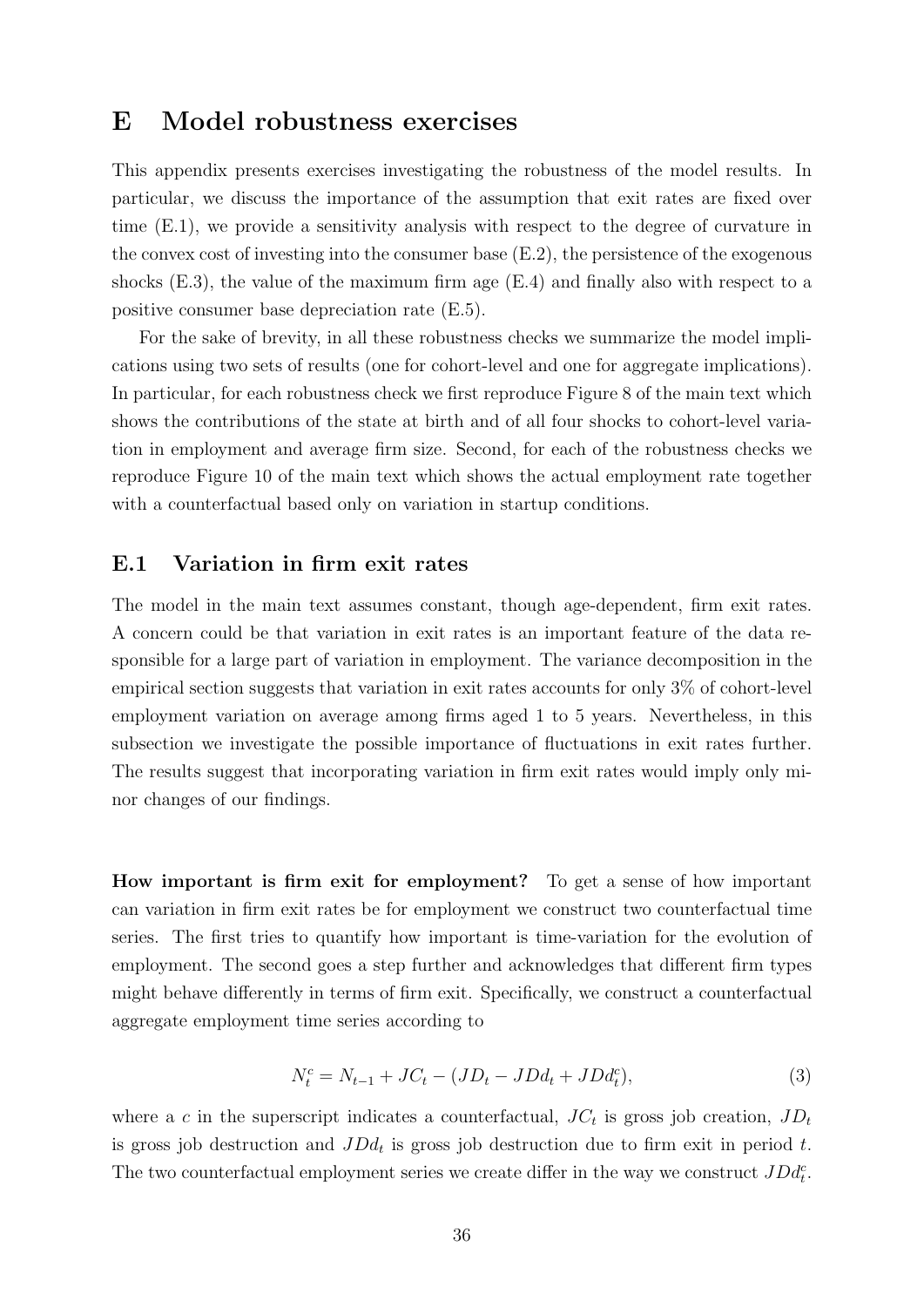

Figure 20: Employment levels: data and exit-based counterfactuals

Notes: The figure plots the data and two counterfactual aggregate employment levels. "fixed aggregate exit rate" is constructed by fixing the overall firm exit rate to the sample average. "Fixed size-dependent exit rates" is constructed by fixing the firm exit rates within each size bracket in the BDS and averaging over the sample.

Figure 21: Variance decomposition for a model with and without time-varying exit rates.



First, we assume that the number of jobs lost due to firm exit is fixed at its sample average, i.e.  $J D d_t^{1,c} = 1/T \sum_{t=1}^{T} JD d_t$ .

Second, we try to go a step further and acknowledge that firms of different types may behave differently in terms of firm exit. As a proxy for firm type, we use the BDS size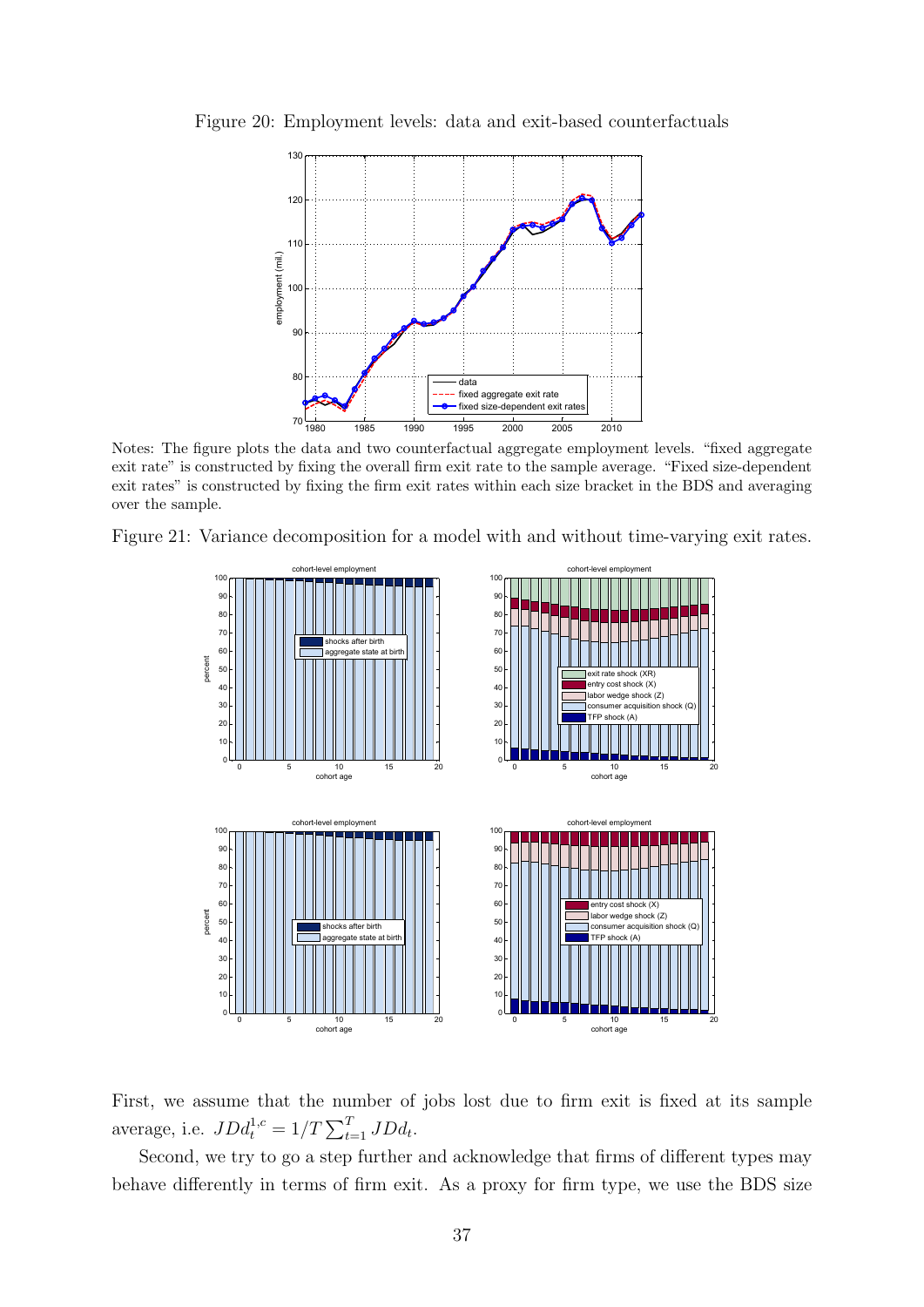brackets and construct the counterfactual number of lost jobs due to exit as

$$
JDd_t^{2,c} = \sum_j N_{j,t} \frac{1}{T} \sum_{t=1}^T \frac{JDd_{j,t}}{N_{j,t}},
$$

where j is an index representing the size brackets in the BDS data,  $N_{j,t}$  is total employment in size bracket j, and  $J D d_{j,t}$  is job destruction due to firm deaths in size bracket j. In other words, we first compute the sample averages of the job destruction rate due to firm exit within each type and multiply this by the (time-varying) levels of employment within each size bracket.

Figure 20 shows aggregate employment and the two counterfactual employment time series. The counterfactuals are very close to the data suggesting that not much information is lost by our model assumption that firm death rates (by age) are fixed over time and across types.

Incorporating time variation in firm exit in the model To investigate the importance of time variation in exit rates for our model results, we introduce a stochastic aggregate shock to the exit rate to the model. We assume the shock follows an AR(1) process with normally distributed innovations. We estimate the autocorrelation coefficient and standard deviation of the innovation from BDS data on exit rates. The estimated parameters are 0.4810 and 0.0519, respectively. After adding the shock to the model, we re-compute the variance decomposition for cohort-level employment. Figure 21 plots the result, together with the variance decomposition for our benchmark model. The results show that adding stochastic exit rate does not alter our conclusion on the importance on the state at birth. For younger firms, the initial state actually becomes more important relative to the benchmark.

#### E.2 Curvature in marketing costs

This Appendix conducts robustness exercises with respect to the degree of curvature in marketing adjustment costs (denoted here by  $\zeta_1$ ). The benchmark model assumes that these costs are convex in consumer capital investment  $n^M = \frac{1}{\epsilon}$  $\frac{1}{\zeta_1} g^{\zeta_1}$ , with  $\zeta_1 = 2$ . To check the robustness of the benchmark results, we consider two alternative parametrizations of the curvature of marketing adjustment costs. First, we assume that the curvature is closer to linear adjustment costs  $(\zeta_1 = 1.5)$  and second, we increase the curvature even further  $(\zeta_1 = 3)$ . We recalibrate all other parameters such that the model matches all the targets as in the benchmark parametrization. Moreover, we re-estimate the shock processes implied by the data and these two alternative calibrations. Figures 22 and 25 depict the cohort-level implications of fluctuations in the composition of firms under the above two alternative calibrations. In both cases the state at birth accounts for the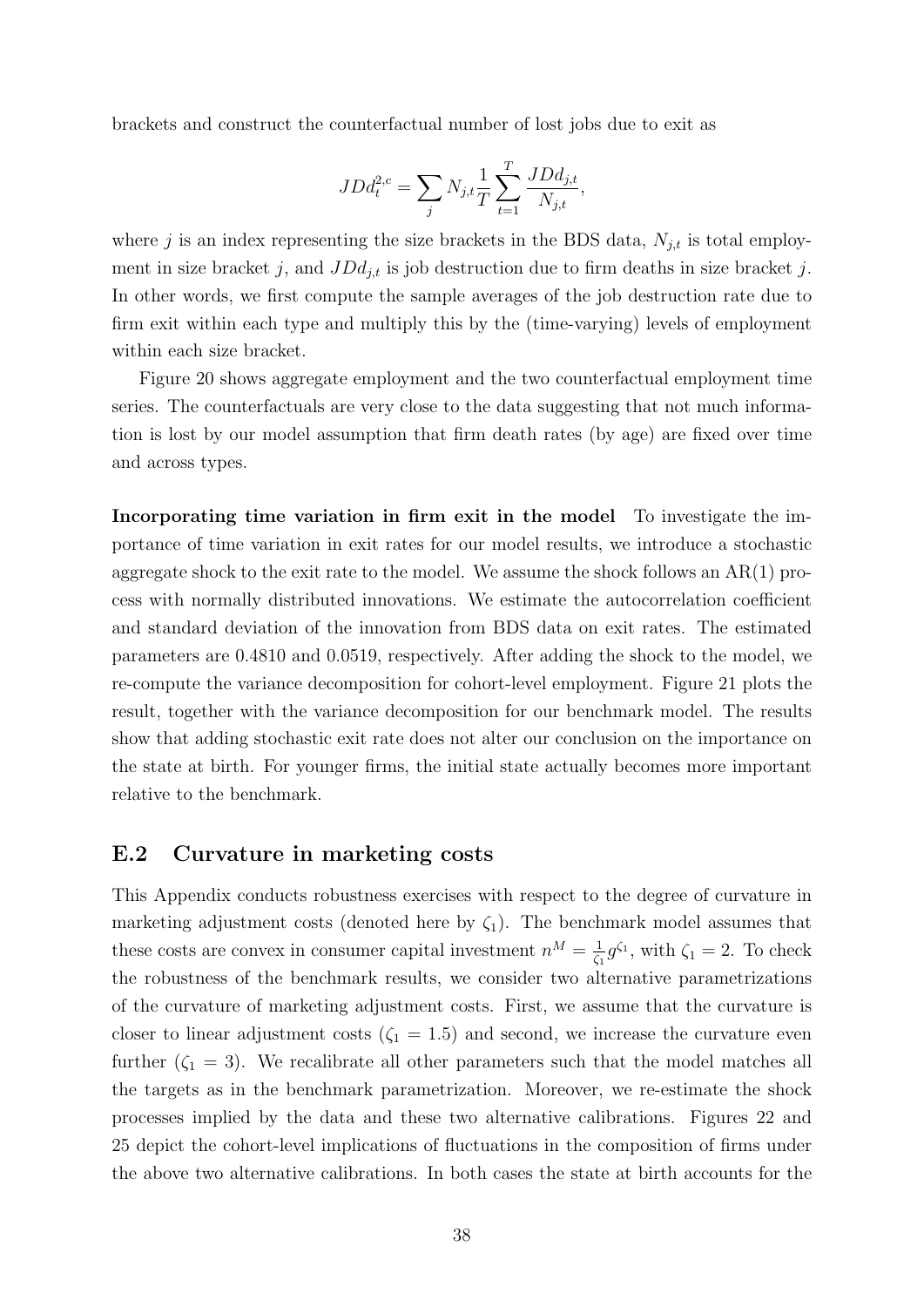

Figure 22: Model variance decompositions: low marketing cost curvature

Notes: Contributions of the aggregate state at birth and post-entry shocks (left panels) and the contributions of the four aggregate shocks (right panels) to variation in cohort-level employment (top row), cohort-level average size (middle row) and individual-firm average size (bottom row). Results are based on a marketing adjustment costs curvature of  $\zeta_1 = 1.5$ .

majority of cohort-level fluctuations and the demand shock is the dominant driver of variation at the cohort-level as well as at the level of an individual firm.

Therefore, while all three calibrations deliver similar results in terms of the importance of composition effects for cohort-level and aggregate variables, our benchmark calibration performs somewhat better in other (untargeted) moments. In particular, the pattern of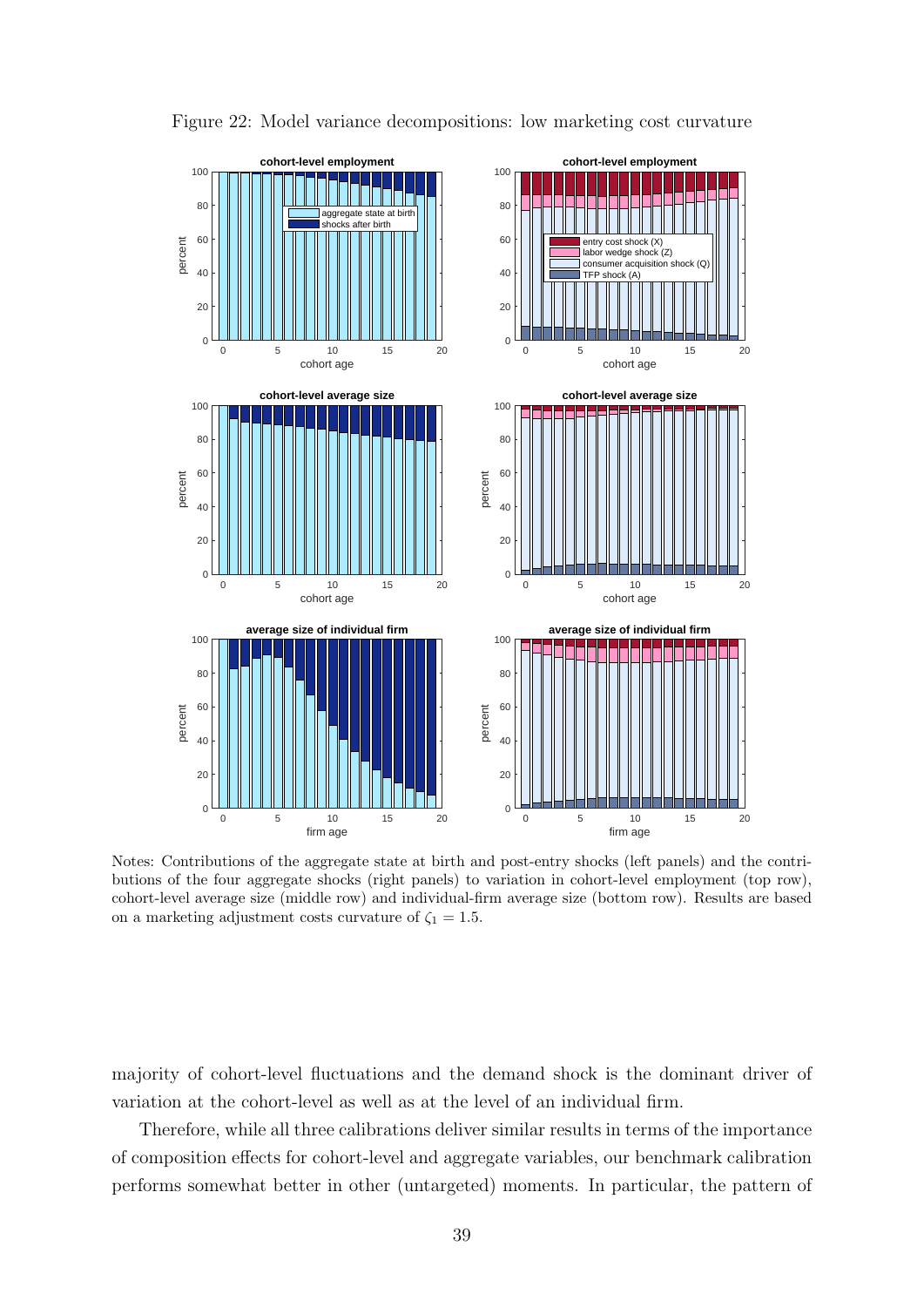

Figure 23: Model variance decompositions: high marketing cost curvature

Notes: Contributions of the aggregate state at birth and post-entry shocks (left panels) and the contributions of the four aggregate shocks (right panels) to variation in cohort-level employment (top row), cohort-level average size (middle row) and individual-firm average size (bottom row). Results are based on a marketing adjustment costs curvature of  $\zeta_1 = 3$ .

advertising-to-GDP, which crucially depends on the form of marketing adjustment costs, follows its empirical counterpart closer in the benchmark model compared to both alternative specifications. The correlation coefficient of advertising-to-GDP in the benchmark model and data is 0.50. For the two alternative specifications, this correlation becomes 0.29 and 0.32 for the case with high and low curvature, respectively.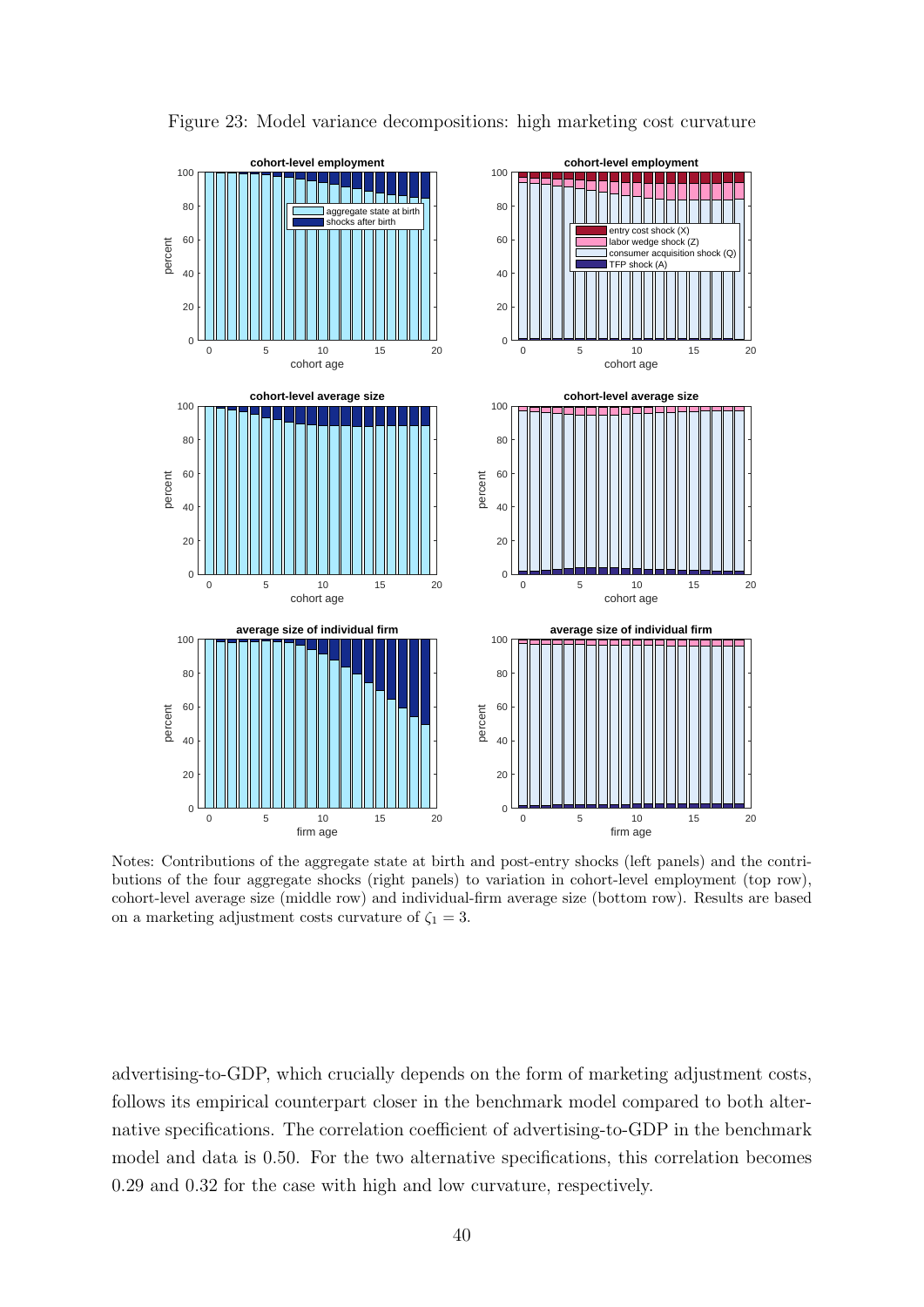Figure 24: Contribution of startup conditions to aggregate employment: low marketing cost curvature



Notes: Employment rate data and a model-based counterfactual employment rate based on the fixing the age/type firm sizes to their respective steady state values.Results are based on a marketing adjustment costs curvature of  $\zeta_1 = 1.5$ .

Figure 25: Contribution of startup conditions to aggregate employment: high marketing cost curvature



Notes: Employment rate data and a model-based counterfactual employment rate based on the fixing the age/type firm sizes to their respective steady state values.Results are based on a marketing adjustment costs curvature of  $\zeta_1 = 3$ .

#### E.3 Persistence of shocks

This Appendix checks the robustness of the results with respect to the point estimates of the persistence parameters. In particular, we consider a case in which all persistence parameters have a value of at most 0.8. Figures 26 and 28 show, respectively, the model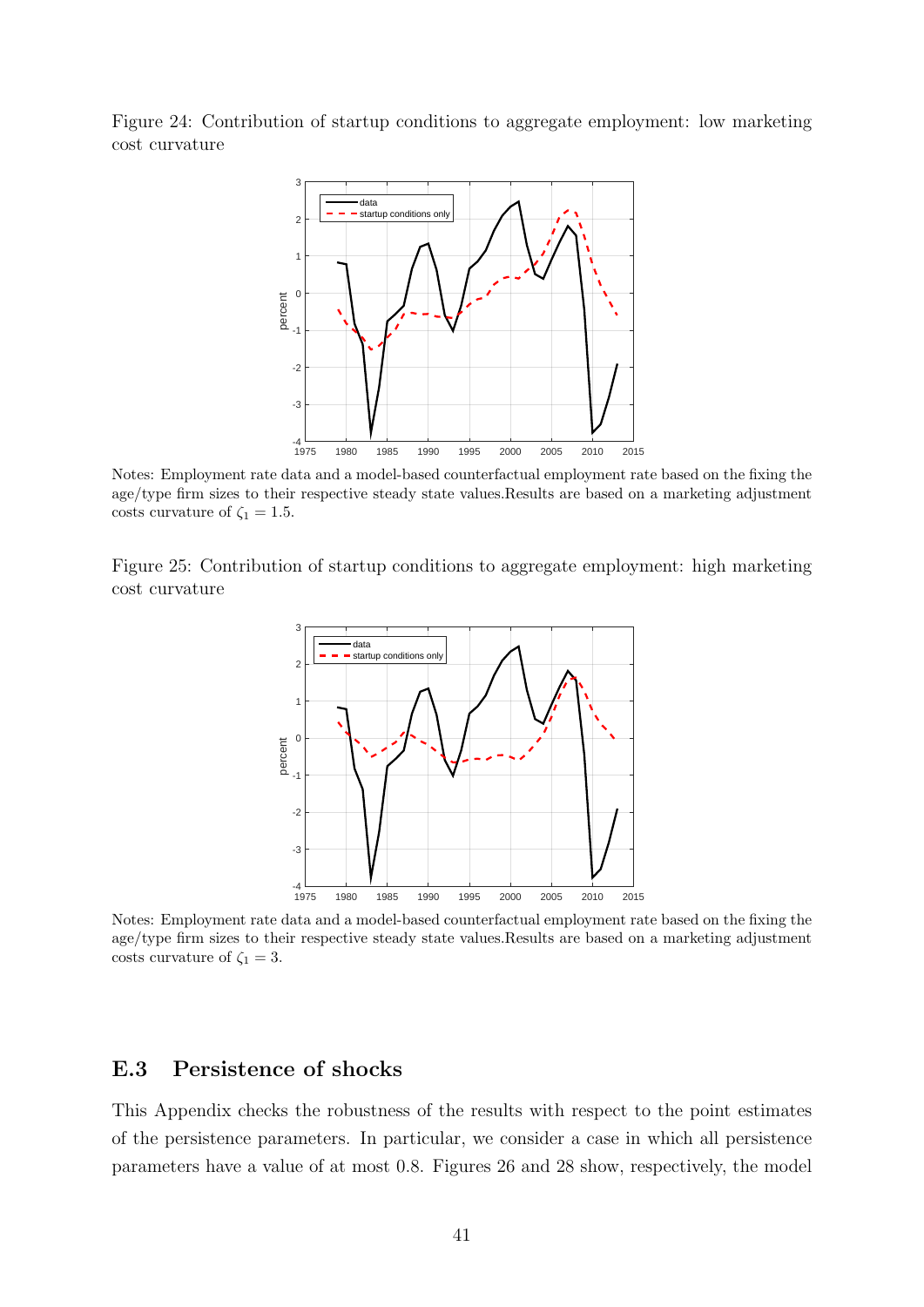

Figure 26: Model variance decompositions: lower persistence of shocks

Notes: Contributions of the aggregate state at birth and post-entry shocks (left panels) and the contributions of the four aggregate shocks (right panels) to variation in cohort-level employment (top row), cohort-level average size (middle row) and individual-firm average size (bottom row). Results are based on the case when all exogenous shocks have a persistence of at most 0.8.

variance decomposition and aggregate employment counterfactual under this alternative specification. The results are very close to those of the benchmark parametrization. The main difference can be seen in the faster decline of the influence of startup conditions in the case of an individual firm (bottom left panel).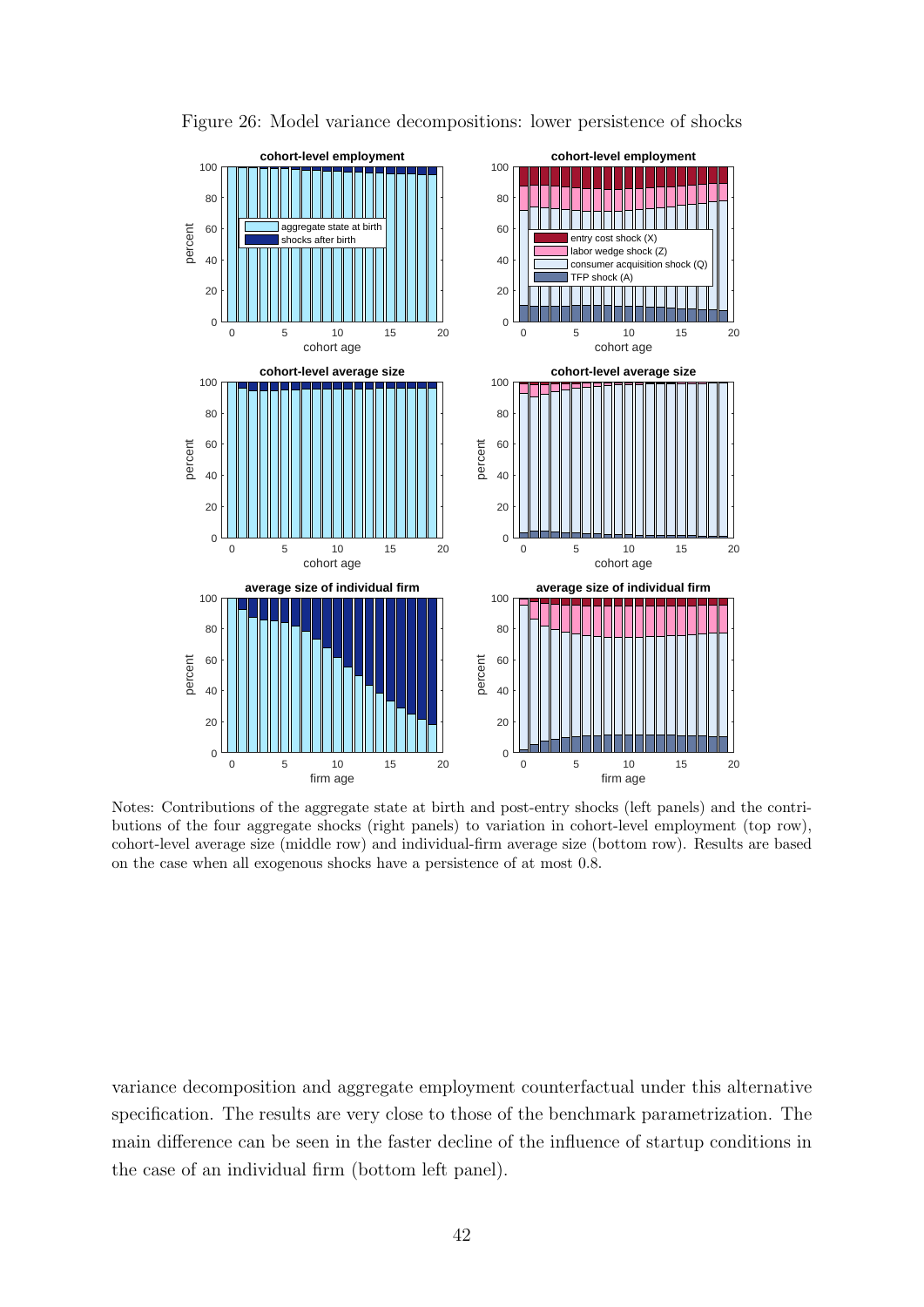

Notes: Contributions of the aggregate state at birth and post-entry shocks (left panels) and the contributions of the four aggregate shocks (right panels) to variation in cohort-level employment (top row), cohort-level average size (middle row) and individual-firm average size (bottom row). Results are based on the case when maximum firm age in the computations is increased to  $K = 75$ .

#### E.4 Maximum firm age

This Appendix shows that the results are robust to the maximum firm age K imposed in the solution of the model. In particular, we increase the maximum firm age from 50 to 75. Figure 27 and 29 show the model variance decomposition and the aggregate employment counterfactual based on variation in only startup conditions, respectively. In both cases the results are very similar to those in the benchmark model.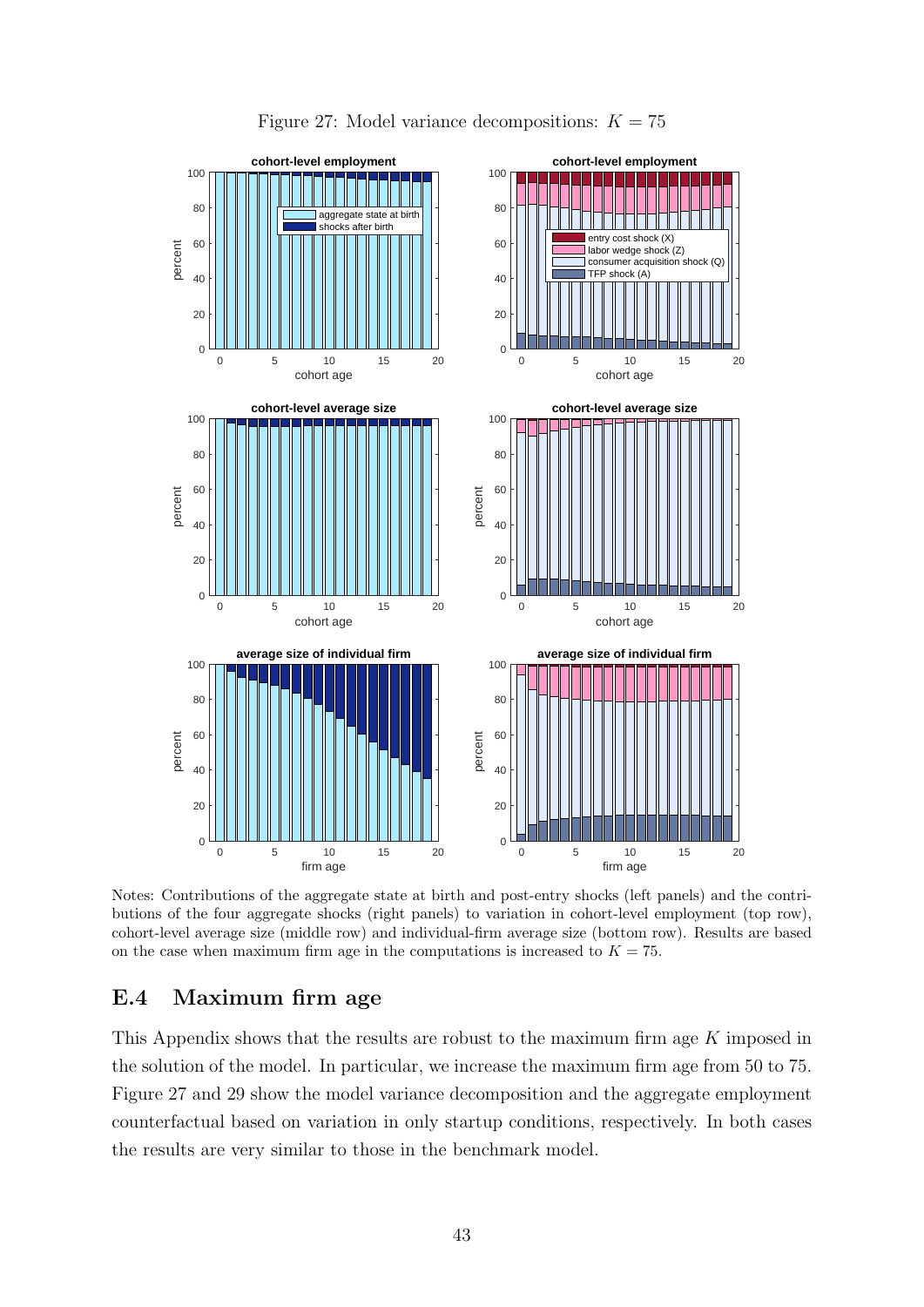Figure 28: Contribution of startup conditions to aggregate employment: lower persistence of shocks



Notes: Employment rate data and a model-based counterfactual employment rate based on the fixing the age/type firm sizes to their respective steady state values. Results are based on the case when all exogenous shocks have a persistence of at most 0.8.

Figure 29: Contribution of startup conditions to aggregate employment:  $K = 75$ 



Notes: Employment rate data and a model-based counterfactual employment rate based on the fixing the age/type firm sizes to their respective steady state values. Results are based on the case when maximum firm age in the computations is increased to  $K = 75$ .

### E.5 Positive consumer base depreciation

The benchmark model assumes zero depreciation of the consumer base. This feature is motivated by our micro-foundations which are based on assuming that firm's can relax their demand constraints by informing consumers about their products. We therefore find it realistic that consumers do not "forget" about products. Nevertheless, this appendix provides a robustenss exercise showing that the main model conclusions remain to hold even for positive values of consumer base depreciation. In particular, we assume that the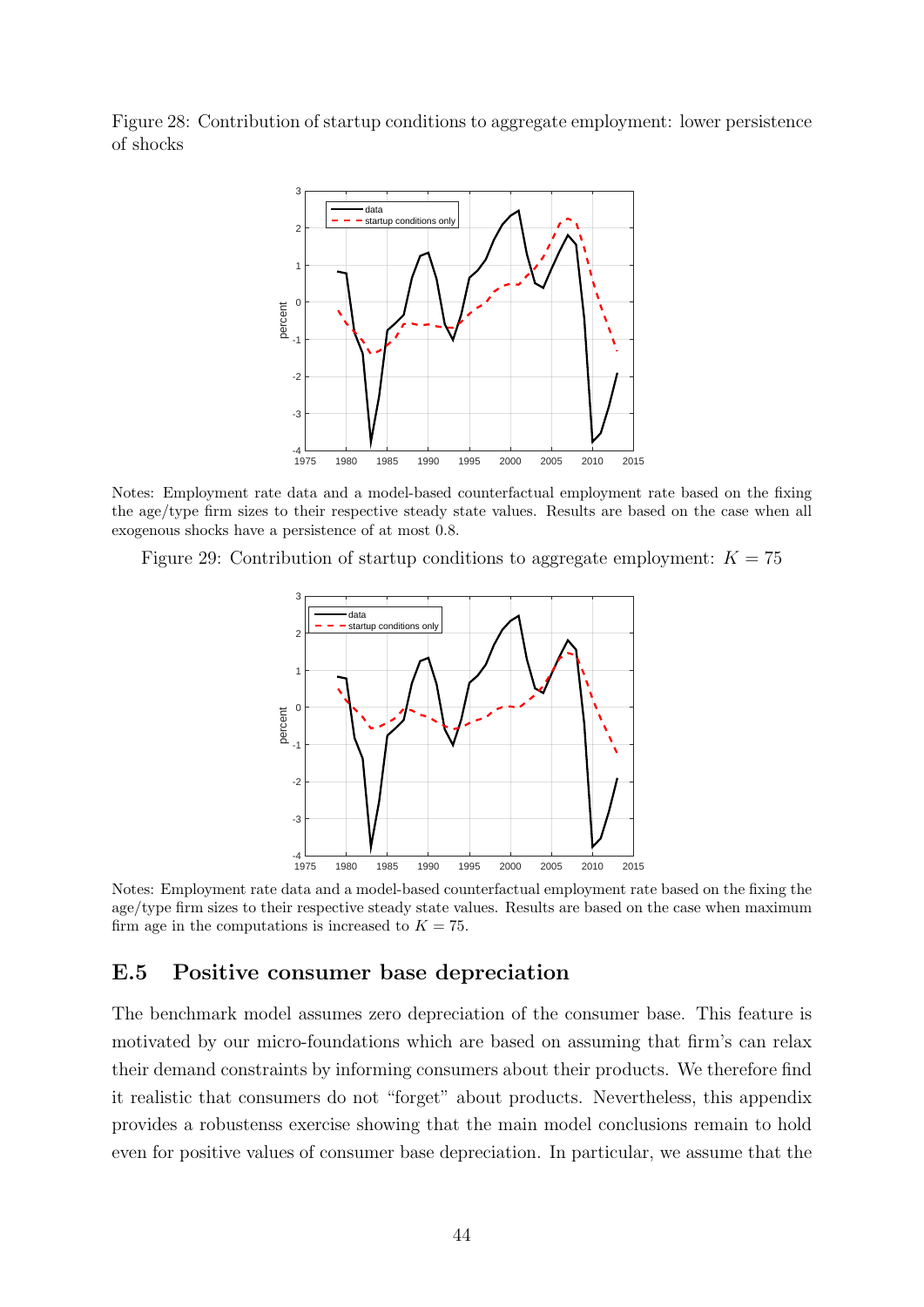

Figure 30: Model variance decompositions: positive consumer base depreciation

Notes: Contributions of the aggregate state at birth and post-entry shocks (left panels) and the contributions of the four aggregate shocks (right panels) to variation in cohort-level employment (top row), cohort-level average size (middle row) and individual-firm average size (bottom row). Results are based on the case when the depreciation rate of the cunsumer base is set to 15%.

rate at which the consumer base depreciates is  $15\%$  as in Gourio and Rudanko (2014).<sup>12</sup>

Unlike with the other robustness checks, in this case it is necessary to recalibrate the firm-specific demand elasticities (and re-estimate the aggregate shocks). The reason is that a positive depreciation rate changes the shape of the growth-profiles such that our initial target (average size by age) was no longer met. Figures 30 and 31 show that even with positive depreciation of the consumer base, the state at birth and the demand shock in particular are extremely important for cohort-level variation in employment and average firm size. Moreover, as in the benchmark model, variation in startup conditions generates slow-moving changes in aggregate employment.

<sup>12</sup>Gourio and Rudanko (2014) acknowledge that there is large heterogeneity in depreciation rates of customer capital. Indeed, Foster, Haltiwanger, and Syverson (2016) estimate a depreciation rate close to 60% for very specific industries.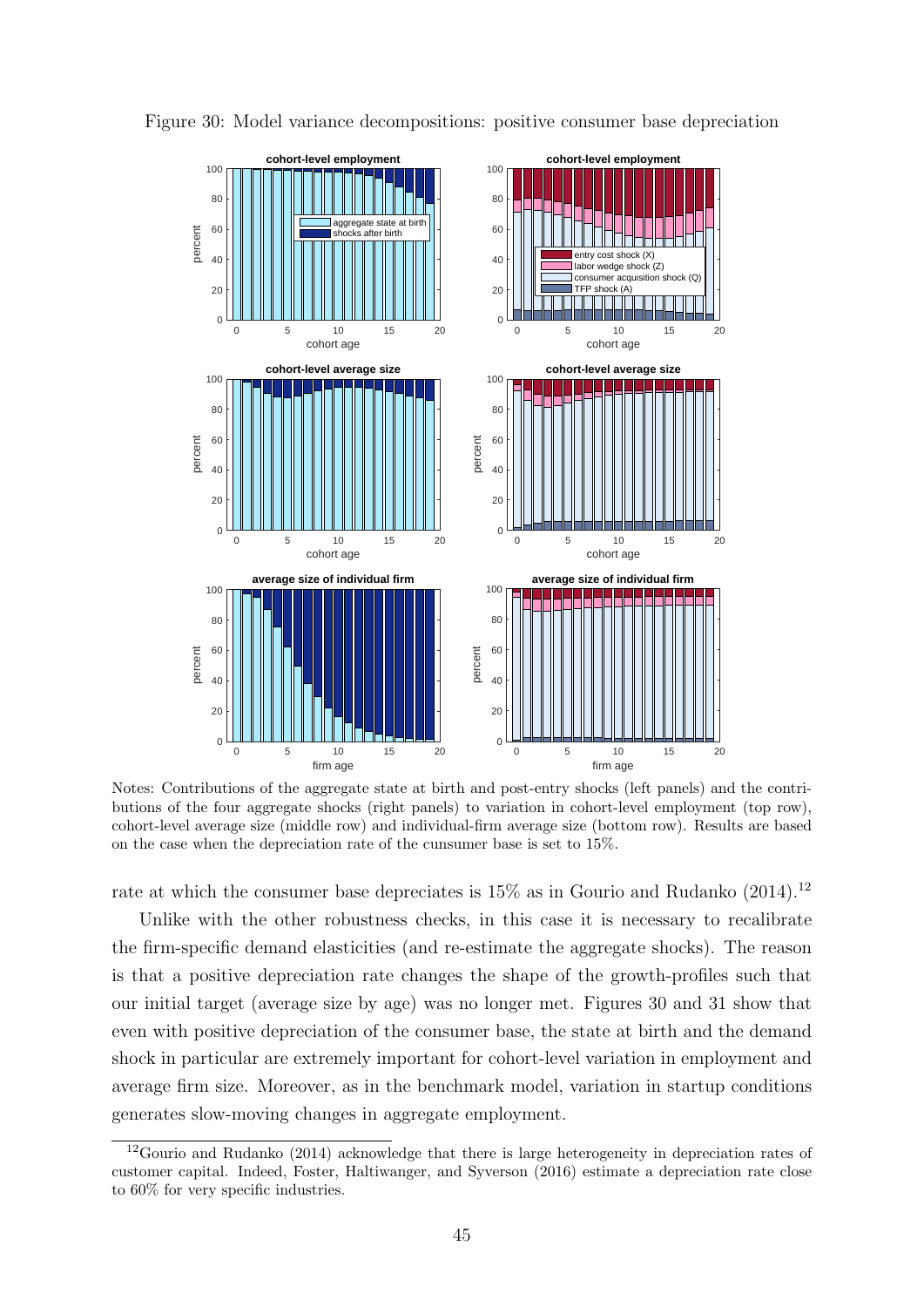Figure 31: Contribution of startup conditions to aggregate employment: positive consumer base depreciation



Notes: Employment rate data and a model-based counterfactual employment rate based on the fixing the age/type firm sizes to their respective steady state values. Results are based on the case when the depreciation rate of the consumer base is set to 15%.